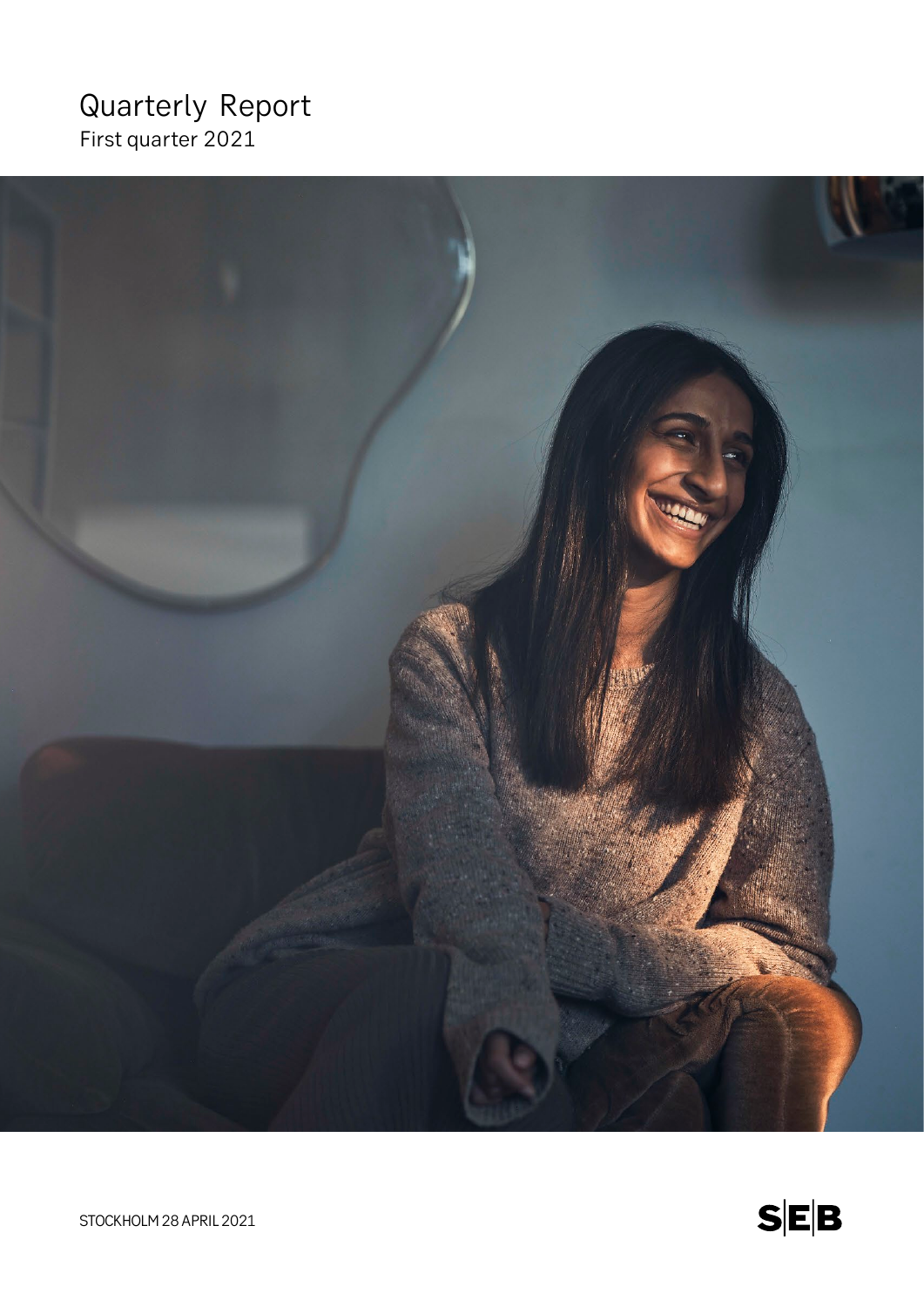"The concern observed last year in the global economy has been replaced by an increased optimism"

# Statement from Johan Torgeby

### **Firmer footing but not yet out of the woods**

Throughout the quarter, the effects of the Covid-19 pandemic continued to impact people's health and the global economy. Uncertainty remained, as the race between new waves of the virus and vaccine rollouts continued. Asset prices increased further, boosted by a combination of ongoing crisis relief measures, amounting to a total of 29 per cent of global GDP and a corresponding number of 34 per cent in Sweden according to calculations done by SEB, and continuously low central bank interest rates. This was for example reflected in the development of equity markets, with the broad-based US stock market index S&P 500 once again reaching record highs.

As societies continued to adapt to the pandemic restrictions, overall global economic activity picked up further. This was partly reflected in the recovery of the manufacturing industry, despite increasing signs of supply disruptions and rising production costs. In Sweden, the larger dependence on the manufacturing industry, combined with a high level of digital adaptation, has contributed to the maintained resilience of the economy. Furthermore, Sweden's public finances continued to demonstrate capacity to support the recovery, with a public debt as share of GDP of 38 per cent, compared to 97 per cent for the Euro area, according to the International Monetary Fund.

Following these signs of optimism, economic forecasts have generally been revised upwards recently. This, in combination with the continued unprecedented fiscal stimulus, has led to increasing long-term interest rates as well as inflationary pressure during the quarter. However, interest rate levels remain at historically low levels.

I have previously commented on the perceived disconnect between financial markets and the real economy, and as the latter continues to recover the development is becoming more synchronised. However, while the global economy is gaining firmer footing, we are not yet out of the woods. The recovery is still largely dependent on factors such as the effectiveness of policy responses and the ongoing global vaccine rollout. In this process, the disproportionate distribution of the vaccine is likely to have an impact on global economic recovery. Thus, collaboration both within and across countries continues to be key in reaching an end to the pandemic.



### **Solid financial results**

In the quarter, SEB's financial result improved markedly compared to the same period last year, primarily driven by an increase in total operating income of 32 per cent. The overall concern observed last year in the global economy has been replaced by an increased optimism, affecting several parts of SEB's business. On the back of rising long-term interest rates and increased customer activity, net financial income increased to SEK 2,179m, driven by a pickup in the Fixed Income, Currencies and Commodities business. This was also an area where SEB was ranked number one in the category of Fixed Income Sweden in a Prospera customer survey. The appreciation of equity markets, and onboarding of new mandates, increased assets under custody to SEK 12,877bn (+43 per cent year-on-year). Similarly, assets under management increased to SEK 2,243bn (+28 per cent year-on-year). While we are starting to see some encouraging signs in terms of net flows, there is still room for improvement. Moreover, the pandemic continued to weigh negatively on SEB's corporate card operations, while the private card business continued to recover. Operating expenses developed as expected and SEB's strong asset quality was reflected in the level of net expected credit losses of 3 basis points reported in the first quarter. Based on the improved macroeconomic outlook stated in Nordic Outlook, net expected credit losses are expected to normalise already in 2021.

The return on equity reached 13.8 per cent. The capital buffer above the regulatory requirement amounted to 780 basis points, a level that is well above the targeted level of 100-300 basis points above the applicable regulatory requirement.

The Swedish FSA has recommended Swedish banks to be restrictive with dividends and share repurchases until 30 September 2021. SEB is currently awaiting the Swedish FSA's view on what will apply thereafter and will subsequently decide how the current overcapitalisation will be addressed.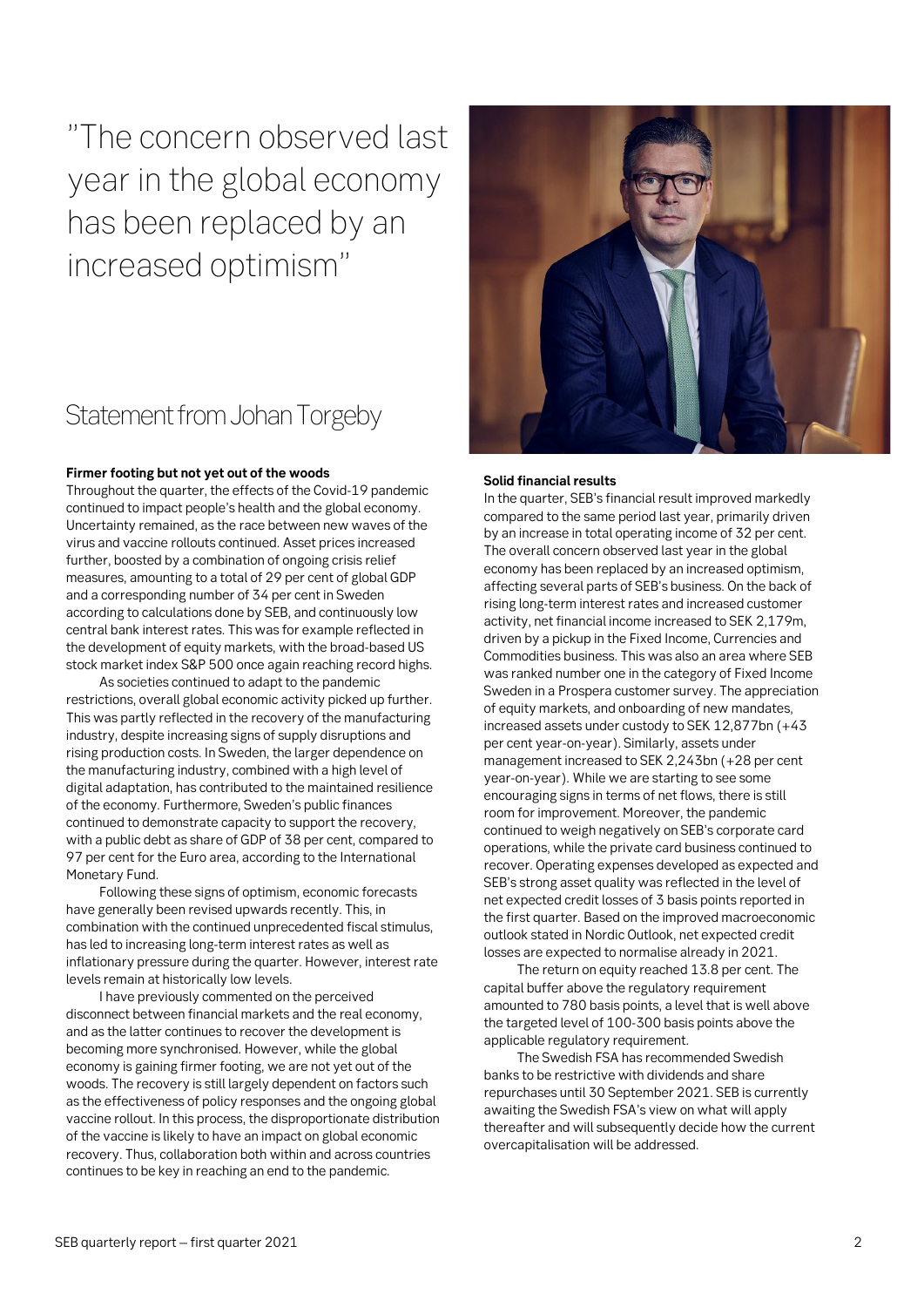### **Supporting the sustainability transition**

As a bank, we have a key role in facilitating the transition towards a low-carbon society, and we continuously strengthen our abilities to support our customers in this area. During the quarter, SEB was ranked as number one by corporates and institutions in Sweden, Finland, Denmark as well as in total in the Nordic region in a Prospera customer survey evaluating banks' advisory services related to sustainability. While we are pleased to see that our customers appreciate our support, we recognise that there is still more to be done. Thus, during the quarter we strengthened our sector policy on fossil fuels to include a wider scope and sharpened guidelines. The updated policy includes, among other things, a roadmap for how to phase out our exposure to thermal coal mining and coal fired power generation by 2025 and 2030 respectively – with specific regulatory-based exemptions applied for certain German customers, as outlined in the policy. By applying a cap on oil exploration, production and oilfield services activities, SEB will continue to reduce its credit exposure to fossil fuels within the oil and gas sector in an orderly manner. This cap will be lowered annually. Moreover, SEB's fund company, SEB Investment Management, also strengthened its sustainability policy. This implies the implementation of uniform exclusion criteria for all funds managed by the fund company, exclusion of fossil fuels from all funds, as well as improved tools and processes for integrated sustainability analysis.

As one of the 43 founding partners of the Net-Zero Banking Alliance Initiative, assembled by the United Nations Environment Programme Finance Initiative (UNEP FI), we joined forces with other committed signatories in order to reach the targets set out in the Paris Agreement. The initiative aims to accelerate the transition of the global economy to net zero greenhouse gas emissions by committing to align operational and attributable emissions from lending and investment portfolios with pathways to net-zero by 2050 at the latest. Similarly, during the quarter, SEB Investment Management became a signatory of the Net Zero Asset Managers Initiative, committing to support investing aligned with net zero greenhouse gas emissions by 2050 at the latest.

### **Growing with our home market customers**

Over the years, our corporate customers have continued to grow their international presence, and so have we as we follow them around the world. Based on our successful expansion into other Nordic countries, Germany and the United Kingdom, we have seen a growing number of new customers, and hence an increased financial contribution from these home markets over time. In order to further leverage one of our core strengths of serving our customers locally, a continued expansion of our corporate banking business to the Netherlands, as well as a strengthening of our advisory services and corporate banking efforts in both Austria and Switzerland, were initiated during the quarter.

### **Transforming the bank bit by bit**

We continue to execute on our digital transformation agenda. Speed and simplicity remain key in terms of the digital customer experience, requiring continued focus on connectivity, automation and analytics. During the quarter we entered into a strategic, long-term partnership with Google Cloud, to accelerate the bank's digitisation journey. Through collaboration, and by leveraging the innovative cloud technologies, this will enable us to create new financial services and user experiences for our customers based on data,

analytics and artificial intelligence. SEB's innovation studio and next-generation banking platform, SEBx, is already benefiting from Google Cloud's infrastructure and data cloud technologies, promoting cost efficiency, flexibility and network scalability. Furthermore, as part of our ambition to offer our corporate customers a digital ecosystem, providing seamless access to SEB's banking services in the customer's preferred digital channel, we continue to integrate our customers' business systems with SEB. So far, more than 17,500 integrations have been made with existing customers – an increase by almost 70 per cent since the first quarter in 2020.

In the quarter, the monthly average number of fund transactions in the mobile app for private customers increased by more than 70 per cent compared to the corresponding average in the previous quarter. This reflects the continuously growing demand for digital savings and investment products. Thus, in order to meet this increasing demand, we continue to develop our digital functionality. One such example is equity trading in the mobile app, for which we are currently conducting a pilot project, with a planned launch to customers in the second quarter. Moreover, SEB Bot Advisor was launched to 700,000 customers, providing personalised pension advisory in a digital format. In terms of digital lending functionality, the ability to apply for household mortgages as well as consumer finance was made available in the private mobile app.

### **Sharpening our Private Banking offering further**

SEB has longstanding relationships with our customers, ranging from entrepreneurs to professional family offices. To further strengthen this focus and continue to grow SEB's savings and investments business we have decided to establish a new division, Private Wealth Management & Family Office, which will be operational as of 1 June 2021. This division will gather SEB's Private Banking expertise and leverage our full range of products and services, in particular within Investment Banking. Thereby, we aim to take a leading position through first-class advisory, digital solutions and new partnerships. By sharpening our offering to this customer segment, we want to enable our customers to put their' savings and investments to work by, for example, investing in new job-creating activities or initiatives that contribute to a more sustainable society.

## **Upholding our critical role in society**

Our role as a bank is to support people and businesses by giving advice, extending credits and enabling savings and investments. We provide the economic infrastructure needed to keep the wheels in society turning – and we drive progress, innovation and development through our long-term customer relationships.

After more than a year of Covid-19 affecting people, businesses and our societies, I am proud to see that our knowledgeable employees around the world keep upholding this critical societal function of ours. They are the core of this bank and everything that we do, and the reason that we can continue to constantly enhance our business offering for the benefit of our customers. Thanks to them, SEB continued to deliver a solid financial result also during this quarter. This, in turn, enables us to keep creating long-term value also for our shareholders and for society at large.

John Toyley

*President and CEO*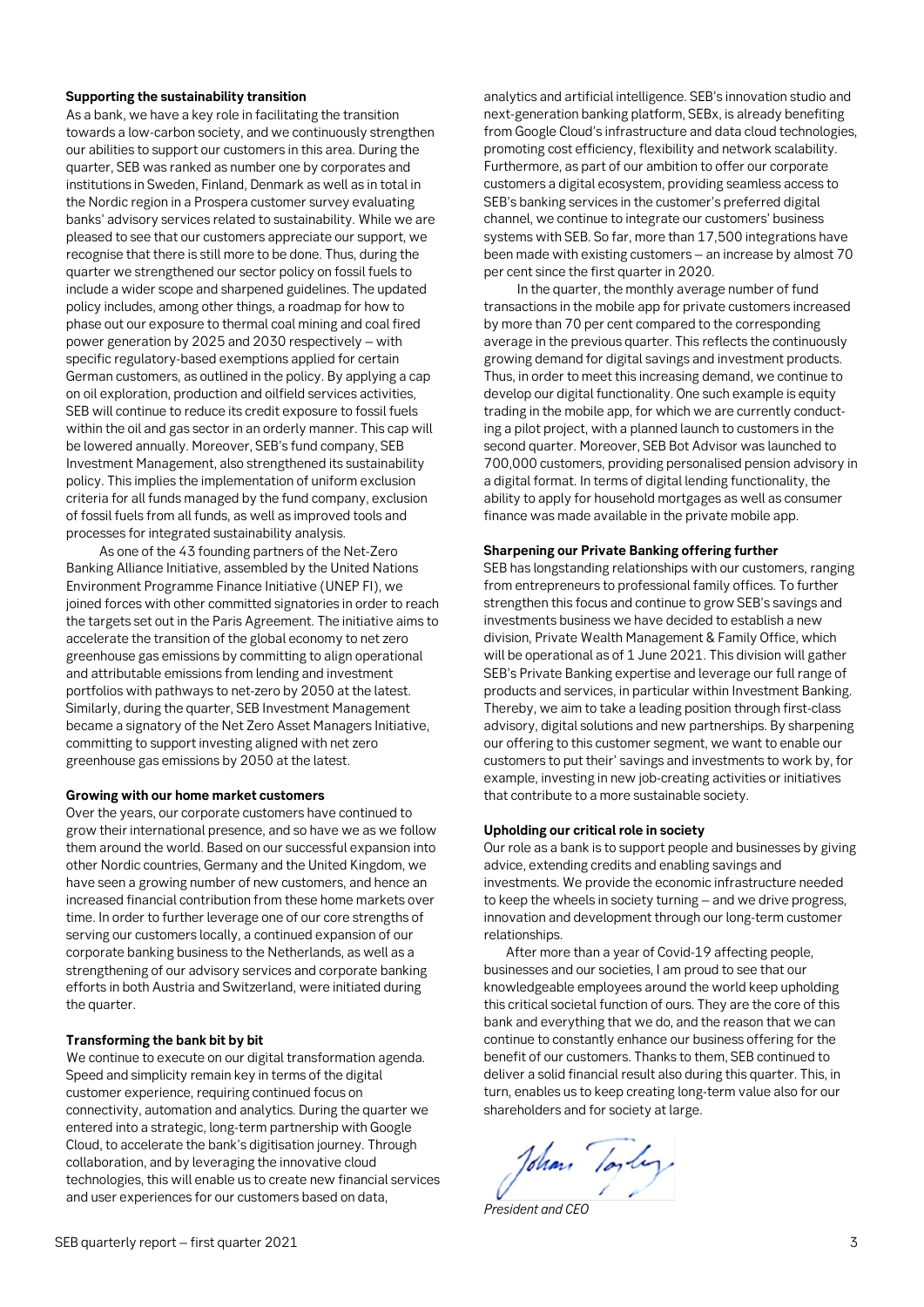# First quarter 2021

- Return on equity increased to 13.8 per cent and the management capital buffer amounted to 780 basis points
- With an improving macroeconomic outlook, net expected credit losses are expected to normalise already in 2021
- The Large Corporates & Financial Institutions division continued to strengthen its position and reported a return on business equity of 14.9 per cent
- SEB creates a new division for Private Banking, Private Wealth Management & Family Office

|                                                                   | Q1      | Q <sub>4</sub> |               |         | Jan-Mar |       | <b>Full year</b> |
|-------------------------------------------------------------------|---------|----------------|---------------|---------|---------|-------|------------------|
| <b>SEK m</b>                                                      | 2021    | 2020           | $\frac{9}{6}$ | 2021    | 2020    | %     | 2020             |
| Total operating income                                            | 13347   | 13066          | 2             | 13347   | 10089   | 32    | 49717            |
| Total operating expenses                                          | $-5718$ | $-5842$        | $-2$          | $-5718$ | $-5646$ | 1     | $-22747$         |
| Net expected credit losses                                        | $-156$  | - 835          | -81           | - 156   | $-1494$ | $-90$ | $-6118$          |
| <b>Operating profit before</b>                                    |         |                |               |         |         |       |                  |
| items affecting comparability                                     | 7475    | 6382           | 17            | 7475    | 2950    | 153   | 20846            |
| Items affecting comparability                                     |         |                |               |         |         |       | $-1000$          |
| <b>Operating profit</b>                                           | 7475    | 6382           | 17            | 7475    | 2950    | 153   | 19846            |
| <b>NET PROFIT</b>                                                 | 6018    | 5123           | 17            | 6018    | 2 3 5 5 | 156   | 15746            |
| Return on equity, %<br>Return on equity excluding items affecting | 13.8    | 12.2           |               | 13.8    | 6.0     |       | 9.7              |
| comparability, %                                                  | 13.8    | 12.1           |               | 13.8    | 6.0     |       | 10.3             |
| Basic earnings per share, SEK                                     | 2.78    | 2.37           |               | 2.78    | 1.09    |       | 7.28             |





**Liquidity coverage & leverage ratios** Per cent

139







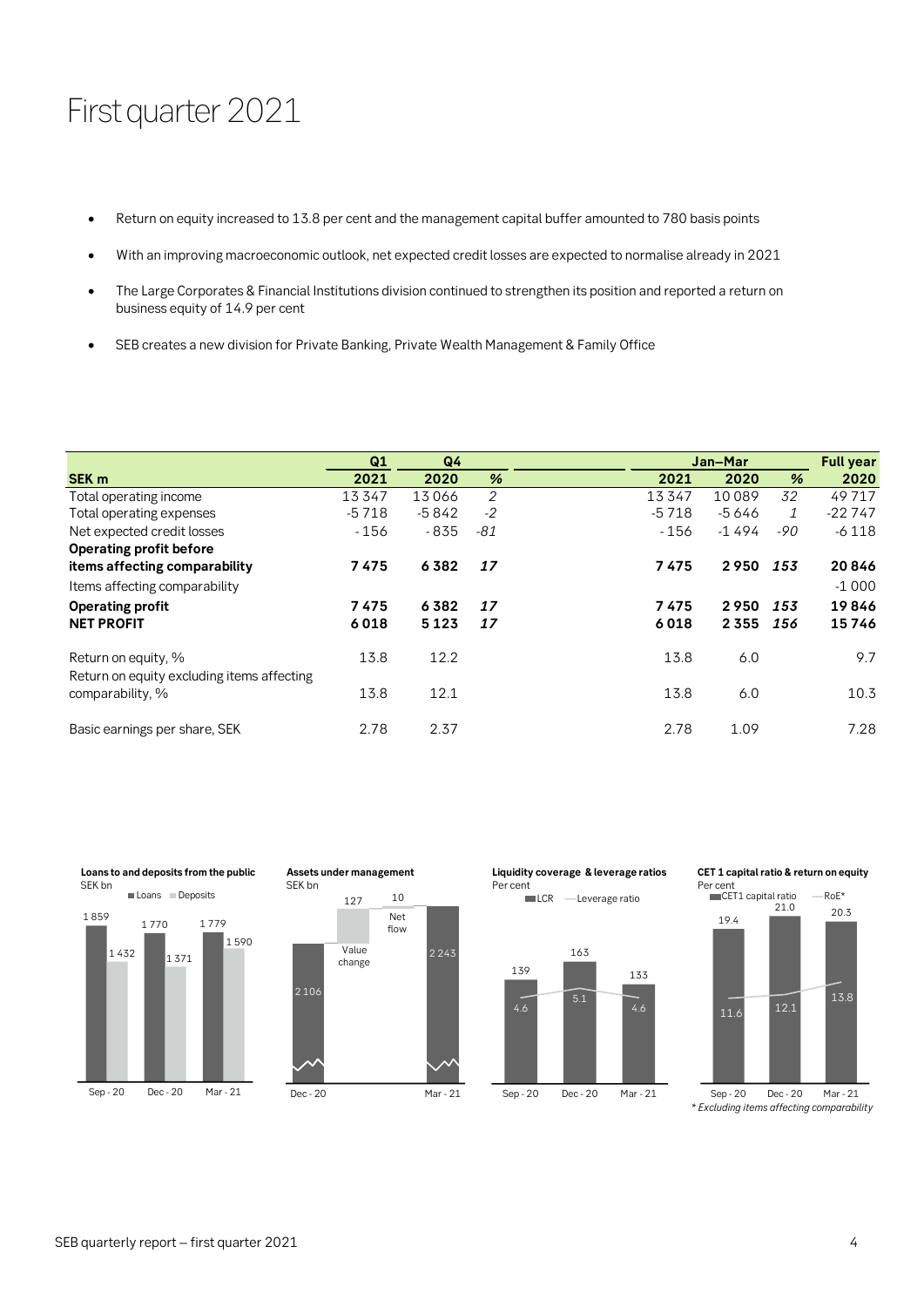# Table of contents

| <b>SEB Group</b>                                                                                       |       |
|--------------------------------------------------------------------------------------------------------|-------|
| Income statement on a quarterly basis ________________                                                 | - 6   |
|                                                                                                        |       |
|                                                                                                        | 8     |
|                                                                                                        |       |
|                                                                                                        |       |
|                                                                                                        |       |
|                                                                                                        |       |
| Business segments                                                                                      |       |
|                                                                                                        |       |
|                                                                                                        |       |
|                                                                                                        |       |
|                                                                                                        |       |
|                                                                                                        |       |
|                                                                                                        | 20    |
| Financial statements - SEB Group                                                                       | 21    |
|                                                                                                        | 21    |
|                                                                                                        |       |
|                                                                                                        |       |
|                                                                                                        | $-23$ |
|                                                                                                        | -24   |
| Notes to the financial statements - SEB Group                                                          | 25    |
|                                                                                                        | 25    |
|                                                                                                        |       |
|                                                                                                        |       |
|                                                                                                        |       |
|                                                                                                        |       |
|                                                                                                        |       |
|                                                                                                        |       |
|                                                                                                        |       |
| Note 9 Assets and liabilities measured at fair value ________________                                  |       |
| Note 10 Exposure and expected credit loss (ECL) allowances by stage ________________________________33 |       |
| Note 11 Movements in allowances for expected credit losses (ECL) ___________________________________36 |       |
|                                                                                                        |       |
| SEB consolidated situation                                                                             |       |
|                                                                                                        | -38   |
|                                                                                                        |       |
| Note 15 Risk exposure amount __                                                                        | 40    |
|                                                                                                        |       |
| Skandinaviska Enskilda Banken AB (publ) - parent company                                               | 41    |
|                                                                                                        |       |
|                                                                                                        |       |
|                                                                                                        |       |
|                                                                                                        |       |
|                                                                                                        |       |
|                                                                                                        | 44    |
|                                                                                                        | 44    |
|                                                                                                        |       |
|                                                                                                        |       |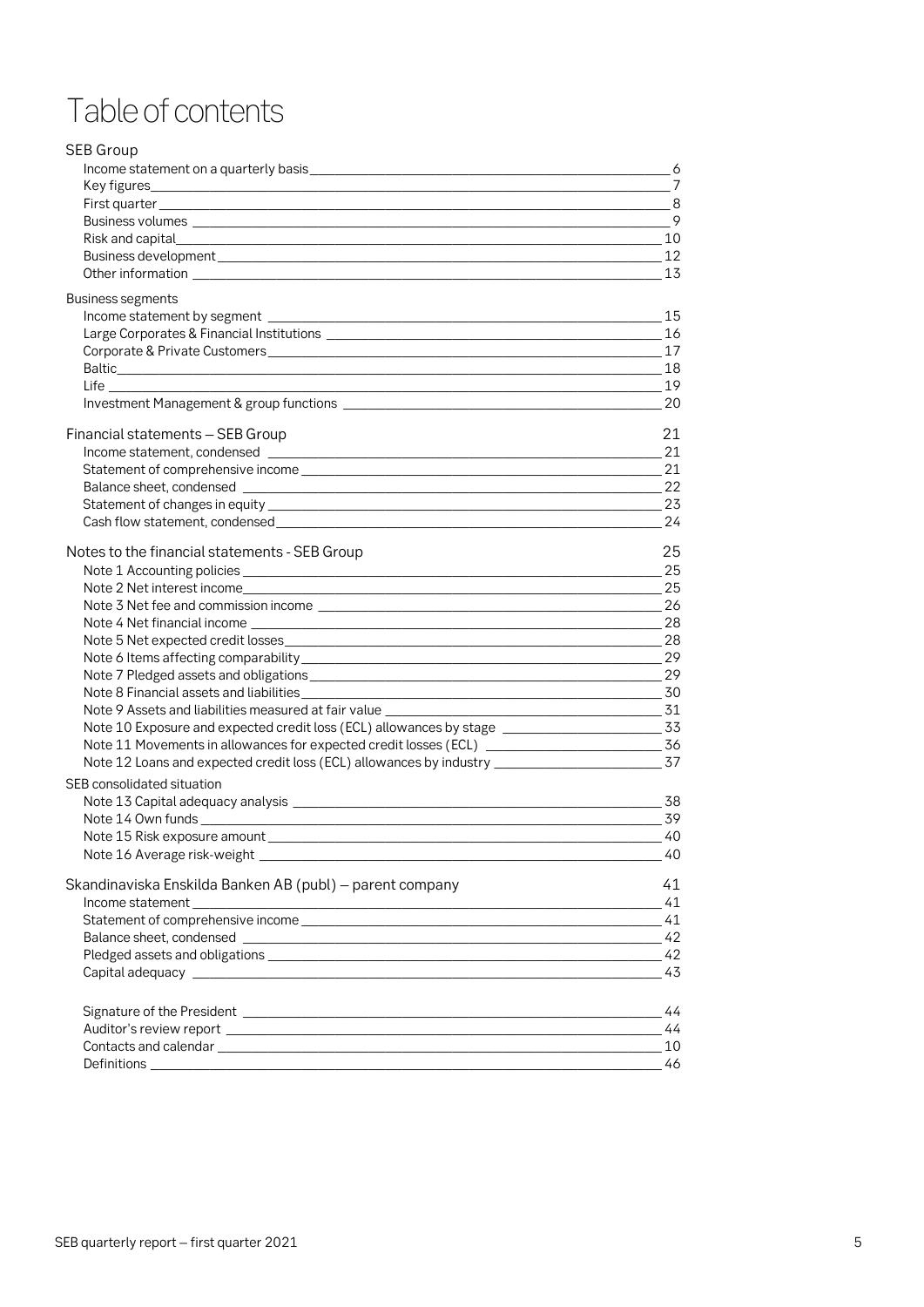# SEB Group

## <span id="page-5-0"></span>**Income statement on a quarterly basis**

|                                                       | Q1      | Q <sub>4</sub> | Q3      | Q <sub>2</sub> | Q1       |
|-------------------------------------------------------|---------|----------------|---------|----------------|----------|
| <b>SEK m</b>                                          | 2021    | 2020           | 2020    | 2020           | 2020     |
| Net interest income                                   | 6396    | 6559           | 6336    | 6047           | 6 2 0 1  |
| Net fee and commission income                         | 4776    | 4774           | 4301    | 4364           | 4624     |
| Net financial income                                  | 2 1 7 9 | 1784           | 1754    | 3541           | $-804$   |
| Net other income                                      | - 4     | $-51$          | 172     | 47             | 68       |
| <b>Total operating income</b>                         | 13347   | 13066          | 12563   | 13999          | 10089    |
| Staff costs                                           | $-3897$ | $-3909$        | $-3654$ | $-3794$        | $-3619$  |
| Other expenses                                        | $-1345$ | $-1473$        | $-1432$ | $-1362$        | $-1598$  |
| Depreciation, amortisation and impairment of tangible |         |                |         |                |          |
| and intangible assets                                 | - 476   | $-460$         | $-461$  | $-557$         | $-429$   |
| <b>Total operating expenses</b>                       | $-5718$ | $-5842$        | $-5547$ | $-5712$        | $-5646$  |
| <b>Profit before credit losses</b>                    | 7630    | 7224           | 7016    | 8 2 8 7        | 4443     |
| Gains less losses from tangible and intangible assets | 1       | - 6            | $-2$    | 1              | $\Omega$ |
| Net expected credit losses                            | $-156$  | $-835$         | $-1098$ | $-2691$        | $-1494$  |
| <b>Operating profit before</b>                        |         |                |         |                |          |
| items affecting comparability                         | 7475    | 6382           | 5916    | 5598           | 2950     |
| Items affecting comparability                         |         |                |         | $-1000$        |          |
| <b>Operating profit</b>                               | 7475    | 6382           | 5916    | 4598           | 2950     |
| Income tax expense                                    | $-1457$ | $-1259$        | $-1150$ | $-1096$        | $-595$   |
| <b>NET PROFIT</b>                                     | 6018    | 5123           | 4766    | 3501           | 2 3 5 5  |
| Attributable to shareholders of Skandinaviska         |         |                |         |                |          |
| Enskilda Banken AB                                    | 6018    | 5123           | 4766    | 3501           | 2 3 5 5  |
| Basic earnings per share, SEK                         | 2.78    | 2.37           | 2.21    | 1.62           | 1.09     |
| Diluted earnings per share, SEK                       | 2.76    | 2.35           | 2.19    | 1.61           | 1.08     |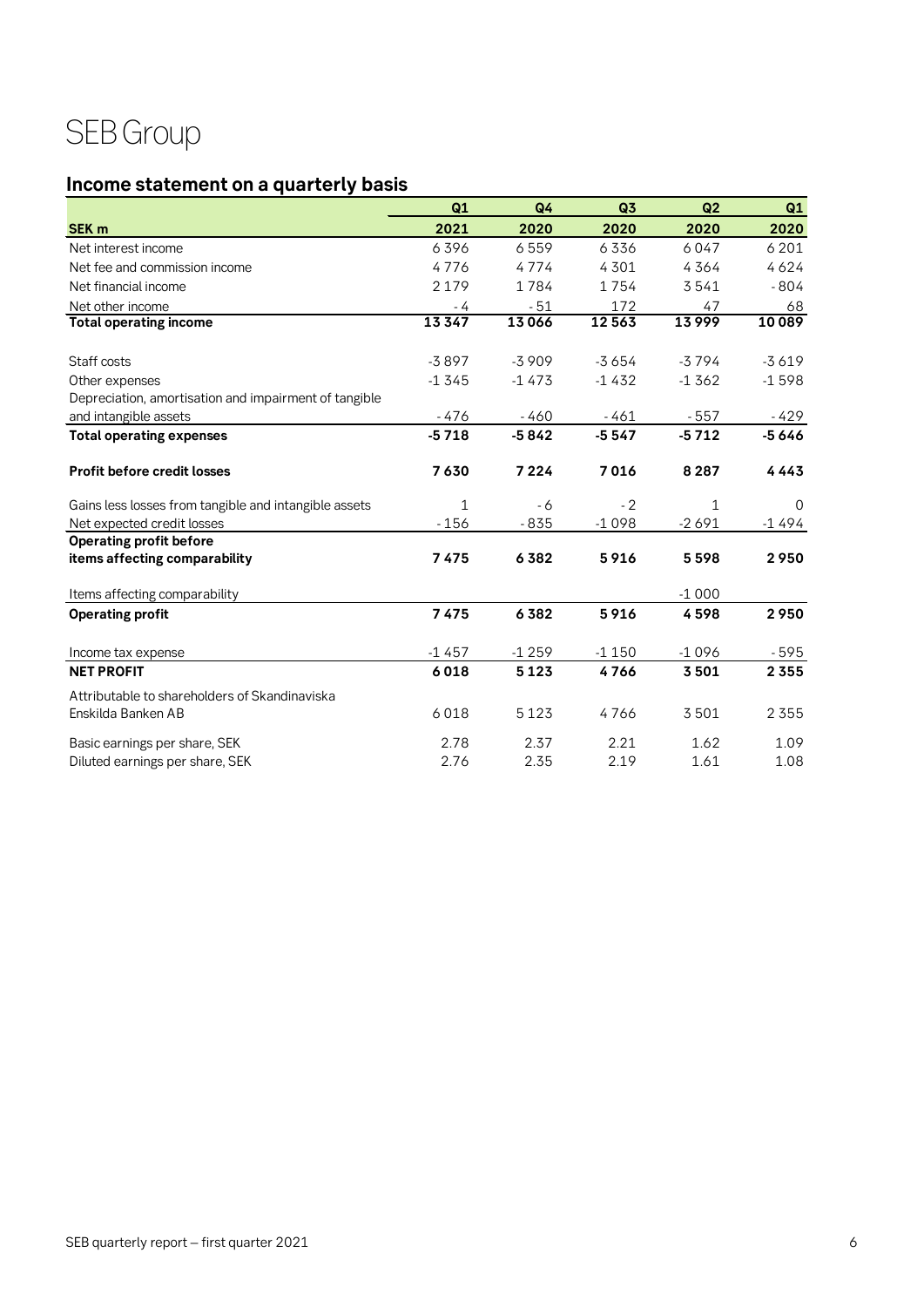## <span id="page-6-0"></span>**Key figures**

|                                                                   | Q1<br>Q <sub>4</sub> |         | Jan-Mar |                 | <b>Full year</b> |
|-------------------------------------------------------------------|----------------------|---------|---------|-----------------|------------------|
|                                                                   | 2021                 | 2020    | 2021    | 2020            | 2020             |
|                                                                   |                      |         |         |                 |                  |
| Return on equity, %                                               | 13.8                 | 12.2    | 13.8    | 6.0             | 9.7              |
| Return on equity excluding items affecting                        |                      |         |         |                 |                  |
| comparability <sup>1</sup> , %                                    | 13.8                 | 12.1    | 13.8    | 6.0             | 10.3             |
| Return on total assets, %                                         | 0.7                  | 0.7     | 0.7     | 0.3             | 0.5              |
| Return on risk exposure amount, %                                 | 3.2                  | 2.8     | 3.2     | 1.2             | 2.1              |
| Cost/income ratio                                                 | 0.43                 | 0.45    | 0.43    | 0.56            | 0.46             |
| Basic earnings per share, SEK                                     | 2.78                 | 2.37    | 2.78    | 1.09            | 7.28             |
| Weighted average number of shares <sup>2)</sup> , millions        | 2 1 6 2              | 2 1 6 1 | 2 1 6 2 | 2 1 6 4         | 2 1 6 3          |
| Diluted earnings per share, SEK                                   | 2.76                 | 2.35    | 2.76    | 1.08            | 7.23             |
| Weighted average number of diluted shares <sup>3</sup> , millions | 2 1 7 7              | 2175    | 2 1 7 7 | 2 1 7 7         | 2 1 7 7          |
| Net worth per share, SEK                                          | 87.65                | 85.99   | 87.65   | 78.09           | 85.99            |
| Equity per share, SEK                                             | 80.81                | 79.53   | 80.81   | 72.58           | 79.53            |
| Average shareholders' equity, SEK, billion                        | 174.7                | 168.2   | 174.7   | 156.8           | 162.2            |
| Net ECL level, %                                                  | 0.03                 | 0.14    | 0.03    | 0.25            | 0.26             |
| Stage 3 Loans / Total Loans, gross, %                             | 0.77                 | 0.87    | 0.77    | 0.71            | 0.87             |
| Stage 3 Loans / Total Loans, net, %                               | 0.38                 | 0.44    | 0.38    | 0.38            | 0.44             |
| Liquidity Coverage Ratio (LCR) <sup>4)</sup> , %                  | 133                  | 163     | 133     | 176             | 163              |
| Net Stable Funding Ratio (NSFR) <sup>5)</sup> , %                 | 111                  |         | 111     |                 |                  |
| Own funds requirement, Basel III                                  |                      |         |         |                 |                  |
| Risk exposure amount, SEK m                                       | 761 144              | 725 560 |         | 761 144 781 687 | 725 560          |
| Expressed as own funds requirement, SEK m                         | 60892                | 58045   | 60892   | 62 535          | 58045            |
| Common Equity Tier 1 capital ratio, %                             | 20.3                 | 21.0    | 20.3    | 16.8            | 21.0             |
| Tier 1 capital ratio, %                                           | 22.1                 | 22.7    | 22.1    | 18.7            | 22.7             |
| Total capital ratio, %                                            | 23.1                 | 25.1    | 23.1    | 21.2            | 25.1             |
| Leverage ratio, %                                                 | 4.6                  | 5.1     | 4.6     | 4.3             | 5.1              |
| Number of full time equivalents <sup>6)</sup>                     | 15515                | 15448   | 15515   | 15 26 1         | 15 3 3 5         |
| Assets under custody, SEK bn                                      | 12877                | 12022   | 12877   | 8992            | 12022            |
| Assets under management, SEK bn                                   | 2 2 4 3              | 2 1 0 6 | 2 2 4 3 | 1758            | 2 1 0 6          |

1) Administrative fine in Q2 2020.

2) The number of issued shares was 2,194,171,802. SEB owned 32,211,451 Class A shares for the equity based programmes at yearend 2020. During 2021 SEB has purchased 1,472,462 shares and 3,132,447 shares have been sold. Thus, at 31 March 2021 SEB owned 30,551,466 Class A-shares with a market value of SEK 3,252m.

3) Calculated dilution based on the estimated economic value of the long-term incentive programmes.

4) In accordance with the EU delegated act.

5) In accordance with CRR2.

6) Quarterly numbers are for end of quarter. Accumulated numbers are average for the period.

In SEB's Fact Book, this table is available with nine quarters of history.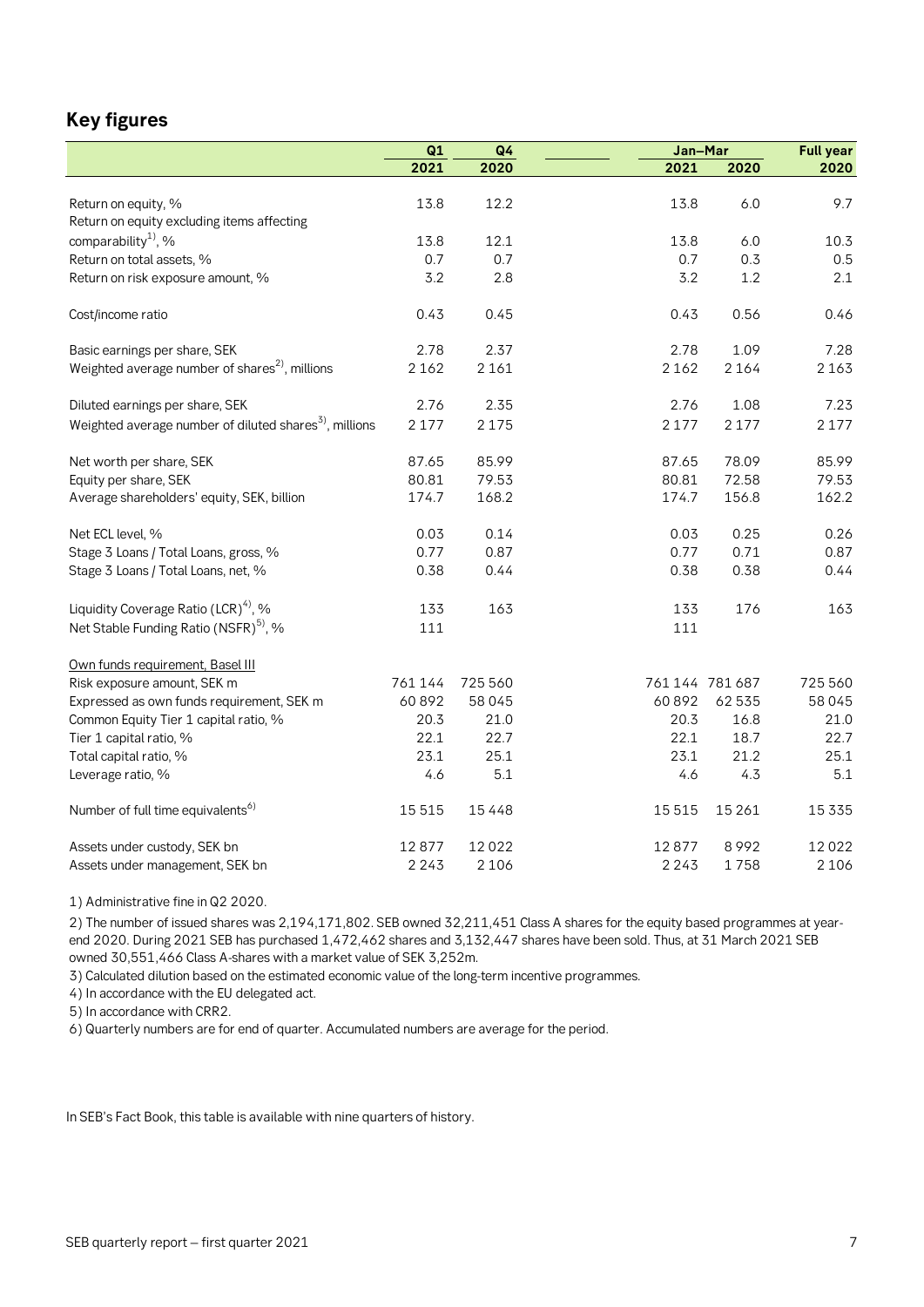## <span id="page-7-0"></span>**First quarter**

*Operating profit* increased by 17 per cent to SEK 7,475m (6,382). Year-on-year, operating profit increased by 153 per cent. *Net profit* amounted to SEK 6,018m (5,123).

## **Operating income**

*Total operating income* increased by SEK 281m, or 2 per cent, compared with the fourth quarter and amounted to SEK 13,347m (13,066). Compared with the first quarter 2020, total operating income increased by 32 per cent.

*Net interest income* amounted to SEK 6,396m, which represented a decrease of 2 per cent compared with the fourth quarter (6,559) and an increase of 3 per cent year-onyear. Compared with the previous quarter resolution and deposit guarantee fees increased, fewer number of days accruing interest affected negatively, while lower funding costs had a positive effect on net interest income.

|                           | Q1     | Q4     | Q1     |
|---------------------------|--------|--------|--------|
| SEK <sub>m</sub>          | 2021   | 2020   | 2020   |
| Customer-driven NII       | 6711   | 6973   | 6860   |
| NII from other activities | $-315$ | $-414$ | $-659$ |
| Total                     | 6396   | 6559   | 6201   |

Customer-driven net interest income decreased by SEK 262m compared with the fourth quarter. There were two days less accruing interest in the first quarter, which had a negative effect. An adjustment of the internal funds transfer pricing lowered customer-driven deposit margins and increased net interest income from other activities.

The negative effect on net interest income from other activities (including for instance funding and other Treasury activities, trading and regulatory fees) improved by SEK 99m to SEK -315m compared with the fourth quarter 2020. Lower funding costs affected the results positively, as maturing funding has not been fully replaced given the strong inflow of deposits. The Markets operations' contribution to net interest income remained at the same elevated level as in the fourth quarter.

The total resolution and deposit guarantee fees recognised in the first quarter increased to SEK 355m (274).

*Net fee and commission income* amounted to SEK 4,776m (4,774). Year-on-year, net fee and commission income increased by 3 per cent.

 Corporate customers remained active but, in line with seasonal patterns, gross fee income from issuance of securities and advisory services decreased by SEK 34m to SEK 322m. With less traditional lending, the gross lending fees decreased by SEK 90m to SEK 686m.

 Net payments and card fees declined by SEK 84m to SEK 762m. The dampening effect on payment and card activity related to Covid-19 was evident both in comparison to the prior quarter and year-on-year. On a positive note, the private card operations continued to improve from the low level seen during the pandemic last year.

 On the back of the positive development of the equity markets during the quarter, the gross fee income from custody and mutual funds, excluding performance fees, increased by

SEK 82m to SEK 2,120m compared with the fourth quarter. Performance fees amounted to SEK 219m and increased by SEK 121m compared with the fourth quarter mainly driven by one large non-recurring item. Year-on-year performance fees increased by SEK 168m.

 The net life insurance commissions related to the unitlinked insurance business amounted to SEK 292m (282).

*Net financial income* increased by SEK 395m to SEK 2,179m compared with the fourth quarter. Year-on-year, net financial income improved by SEK 2,983m. The first quarter of 2020 was characterised by significant negative market valuation effects, a consequence of the financial markets' reaction to the Covid-19 pandemic emergence.

Net financial income in Markets operations was significantly higher quarter-on-quarter driven by higher customer activity levels and an improved market position within the fixed income business, confirmed by external rankings. Market valuations affected Treasury's result positively.

The change in market value of certain strategic holdings increased net financial income by SEK 238m quarter-on-quarter. The fair value credit adjustment<sup>[1\)](#page-7-1)</sup> amounted to SEK 212m as credit spreads continued to tighten but decreased by SEK 90m compared with the fourth quarter.

Net financial income within the Life division decreased slightly in the quarter primarily related to the traditional portfolios in Sweden.

*Net other income* amounted to SEK -4m (-51). Unrealised negative valuations and hedge accounting effects are included in this line item.

## **Operating expenses**

*Total operating expenses* amounted to SEK 5,718m (5,842). In total, operating expenses were stable with a decrease of 2 per cent from the seasonally higher fourth quarter and a 1 percent increase year-on-year.

Staff costs were unchanged compared with the fourth quarter while other expenses decreased by 9 per cent. Supervisory fees amounted to SEK 40m (39).

 The cost target in the business plan for 2019–2021 is described on page 13. Costs related to the strategic initiatives developed according to plan and the three-year cost target remains unchanged.

**Comparative numbers** *(in parenthesis throughout the report) Unless otherwise stated:*

 *-the result for the reporting quarter is compared with the prior quarter -business volumes are compared with the balances in the prior quarter*

<span id="page-7-1"></span><sup>1</sup> *Unrealised valuation change from counterparty risk (CVA) and own credit risk standing in derivatives (DVA). Own credit risk for issued securities (OCA) is reflected in Other comprehensive income.*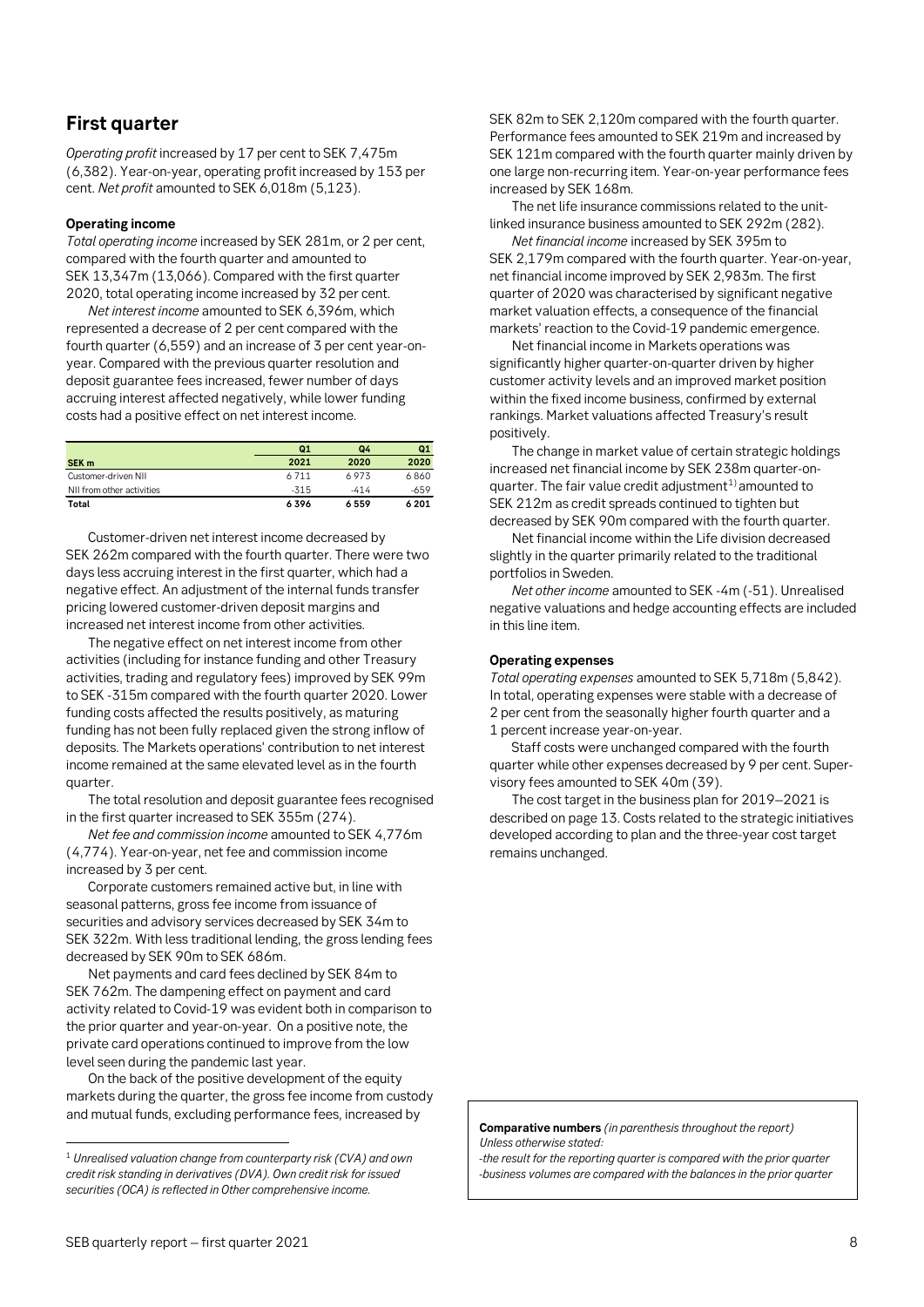## **Net expected credit losses**

*Net expected credit losses* amounted to SEK 156m (835), corresponding to a net expected credit loss level of 3 basis points (14). The asset quality of the credit portfolio continued to be robust and the offshore portfolio developed in line with expectations, while the macroeconomic outlook was slightly more positive. The underlying losses were low in all divisions. The portfolio overlays made in 2020 for potential negative Covid-19 effects in the Corporate & Private Customers and Baltic divisions and for the oil portfolio in the Large Corporates & Financial Institutions division were maintained.

See further comments on Credit risk and asset quality and Uncertainties on page 10 and 13 and notes 10-12.

## **Items affecting comparability**

There were no *items affecting comparability* in the first quarter.

### **Income tax expense**

In line with the increase in the operating profit, the *income tax expense* rose to SEK 1,457m (1,259) with an effective tax rate of 19.5 per cent (19.7).

### **Return on equity**

*Return on equity* for the first quarter improved to 13.8 per cent (12.2).

## **Other comprehensive income**

*Other comprehensive income* amounted to SEK 5,797m (981). The value of SEB's pension plan assets continued to exceed the defined benefit obligations to the employees and the net value of the defined benefit plans affected other comprehensive income by SEK 5,310m (1,741). The defined benefit pension obligation decreased when the discount rate changed from 0.90 to 1.45 per cent in the quarter.

The net effect from the valuation of balance sheet items that may subsequently be reclassified to the income statement, i.e. cash flow hedges and translation of foreign operations amounted to SEK 477m (-748).

## <span id="page-8-0"></span>**Business volumes**

Total assets at 31 March 2021 amounted to SEK 3,443bn, representing an increase of SEK 402bn since year-end 2020 (3,040).

### **Loans**

|                            | 31 Mar | 31 Dec |
|----------------------------|--------|--------|
| <b>SEK bn</b>              | 2021   | 2020   |
| General governments        | 17     | 16     |
| Financial corporations     | 83     | 79     |
| Non-financial corporations | 862    | 848    |
| Households                 | 665    | 656    |
| Collateral margin          | 44     | 59     |
| Reverse repos              | 108    | 112    |
| Loans to the public        | 1779   | 1770   |

Loans to the public increased by SEK 9bn in the first quarter while loans to non-financial corporations increased by SEK 14bn. Household lending grew by SEK 9bn in the first quarter driven by household mortgages in both Sweden and the Baltic countries.

Loans as well as credit commitments and derivatives are included and managed in the credit portfolio. Information about the credit portfolio is available in the section Risk and capital.

## **Deposits and borrowings**

|                                         | 31 Mar | 31 Dec |
|-----------------------------------------|--------|--------|
| <b>SEK bn</b>                           | 2021   | 2020   |
| General governments                     | 49     | 17     |
| Financial corporations                  | 413    | 285    |
| Non-financial corporations              | 628    | 605    |
| Households                              | 390    | 383    |
| Collateral margin                       | 83     | 71     |
| Repos                                   | 24     |        |
| Registered bonds                        | 3      | 3      |
| Deposits and borrowings from the public | 1590   | 1371   |

In the first quarter, deposits and borrowings from the public increased by SEK 219bn to SEK 1,590bn (1,371). Deposits from non-financial corporations and households increased by SEK 30bn in the first quarter.

## **Debt securities**

Debt securities increased by SEK 142bn to SEK 408bn in the first quarter. The securities are short-term in nature and have a high credit worthiness. The increase mirrors the higher number of customers active in this market and also the increase in SEB's deposit base which was significant in 2021 and 2020 as customers were more cautious and chose lowrisk alternatives for their excess cash.

### **Assets under management and custody**

Total *assets under management* amounted to SEK 2,243bn (2,106). Driven by the equity market appreciation during the first quarter, the market value increased by SEK 127bn. Inflows and outflows of assets under management during the quarter netted to SEK 10bn.

*Assets under custody* increased as a consequence of the onboarding of new mandates together with increasing asset values driven by the equity market appreciation during the first quarter and amounted to SEK 12,877bn (12,022).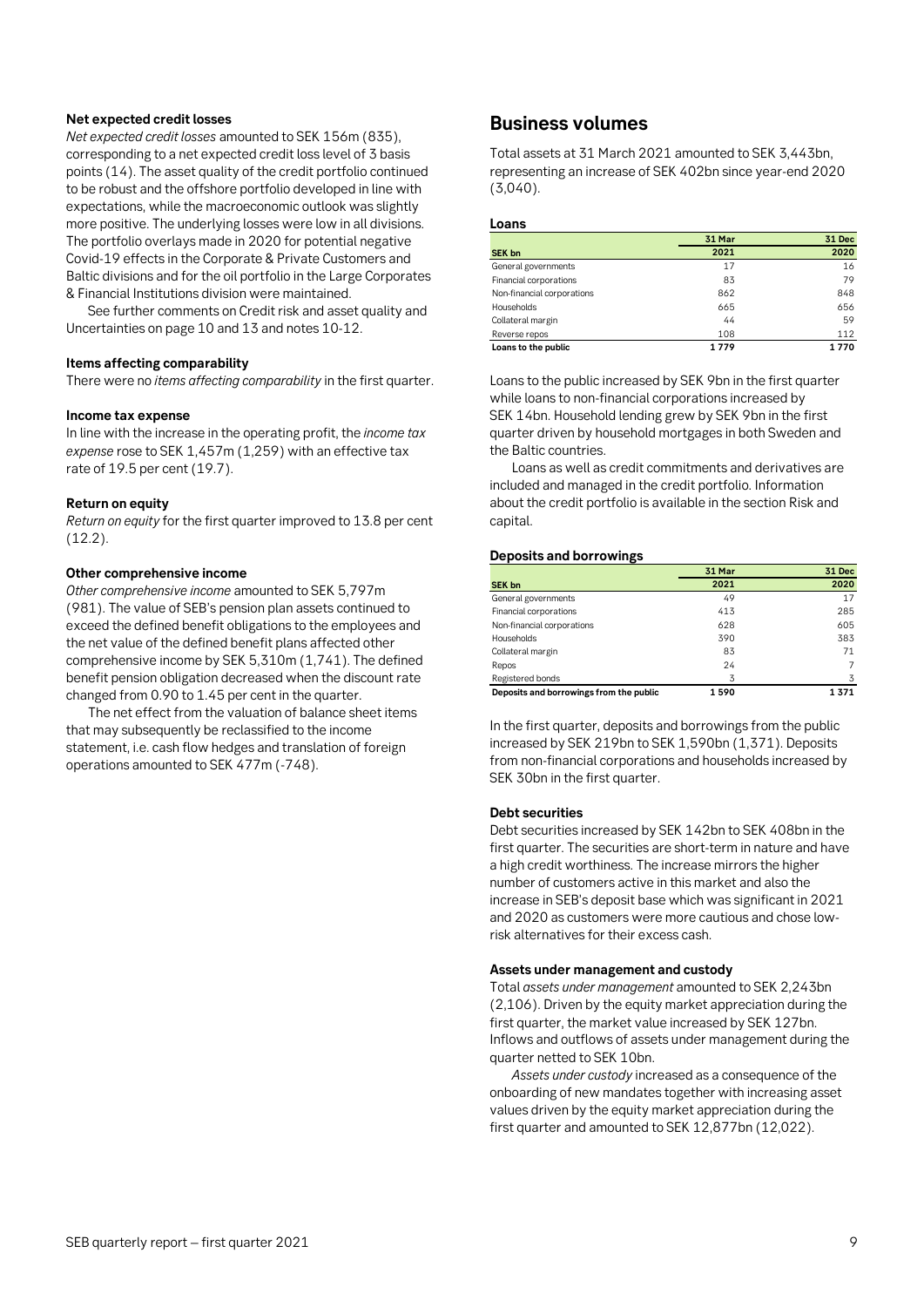## <span id="page-9-0"></span>**Risk and capital**

SEB's business is exposed to many different types of risks. The risk composition of the group, as well as the related risk, liquidity and capital management, are described in SEB's Annual and Sustainability Report for 2020 (see page 74-79 and notes 40 and 41), in the Capital Adequacy and Risk Management Report for 2020 as well as the quarterly additional Pillar 3 disclosures. Further information is available in the Fact Book that is published quarterly.

## **Credit risk and asset quality**

|                                          | 31 Mar | 31 Dec |
|------------------------------------------|--------|--------|
| SEK bn                                   | 2021   | 2020   |
| <b>Banks</b>                             | 101    | 85     |
| Corporates                               | 1326   | 1308   |
| Commercial real estate management        | 191    | 196    |
| Residential real estate management       | 144    | 143    |
| Housing co-operative associations Sweden | 69     | 66     |
| Public administration                    | 67     | 82     |
| Household mortgage                       | 652    | 629    |
| Household other                          | 83     | 83     |
| Total credit portfolio                   | 2633   | 2591   |
|                                          |        |        |

SEB's credit portfolio, which includes loans, contingent liabilities and derivatives, increased by SEK 42bn in the first quarter to SEK 2,633bn (2,591). The corporate credit portfolio increased by SEK 18bn, mainly due to the weaker Swedish krona while the underlying development was muted. The household credit portfolio increased by SEK 23bn driven by a strong housing market in Sweden and growth in the Baltic countries. The commercial and residential real estate management portfolios were largely flat at SEK 335bn combined.

Asset quality indicators such as past due loans remained unchanged during the quarter. There was continued limited impact from the Covid-19 pandemic on the larger portfolios such as large corporates, households, and small and mediumsized companies in Sweden and the Baltic countries, which to some extent may be due to various government support measures.

Credit-impaired loans (gross loans in stage 3) decreased during the first quarter by SEK 1.2bn to SEK 13.6bn, which corresponds to 0.77 per cent of total loans (0.87). The decrease was driven mainly by write-offs, risk migration and repayments which more than offset currency effects. See net expected credit loss comment on page 9.

Notes 10 and 12 provide a more detailed breakdown of SEB's loan portfolio by industry and stage allocation as well as corresponding ECL allowances. Pages 27-29 in the Fact book provide a breakdown of SEB's credit portfolio and lending portfolio by industry and country.

## **Market risk**

SEB's business model is mainly driven by customer demand. Value-at-Risk (VaR) in the regulatory trading book increased and averaged SEK 272m in the first quarter (216). The VaR increase is mainly explained by increased risk within the Fixed Income area within Markets. The group does not expect to lose more than this amount, on average, during a period of ten trading days with 99 per cent probability.

## **Liquidity and funding**

SEB has maintained a strong and diversified liquidity and funding position in the quarter. The loan-to-deposit ratio was 107 per cent per 31 March 2021 versus 122 per cent at yearend.

As a consequence of the past twelve months' deposit inflows, SEB's long-term funding need in the first quarter was limited. SEK 39bn of long-term funding matured (of which SEK 16bn covered bonds and SEK 23bn senior debt) whereas new issuance amounted to SEK 8bn of which all constituted covered bonds. Short-term funding in the form of commercial paper and certificates of deposit increased by SEK 102bn during the first quarter.

Liquid assets defined according to the liquidity coverage ratio (LCR) requirements amounted to SEK 893bn at 31 March 2021 (617) and the LCR ratio was 133 per cent (163). Since March 2020, the Swedish FSA allows banks to temporarily fall below the LCR requirement for individual and total currencies.

The net stable funding ratio (NSFR) requirement, where stable funding is required to be at least 100 per cent of illiquid assets, will enter into force per 30 June 2021. Per 31 March 2021, SEB's NSFR was 111 per cent. As the NSFR measures stable funding in relation to illiquid assets, SEB will discontinue disclosing the Core Gap ratio (a similar internal measure).

## **Rating**

Fitch rates SEB's long-term senior unsecured debt at AA-. The rating is based on SEB's low risk appetite, stable and wellexecuted strategy, robust asset quality and capitalisation as well as strong market position. In September 2020, Fitch affirmed SEB's rating and assigned a negative outlook to the long-term rating, reflecting the downside risks, particularly to asset quality and profitability, of a deeper or more prolonged economic downturn than what was expected.

Moody's rates SEB's long-term senior unsecured debt at Aa2 with a stable outlook based on the bank's strong asset quality and robust capital ratios. While the bank has good underlying earnings generation, the corporate business focus could add earnings cyclicality, particularly in the current economic downturn. In November 2020, Moody's affirmed the stable outlook of the Swedish banking system due to the relative resilience of the country's banks and robust capital positions and, in March 2021, SEB's rating was affirmed.

S&P rates SEB's long-term senior unsecured debt at A+ with a stable outlook. The rating is based on the stable and low-risk operating environment in Sweden, the bank's stable and well-diversified revenue base and leading position among large Nordic corporates, robust capitalisation and resilient earnings, despite expected increasing pressure on revenues and asset quality in the economic environment. In September 2020, S&P affirmed SEB's rating.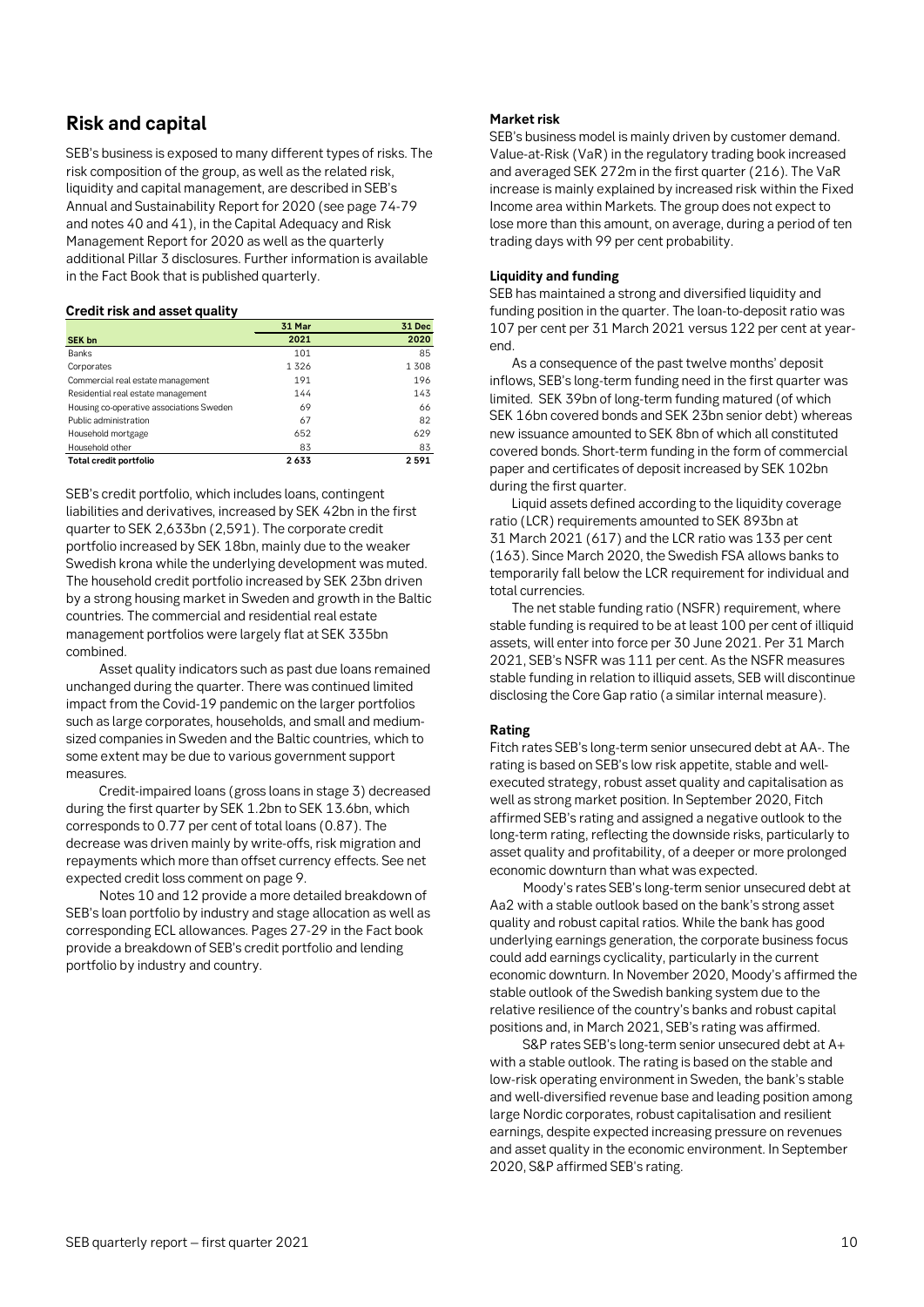### **Risk exposure amount**

| <b>SEK bn</b>                              |     |
|--------------------------------------------|-----|
| Balance 31 Dec 2020                        | 726 |
| Underlying credit risk change              | 16  |
| - where of asset size                      | 8   |
| - where of asset quality                   | -4  |
| - where of foreign exchange movements      | 12  |
| Underlying market risk change              | 20  |
| - where of CVA risk                        | 2   |
| Underlying operational risk change         |     |
| Model updates, methodology & policy, other |     |
| - where of credit risk                     |     |
| <b>Balance 31 Mar 2021</b>                 | 761 |

The total risk exposure amount (REA) increased by SEK 35bn to SEK 761bn in the first quarter. Foreign exchange movements increased credit risk REA by SEK 12bn, while credit volumes increased REA by SEK 8bn. An improvement in asset quality somewhat lessened the credit risk REA increase. Market risk REA increased by SEK 20bn during the quarter, mainly driven by increased fixed income holdings. Operational risk REA was largely unchanged and there were no model and methodology updates during the quarter.

## **Capital position**

The following table shows the risk exposure amount (REA) and capital ratios according to applicable capital regulation:

|                                       | 31 Mar | <b>31 Dec</b> |
|---------------------------------------|--------|---------------|
| Own funds requirement, Basel III      | 2021   | 2020          |
| Risk exposure amount, SEK bn          | 761    | 726           |
| Common Equity Tier 1 capital ratio, % | 20.3   | 21.0          |
| Tier 1 capital ratio, %               | 22.1   | 22.7          |
| Total capital ratio, %                | 23.1   | 25.1          |
| Leverage ratio, %                     | 4.6    | 5.1           |

SEB's Common Equity Tier 1 (CET1) capital ratio was 20.3 per cent (21.0). The main reason for the decrease was an increase in REA by SEK 35bn.

SEB's applicable CET1 capital requirement per the end of the first quarter 2021 was 12.5 per cent (12.6), whereof the pillar 2 requirement was 1.4 per cent. As part of the 2021 Supervisory Review and Evaluation Process (SREP), the Swedish FSA will introduce a Pillar 2 Guidance (P2G) and remove the pillar 2 requirement for the corporate maturity

floor. Based on the Swedish FSA's press release around P2G, SEB expects the net effect of these changes to increase the required level of CET1 capital by approximately 1 percentage point.

SEB's target is to have a buffer of 100 to 300 basis points above the capital requirement. The buffer shall cover sensitivity to currency fluctuations in REA, changes in the net value of the Swedish defined benefit pension plan as well as general macroeconomic uncertainties. Currently the buffer is approximately 780 basis points (840).

## **Internally assessed capital requirement**

As per 31 March 2021, the internally assessed capital requirement, including insurance risk, amounted to SEK 85bn (84). The internal capital requirement is assessed using SEB's internal models for economic capital and is not fully comparable to the estimated capital requirement published by the SFSA due to differences in assumptions and methodologies.

The internally assessed capital requirement for the parent company increased to SEK 75bn (71).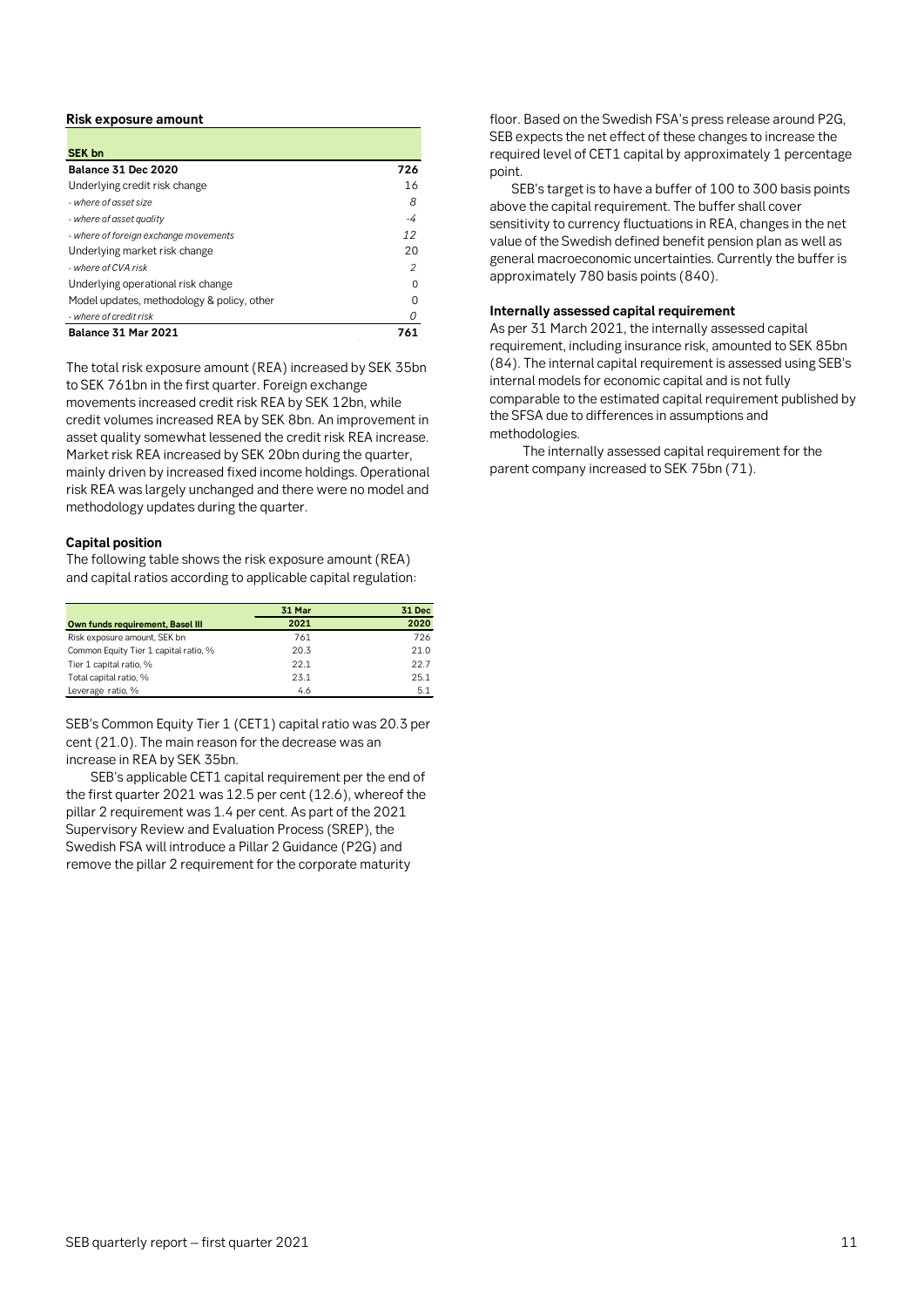## <span id="page-11-0"></span>**Business development**

2021 is the last year of SEB's three-year business plan and we continue to deliver on our strategic focus areas Advisory leadership, Operational excellence and Extended presence.

## **Advisory leadership**

Our solid corporate position in Sweden was recognised as SEB ranked number one in the category of medium-sized companies in a recent Prospera customer survey. In order to further strengthen the offering to this customer segment, SEB established a new unit within its Corporate Finance business – *Corporate Finance Growth* – targeting medium-sized companies with advice on mergers and acquisitions as well as equity capital raisings.

Following a positive trend over the last four years, SEB was also ranked number one in the category of Fixed Income Sweden in another Prospera customer survey.

## *Sustainability-related activities:*

Our long-standing efforts and competence in sustainability advisory services were also recognised in a Prospera customer survey. SEB ranked number one in Sweden, Finland, Denmark and the Nordic region.

As part of our advisory efforts, we continued to support our customers in their transition towards a low-carbon society by advising on issuance of sustainability-linked bonds that are closely tied to the companies' sustainability agendas. Examples during the quarter included the first sustainabilitylinked bond issued in the shipping industry by Norwegian Odfjell and the Swedish retailer H&M's first sustainabilitylinked bond. SEB also acted lead manager when the World Bank issued sustainable development bonds focusing on gender equality and health.

Carbon market research was launched as part of our offering to customers, as a response to the growing trend within many industrial companies where trade in carbon dioxide emission allowances has become a key strategic issue. Following SEB's signing of the Poseidon Principles in 2020 to promote a global framework for responsible ship finance, SEB also joined the Responsible Ship Recycling Standards, which is a joint bank initiative for ensuring environmentally and socially responsible dismantling and recycling of ships.

## **Operational excellence**

Household mortgages are one of the processes being automated end-to-end in order to improve the digital customer experience and increase efficiency. In the quarter, the credit decision of the mortgage process was digitalised, and a mortgage application functionality was added to the mobile app for private customers. The functionality in the mobile app was also developed within the savings and investments initiative to include monthly savings and improved fund search capabilities.

 SEB's Innovation Lab was established in 2015 to innovate and co-create with our customers. One example of co-creation during the quarter was a joint project with the Finnish industrial group Wärtsilä, aiming at paperless trade finance by digitalising the export letter of credit process.

## *Sustainability-related activities:*

We strengthened SEB's sector policy on fossil fuels during the quarter, in line with our raised ambitions in this area. The policy includes, among other things, a roadmap for how to phase out our exposure to thermal coal mining and coal fired power generation by 2025 and 2030, respectively. In Germany, customers who are eligible for the national coal phase out legislation are exempt from the 2030 phase out until 2038. We are putting restrictions on financing of oil and gas extraction activities in environmentally sensitive areas such as the Arctic. By applying a cap to oil exploration, production and oilfield services activities, SEB will continue to gradually reduce its credit exposure to fossil fuels within the oil and gas sector in an orderly manner. The cap will be lowered annually.

Moreover, we are one of the founding partners of the Net Zero Banking Alliance, a UN-led initiative whereby SEB commits to set targets for reducing greenhouse gas emissions from our lending and investment activities, which are aligned with the temperature goals of the Paris Agreement and support the transition towards a net-zero emissions economy by 2050.

 SEB's fund company, SEB Investment Management, strengthened its sustainability policy, implementing uniform exclusion criteria for all funds managed by the fund company, including exclusion of fossil fuels from all funds. In addition, the fund company's total invested capital should be carbon neutral by 2040 and investments in companies that contribute to solutions or enable transition shall increase. In line with this commitment, the fund company also joined the Net Zero Asset Managers' initiative, an international group of asset managers committed to supporting the goal of net zero greenhouse gas emissions by 2050 at the latest.

### **Extended presence**

SEB entered a strategic, long-term partnership with Google Cloud to accelerate the bank's digitisation journey. SEB will use Google's Cloud innovative cloud technologies and collaborate to create new financial services and user experiences for its customers based on data, analytics and artificial intelligence. SEB's innovation studio and nextgeneration banking platform, SEBx, is already benefiting from Google Cloud's infrastructure and data cloud technologies, promoting cost efficiency, flexibility, and network scalability.

### *Sustainability-related activities:*

Cinder Invest, a jointly owned company that invests in Swedish companies in need of capital to ride out the pandemic, continued to support companies in need and made two new investments during the quarter. SEB Greentech, a venture capital unit launched in 2020 with an aim to support development of green technology, made its first investments in two Swedish companies.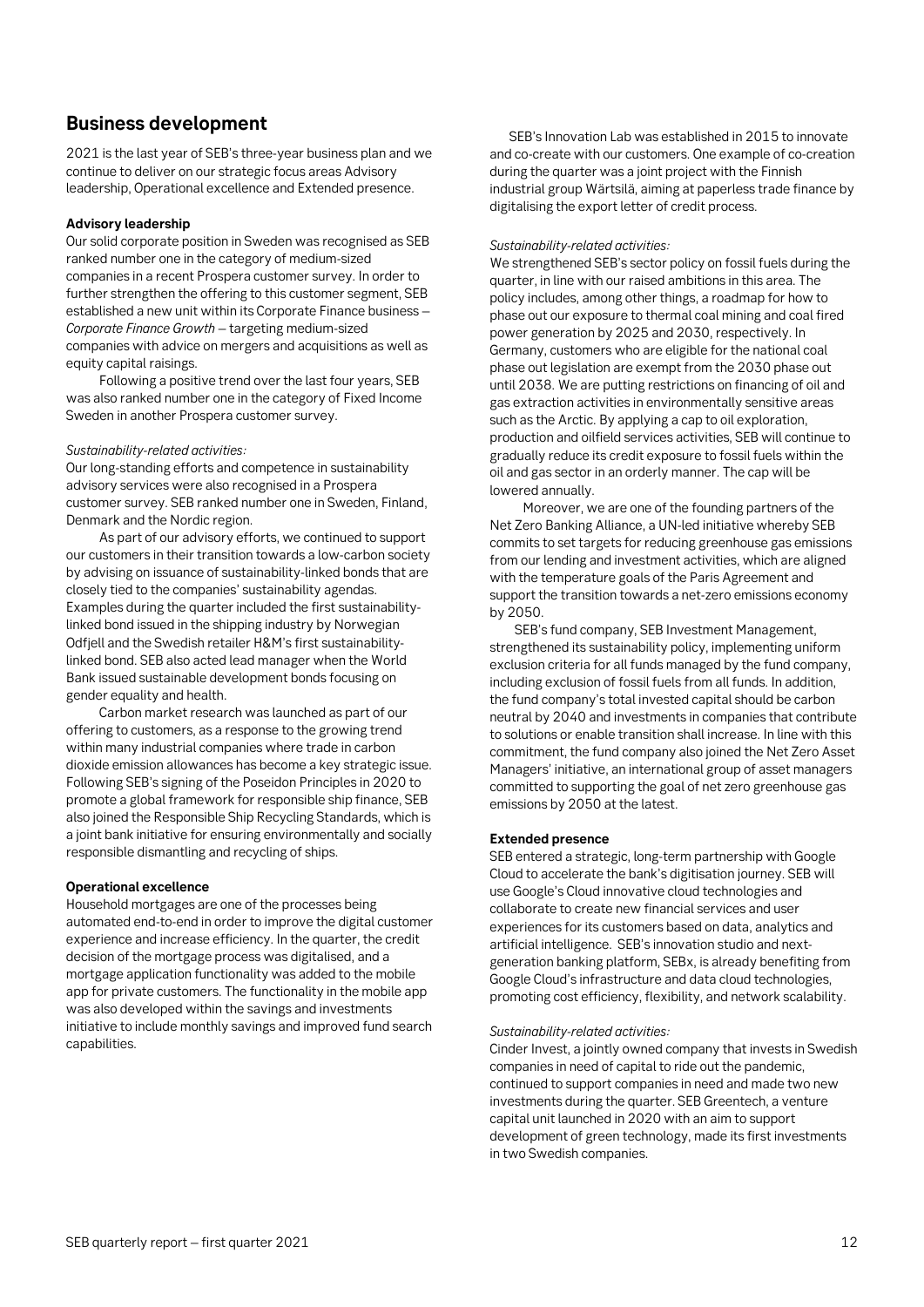## <span id="page-12-0"></span>**Other information**

## **Long-term financial targets for the group**

With the overall purpose to increase capital management flexibility, the Board of Directors' long-term financial targets are:

-to pay a yearly dividend that is around 50 per cent of the earnings per share excluding items affecting comparability, and distribute potential capital in excess of the targeted capital position mainly through share repurchases, -to maintain a Common Equity Tier 1 capital ratio of 100-300 basis points above the requirement from the Swedish Financial Supervisory Authority (FSA), and -to generate a return on equity that is competitive with peers.

In the long term, SEB aspires to reach a sustainable return on equity of 15 per cent.

These long-term financial targets were revised in the beginning of 2021. See the Annual and Sustainability Report for 2020 or the Fourth Quarter report 2020 for more information.

## **Financial aspirations for the divisions**

SEB has established long-term aspirations for its divisions which will be evaluated and reported on annually.

| <b>Division</b>       | <b>Returnon</b><br>business equity | Cost/income<br>ratio |
|-----------------------|------------------------------------|----------------------|
| LC&FI                 | >13%                               | < 0.50               |
| C&PC                  | >17%                               | < 0.40               |
| <b>Baltic</b>         | >20%                               | < 0.35               |
| Life                  | $>30\%$                            | < 0.45               |
| Investment Management | >40%                               | <0.40                |

## **Cost target**

SEB's business plan for 2019-2021 defines a number of strategic initiatives which, on an accumulated basis, are estimated to lead to total additional investments of SEK 2-2.5bn during the three-year period 2019-2021. This translates into an annual cost increase of SEK 1bn by 2021, and a new total cost target of SEK 23bn (+/- 200m), assuming 2018 foreign exchange rates, by 2021. With the foreign exchange rates as of 31 March 2021, the cost target implies a cost level of around SEK 22.9bn in 2021. The pace of investments will be dependent on progress and will be gradually ramped up over the three years. The strategic initiatives are expected to lead to both improved revenue growth and cost efficiencies, improving return on equity over time.

## **Impact from exchange rate fluctuations**

The currency effect on operating profit for the first quarter 2021 was SEK -5m. Compared with the first quarter 2020, the currency effect on operating profit was SEK -167m.

Compared with the fourth quarter 2020, the weaker Swedish krona increased loans to and deposits from the public by SEK 25bn and SEK 24bn, respectively. Total REA increased by SEK 12bn while the increase of total assets was SEK 45bn.

## **Changes in Group Executive Committee**

It was announced on 19 March 2021 that Sara Öhrvall, Chief Transformation Officer, had decided to leave SEB and to take on a new role outside SEB. Sara Öhrvall leaves in August 2021.

## **Subsequent event**

On 28 April 2021, it was announced that SEB is creating a new division for Private Banking, Private Wealth Management & Family Office. In connection with this, the following changes to the Group Executive Committee have been decided. William Paus, today Co-Head of the Large Corporates & Financial Institutions division, will be Head of the Private Wealth Management & Family Office division. William Paus will begin in his new position on 1 June 2021 and will remain a member of SEB's Group Executive Committee. Jonas Ahlström, currently Head of the Baltic division, will take on the role as Co-Head of the Large Corporates & Financial Institutions division together with the current Co-Head, Joachim Alpen. Jonas Ahlström will begin in his new position no later than 1 September 2021 and will remain a member of SEB's Group Executive Committee. The recruitment process to find his successor has been initiated.

## **Uncertainties**

The pandemic outbreak of Covid-19 and governments' response measures in an attempt to limit its spread, have rapidly and significantly affected societies, economies and financial markets globally. The negative financial and economic consequences have been extensive in SEB's home markets and the recovery is dependent on the pandemic development and government measures, including vaccinations. SEB is continuously assessing the asset quality of its credit portfolio using several different scenarios for the pandemic and the economic development, including the oil industry development. The assessment includes the effects of the measures taken by governments and the full consequences on the economy.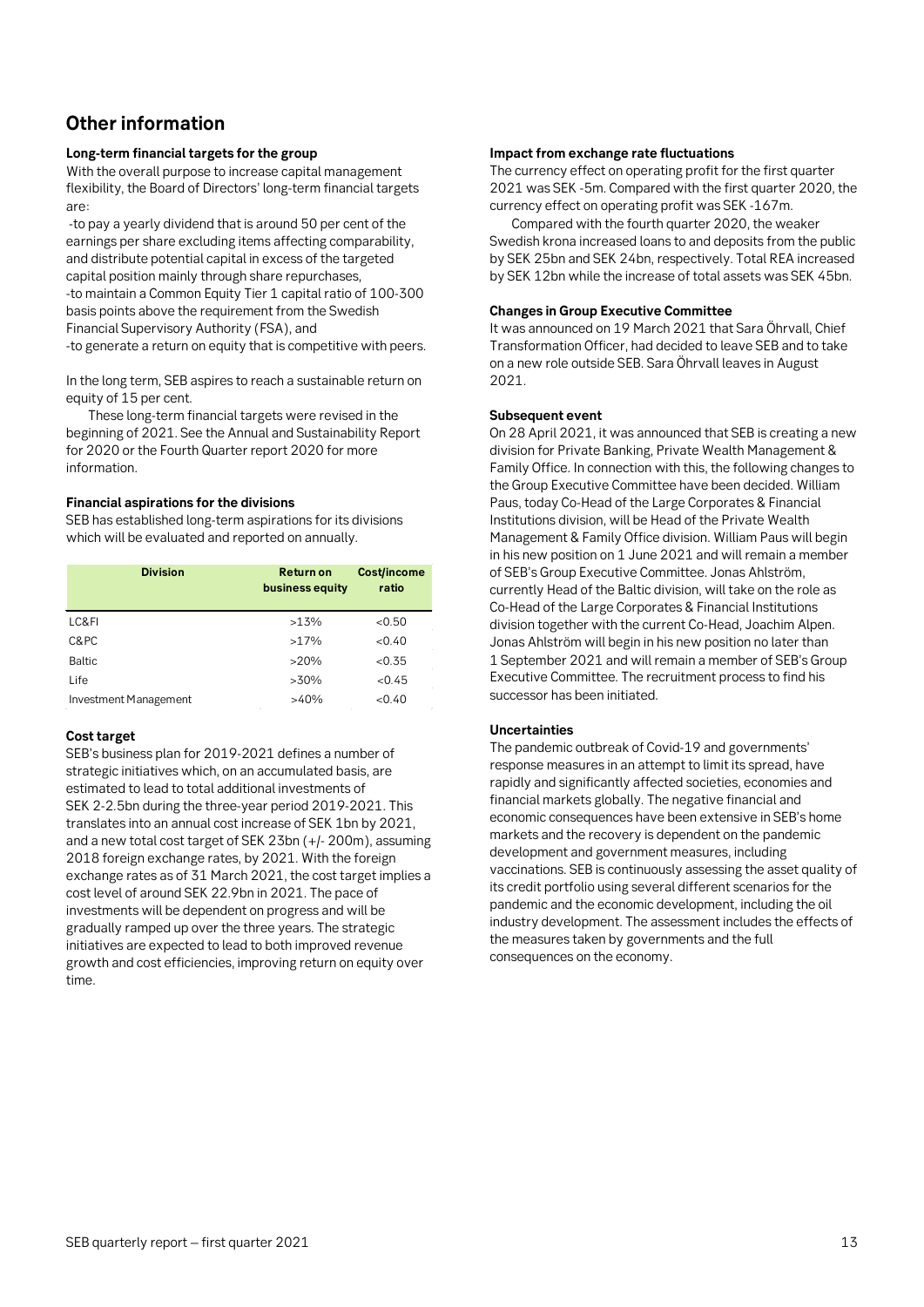Financial markets volatility may adversely impact fair values of certain financial instruments and holdings, and consequently, net financial income and capital.

The interest rate levels – in Sweden in particular the repo rate – are key factors affecting net interest income and operating profit. The Executive Board of the Swedish central bank decided in April 2021 to hold the repo rate unchanged at zero per cent and expects that this level will remain in the years to come.

The German Federal Ministry of Finance issued a circular on 17 July 2017 with administrative guidance in relation to withholding taxes on dividends in connection with certain cross - border securities lending and derivative transactions. The circular states an intention to examine transactions executed prior to the change in tax legislation that was enacted 1 January 2016. As communicated by SEB in a press release on 22 December 2020, the tax authority in Frankfurt has requested SEB's German subsidiary DSK Hyp AG to retroactively repay transparently reported withholding tax from more than five years ago. These claims are based on federal administrative guidance that have been applied with a retroactive effect and that are still not clear. It is therefore not possible for SEB to have a well -founded opinion about amounts or timing of potential further reclaims.

SEB is of the opinion that the cross -border securities lending and derivative transactions of SEB under review in Germany were conducted in compliance with then prevailing rules. SEB's external legal advisors conclude that the tax authority's reclaims are in violation of both EU law and German law . DSK Hyp will appeal these claims. Hence, to date and in accordance with current accounting rules, no provisions have been made on group level. The legal proceedings are estimated to take up to five years.

SEB is subject to various legal regimes, laws and requirements in all jurisdictions where the bank operates. Over the past years, the laws and regulations of the financial industry have expanded and further sharpened, and the regulators have increased their supervision. This is a development which is expected to continue to evolve. Competent authorities regularly conduct reviews of SEB's regulatory compliance, including areas such as financial stability, transaction reporting, anti -money laundering, investor protection, and data privacy. SEB has policies and procedures in place with the purpose to comply with applicable laws and regulations and has continuous dialogues and cooperates with authorities. SEB has received requests from authorities in jurisdictions where it operates, including U.S. authorities, to provide information concerning measures against money laundering, which SEB is responding to in dialogue with these authorities. It cannot be ruled out that current and future supervisory activities and requests from authorities could lead to criticism or sanctions.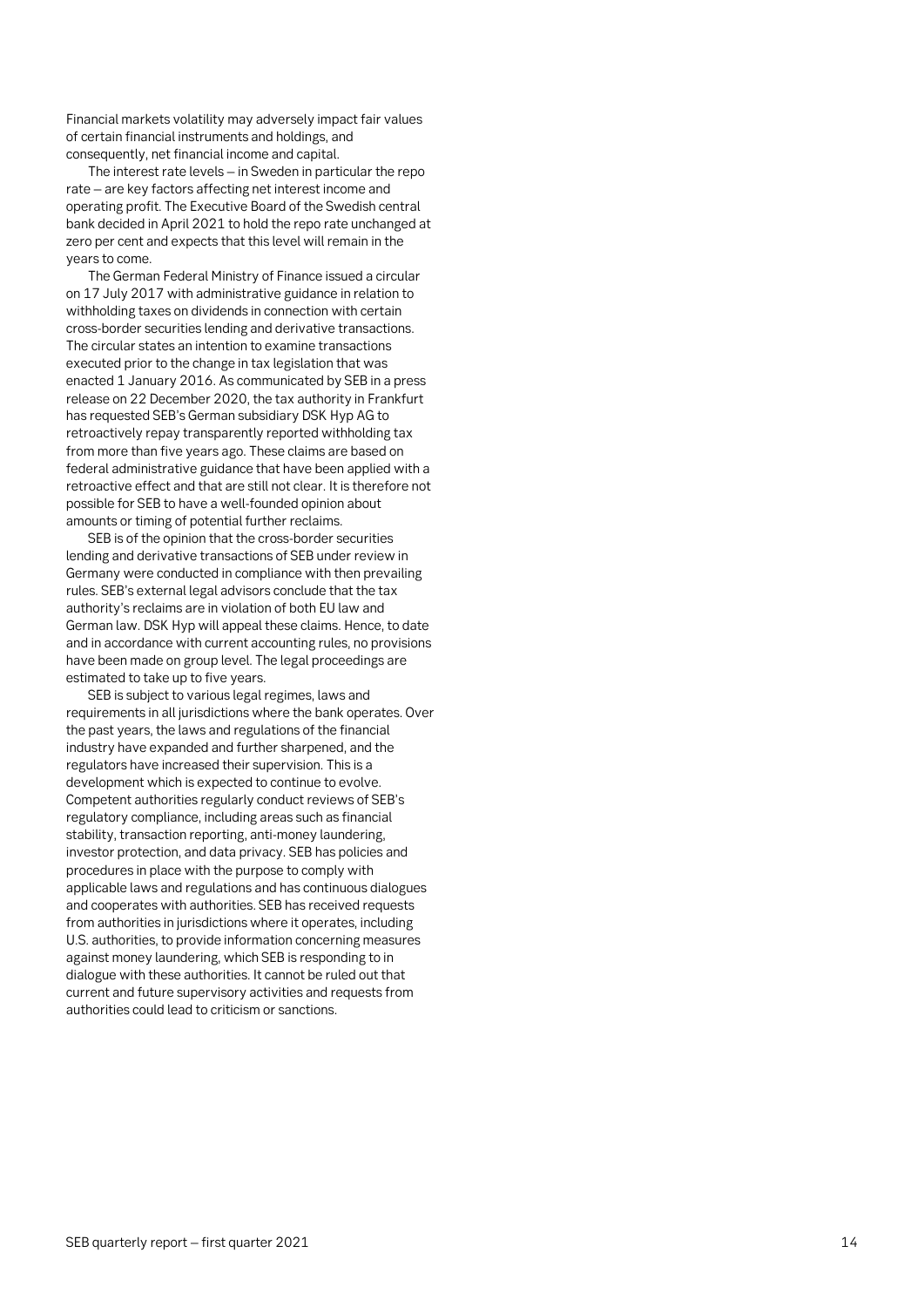# Business segments

## <span id="page-14-0"></span>**Income statement by segment**

|                                           | Large                                       |                                          |               |             | <b>Investment</b>            |                     |                  |
|-------------------------------------------|---------------------------------------------|------------------------------------------|---------------|-------------|------------------------------|---------------------|------------------|
|                                           | <b>Corporates &amp;</b><br><b>Financial</b> | <b>Corporate &amp;</b><br><b>Private</b> |               |             | <b>Management</b><br>& group |                     |                  |
| <b>Jan-Mar 2021, SEK m</b>                | <b>Institutions</b>                         | <b>Customers</b>                         | <b>Baltic</b> | Life        | functions                    | <b>Eliminations</b> | <b>SEB Group</b> |
| Net interest income                       | 2843                                        | 3 1 1 8                                  | 726           | $-7$        | $-291$                       | 7                   | 6396             |
| Net fee and commission income             | 1651                                        | 1253                                     | 372           | 665         | 842                          | $-8$                | 4776             |
| Net financial income                      | 1 2 0 3                                     | 126                                      | 78            | 262         | 521                          | $-11$               | 2 1 7 9          |
| Net other income                          | - 49                                        | 8                                        | 3             | 2           | 34                           | $-3$                | - 4              |
| <b>Total operating income</b>             | 5650                                        | 4505                                     | 1178          | 922         | 1 1 0 7                      | $-15$               | 13347            |
| Staff costs                               | $-1062$                                     | $-874$                                   | $-195$        | $-226$      | $-1543$                      | 3                   | $-3897$          |
| Other expenses                            | $-1300$                                     | $-1078$                                  | $-267$        | $-168$      | 1457                         | 12                  | $-1345$          |
| Depreciation, amortisation and impairment |                                             |                                          |               |             |                              |                     |                  |
| of tangible and intangible assets         | $-17$                                       | $-21$                                    | - 8           | - 5         | $-425$                       |                     | - 476            |
| <b>Total operating expenses</b>           | $-2379$                                     | $-1974$                                  | $-470$        | $-400$      | $-511$                       | 15                  | $-5718$          |
| <b>Profit before credit losses</b>        | 3271                                        | 2532                                     | 708           | 523         | 596                          | $\mathbf 0$         | 7630             |
| Gains less losses from tangible and       |                                             |                                          |               |             |                              |                     |                  |
| intangible assets                         | $\Omega$                                    | 0                                        | $\mathbf 0$   | $\mathbf 0$ | $\mathbf 0$                  |                     |                  |
| Net expected credit losses                | $-172$                                      | $-52$                                    | 66            | $\Omega$    | 5                            | - 3                 | $-156$           |
| Operating profit before                   |                                             |                                          |               |             |                              |                     |                  |
| items affecting comparability             | 3098                                        | 2480                                     | 775           | 523         | 602                          | - 3                 | 7475             |
| Items affecting comparability             |                                             |                                          |               |             |                              |                     |                  |
| <b>Operating profit</b>                   | 3098                                        | 2480                                     | 775           | 523         | 602                          | - 3                 | 7475             |

|                                           | Large                   |                  |               |        | <b>Investment</b> |                     |                  |
|-------------------------------------------|-------------------------|------------------|---------------|--------|-------------------|---------------------|------------------|
|                                           | <b>Corporates &amp;</b> | Corporate &      |               |        | <b>Management</b> |                     |                  |
|                                           | <b>Financial</b>        | <b>Private</b>   |               |        | & group           |                     |                  |
| <b>Jan-Mar 2020, SEK m</b>                | <b>Institutions</b>     | <b>Customers</b> | <b>Baltic</b> | Life   | functions         | <b>Eliminations</b> | <b>SEB Group</b> |
| Net interest income                       | 2664                    | 3002             | 849           | $-8$   | $-276$            | $-30$               | 6 2 0 1          |
| Net fee and commission income             | 1674                    | 1315             | 399           | 605    | 607               | 25                  | 4624             |
| Net financial income                      | $-473$                  | 109              | 32            | $-118$ | $-352$            | $-3$                | $-804$           |
| Net other income                          | $-20$                   | 12               | $\Omega$      | - 5    | 82                | $-1$                | 68               |
| <b>Total operating income</b>             | 3845                    | 4437             | 1 2 8 0       | 475    | 61                | $-9$                | 10089            |
| Staff costs                               | $-1026$                 | $-874$           | $-225$        | $-220$ | $-1278$           | 4                   | $-3619$          |
| Other expenses                            | $-1322$                 | $-970$           | $-278$        | $-184$ | 1 1 5 0           | 5                   | $-1598$          |
| Depreciation, amortisation and impairment |                         |                  |               |        |                   |                     |                  |
| of tangible and intangible assets         | $-16$                   | $-19$            | - 8           | - 6    | $-379$            |                     | - 429            |
| <b>Total operating expenses</b>           | $-2365$                 | $-1863$          | $-511$        | $-410$ | $-507$            | 9                   | $-5646$          |
| <b>Profit before credit losses</b>        | 1481                    | 2575             | 770           | 64     | -446              | $\mathbf 0$         | 4443             |
| Gains less losses from tangible and       |                         |                  |               |        |                   |                     |                  |
| intangible assets                         | $\Omega$                | $\Omega$         | $\Omega$      |        | $\Omega$          |                     | $\Omega$         |
| Net expected credit losses                | $-907$                  | $-519$           | $-77$         | 0      | 10                | 0                   | $-1494$          |
| <b>Operating profit before</b>            |                         |                  |               |        |                   |                     |                  |
| items affecting comparability             | 574                     | 2055             | 693           | 64     | $-436$            | 0                   | 2950             |
| Items affecting comparability             |                         |                  |               |        |                   |                     |                  |
| <b>Operating profit</b>                   | 574                     | 2055             | 693           | 64     | $-436$            | $\mathbf 0$         | 2950             |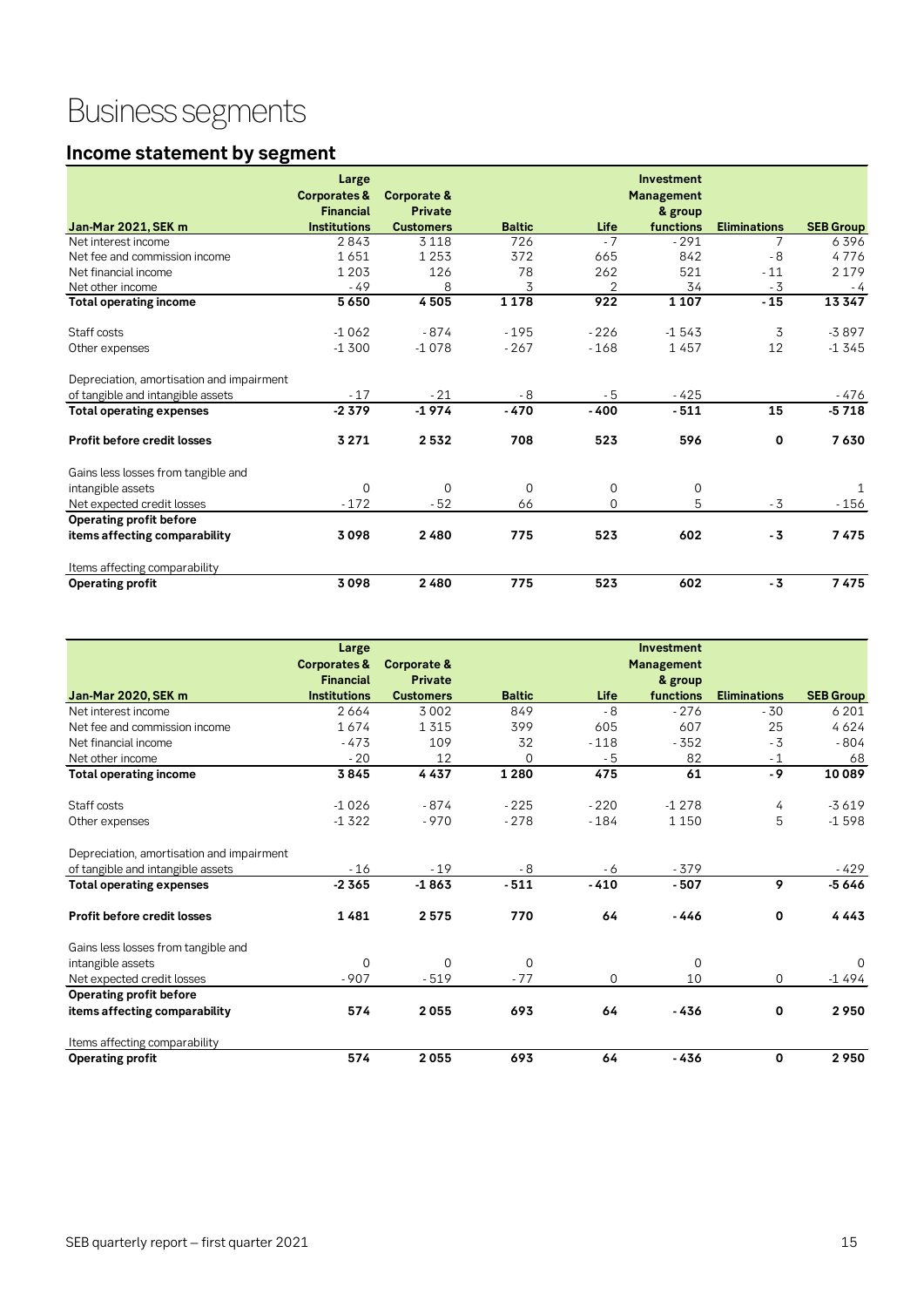## <span id="page-15-0"></span>**Large Corporates & Financial Institutions**

*The division offers commercial and investment banking services to large corporate and institutional clients in the Nordic region, Germany and the United Kingdom. Customers are also served through an international network in some 20 offices.* 

## **Income statement**

|                                                           | Q1      | Q <sub>4</sub> |      |         | Jan-Mar |                | <b>Full year</b> |
|-----------------------------------------------------------|---------|----------------|------|---------|---------|----------------|------------------|
| <b>SEK m</b>                                              | 2021    | 2020           | $\%$ | 2021    | 2020    | $\%$           | 2020             |
| Net interest income                                       | 2843    | 2936           | $-3$ | 2843    | 2664    | $\overline{7}$ | 11060            |
| Net fee and commission income                             | 1651    | 1751           | - 6  | 1651    | 1674    | $-1$           | 6472             |
| Net financial income                                      | 1 2 0 3 | 1121           | 7    | 1 2 0 3 | $-473$  |                | 4226             |
| Net other income                                          | $-49$   | $-27$          | 77   | $-49$   | $-20$   | 142            | 87               |
| <b>Total operating income</b>                             | 5650    | 5781           | $-2$ | 5650    | 3845    | 47             | 21845            |
| Staff costs                                               | $-1062$ | $-1097$        | - 3  | $-1062$ | $-1026$ | 3              | $-4238$          |
| Other expenses                                            | $-1300$ | $-1391$        | $-7$ | $-1300$ | $-1322$ | $-2$           | $-5250$          |
| Depreciation, amortisation and impairment of tangible and |         |                |      |         |         |                |                  |
| intangible assets                                         | $-17$   | $-17$          | 0    | $-17$   | $-16$   | 4              | - 68             |
| <b>Total operating expenses</b>                           | $-2379$ | $-2506$        | $-5$ | $-2379$ | $-2365$ | $\mathbf{1}$   | $-9555$          |
| <b>Profit before credit losses</b>                        | 3271    | 3275           | 0    | 3271    | 1481    | 121            | 12 2 8 9         |
| Gains less losses from tangible and intangible assets     | 0       | 0              | - 96 | 0       | 0       | $-89$          |                  |
| Net expected credit losses                                | $-172$  | $-632$         | - 73 | $-172$  | $-907$  | $-81$          | $-4865$          |
| Operating profit before items affecting comparability     | 3098    | 2643           | 17   | 3098    | 574     |                | 7425             |
| Items affecting comparability                             |         |                |      |         |         |                |                  |
| <b>Operating profit</b>                                   | 3098    | 2643           | 17   | 3098    | 574     |                | 7425             |
| Cost/Income ratio                                         | 0.42    | 0.43           |      | 0.42    | 0.61    |                | 0.44             |
| Business equity, SEK bn                                   | 63.9    | 68.8           |      | 63.9    | 69.0    |                | 70.3             |
| Return on business equity, %                              | 14.9    | 11.8           |      | 14.9    | 2.5     |                | 8.1              |
| Number of full time equivalents <sup>1)</sup>             | 2091    | 2054           |      | 2094    | 2 1 0 0 |                | 2080             |

 $1)$  Quarterly numbers are for end of quarter. Accumulated numbers are average for the period.

- Increased optimism among large corporate customers and sustainability high on the agenda
- High demand for risk management-related services and equity execution
- Operating profit amounted to SEK 3,098m and return on business equity was 14.9 per cent

## **Comments on the first quarter**

*Large corporate* clients showed increased optimism as vaccinations continued and the sentiment was supported by a strong US recovery outlook. The sustainability agenda was accentuated during the quarter with an increased demand for advice around sustainability-related longer-term financing. Activity in the supply chain finance area increased as clients are focusing on diversifying their global supply chains. The continued positive stock market development laid the foundation for high equity advisory and execution activity. The capital market activity was strong with a steady flow of capital raisings and new listings. Mergers and acquisitions activity continued on historically high levels. Demand for traditional lending was low.

 Customers within the *financial institution* customer segment became more active compared with the previous quarter as Covid-19 related concerns eased and risk appetite returned. The appreciation of equity markets led to portfolio rebalancing needs which spurred higher activity within equities brokerage, foreign exchange and fixed income. Conditions in the fixed income area continued to be favourable and SEB improved its market position further during the quarter.

The continued stimulus from central banks drove demand for depository services and the search for higher yield continued to support interest in alternative asset classes.

Assets under custody increased to SEK 12,877bn (12,022), as a consequence of increasing asset values and new onboarded mandates.

Operating profit increased by 17 per cent. Net interest income decreased to SEK 2,843m mainly due to lower lending volumes and an adjustment of the internal funds transfer pricing. Net fee and commission income decreased to SEK 1,651m mainly driven by seasonality. Net financial income increased to SEK 1,203m with continued high activity within the credit markets and favourable market conditions. Operating expenses decreased to SEK 2,379m. Net expected credit losses amounted to SEK 172m, with a net expected credit loss level of 5 basis points. See page 9.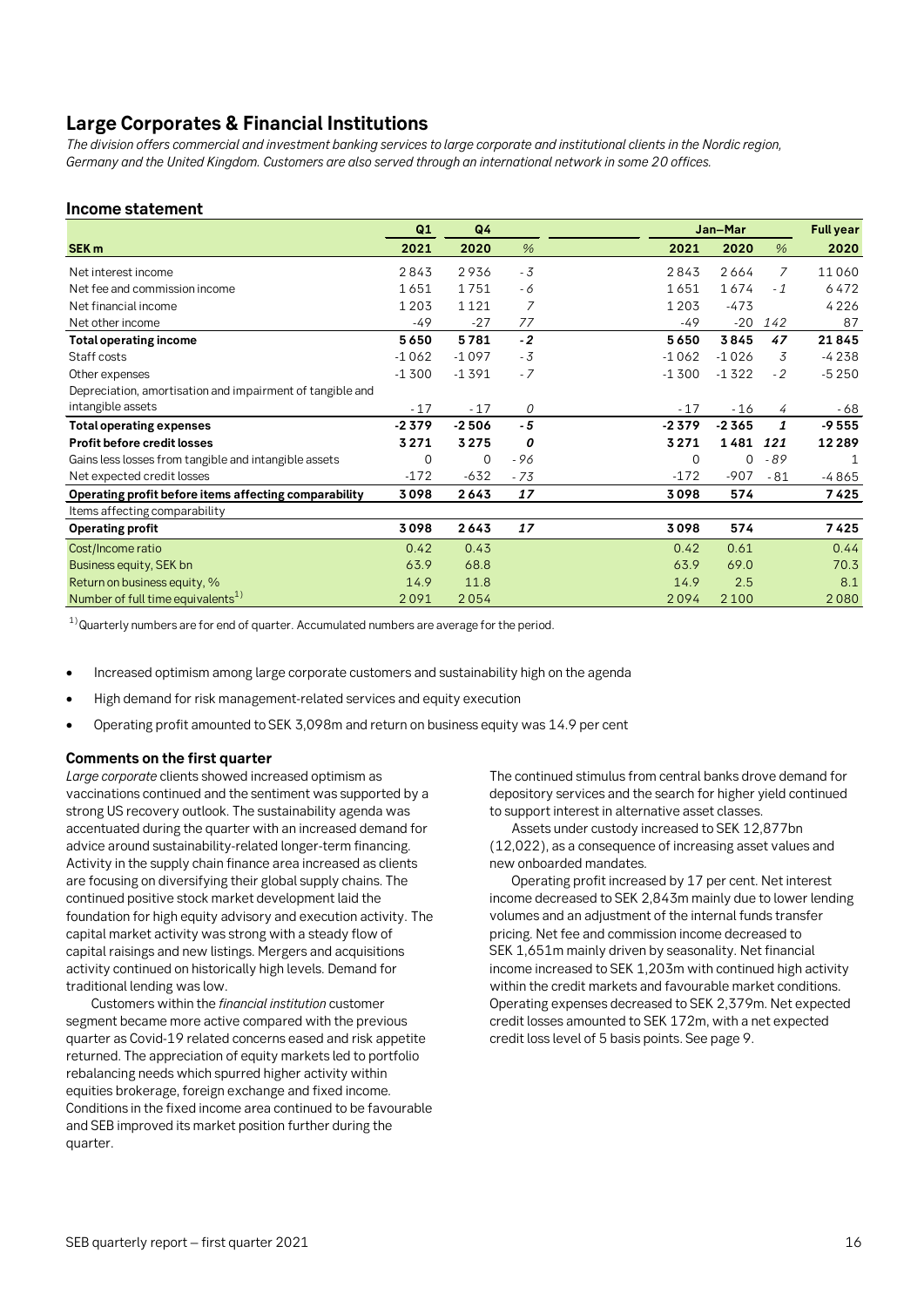## <span id="page-16-0"></span>**Corporate & Private Customers**

*The division offers full banking and advisory services to private individuals and small and medium-sized corporate customers in Sweden, as well as card services in four Nordic countries. Nordic high net-worth individuals are offered leading private banking services with global reach.*

## **Income statement**

|                                                           | Q1      | Q <sub>4</sub> |                | Jan-Mar     |             |                | <b>Full year</b> |
|-----------------------------------------------------------|---------|----------------|----------------|-------------|-------------|----------------|------------------|
| SEK <sub>m</sub>                                          | 2021    | 2020           | $\frac{9}{6}$  | 2021        | 2020        | $\frac{9}{6}$  | 2020             |
| Net interest income                                       | 3118    | 3241           | - 4            | 3118        | 3002        | 4              | 12337            |
| Net fee and commission income                             | 1253    | 1261           | $-1$           | 1253        | 1315        | - 5            | 4915             |
| Net financial income                                      | 126     | 100            | 26             | 126         | 109         | 16             | 379              |
| Net other income                                          | 8       | 6              | 33             | 8           | 12          | $-28$          | 30               |
| <b>Total operating income</b>                             | 4505    | 4609           | $-2$           | 4505        | 4437        | $\overline{2}$ | 17661            |
| Staff costs                                               | $-874$  | $-878$         | 0              | - 874       | $-874$      | 0              | $-3444$          |
| Other expenses                                            | $-1078$ | $-1186$        | $-9$           | $-1078$     | $-970$      | 11             | $-4138$          |
| Depreciation, amortisation and impairment of tangible and |         |                |                |             |             |                |                  |
| intangible assets                                         | $-21$   | $-17$          | 21             | $-21$       | $-19$       | 9              | - 69             |
| <b>Total operating expenses</b>                           | $-1974$ | $-2081$        | $-5$           | $-1974$     | $-1863$     | 6              | $-7651$          |
| <b>Profit before credit losses</b>                        | 2532    | 2528           | 0              | 2532        | 2575        | $-2$           | 10010            |
| Gains less losses from tangible and intangible assets     | 0       |                |                | $\mathbf 0$ | $\mathbf 0$ |                | $\Omega$         |
| Net expected credit losses                                | $-52$   | $-86$          | $-39$          | $-52$       | $-519$      | $-90$          | $-827$           |
| Operating profit before items affecting comparability     | 2480    | 2442           | 2              | 2480        | 2055        | 21             | 9182             |
| Items affecting comparability                             |         |                |                |             |             |                |                  |
| <b>Operating profit</b>                                   | 2480    | 2442           | $\overline{2}$ | 2480        | 2055        | 21             | 9182             |
| Cost/Income ratio                                         | 0.44    | 0.45           |                | 0.44        | 0.42        |                | 0.43             |
| Business equity, SEK bn                                   | 45.8    | 46.8           |                | 45.8        | 45.9        |                | 46.6             |
| Return on business equity, %                              | 16.7    | 16.0           |                | 16.7        | 13.7        |                | 15.1             |
| Number of full time equivalents <sup>1)</sup>             | 3542    | 3600           |                | 3578        | 3536        |                | 3587             |

 $1)$  Quarterly numbers are for end of quarter. Accumulated numbers are average for the period.

- Increased corporate lending with growth mainly in real estate management
- Continued growth in mortgage lending and improved savings inflow
- Operating profit amounted to SEK 2,480m and return on business equity was 16.7 per cent

## **Comments on the first quarter**

Customer satisfaction for advisory services, as measured by Net Promoter Score (NPS), remained at high levels. Compared with the fourth quarter the private customer score improved while it decreased for corporate customers.

In the *corporate customer segment*, the net inflow of fullservice customers continued. The growth of corporate deposits saw a seasonal slowdown compared with elevated levels last quarter. Volumes increased for real estate lending and other corporate lending while card lending decreased. Overall, corporate lending increased by SEK 3bn and amounted to SEK 260bn (257).

Among *private customers*, the mortgage business developed well, resulting in higher growth than the overall market and a market share on net new sales above last quarter's outcome. Mortgage volumes grew by SEK 8bn and amounted to SEK 548bn (540). Mutual fund volumes continued to increase, mainly supported by the development of the stock market but also by improved net inflows.

Within Private Banking, high customer activity characterised the first quarter and assets under management reached all time high levels.

In total, lending volumes increased by SEK 14bn to SEK 870bn. Deposit volumes grew by SEK 10bn and amounted to SEK 539bn.

Operating profit increased by 2 per cent. Net interest income decreased by 4 per cent, or SEK 123m, explained by an adjustment of the internal funds transfer pricing for deposits and lower deposit guarantee fees in the fourth quarter. This was to some extent offset by increasing lending and deposit volumes. Net fee and commission income decreased by 1 per cent, partly explained by lower turnover in the card business compared with the previous quarter. The decrease was partly counteracted by high brokerage activity and increasing fund volumes. Total operating expenses decreased by 5 per cent, mainly due to seasonally higher costs in the fourth quarter. The net expected credit losses amounted to SEK 52m, with a net expected credit loss level of 2 basis points in the first quarter. See page 9.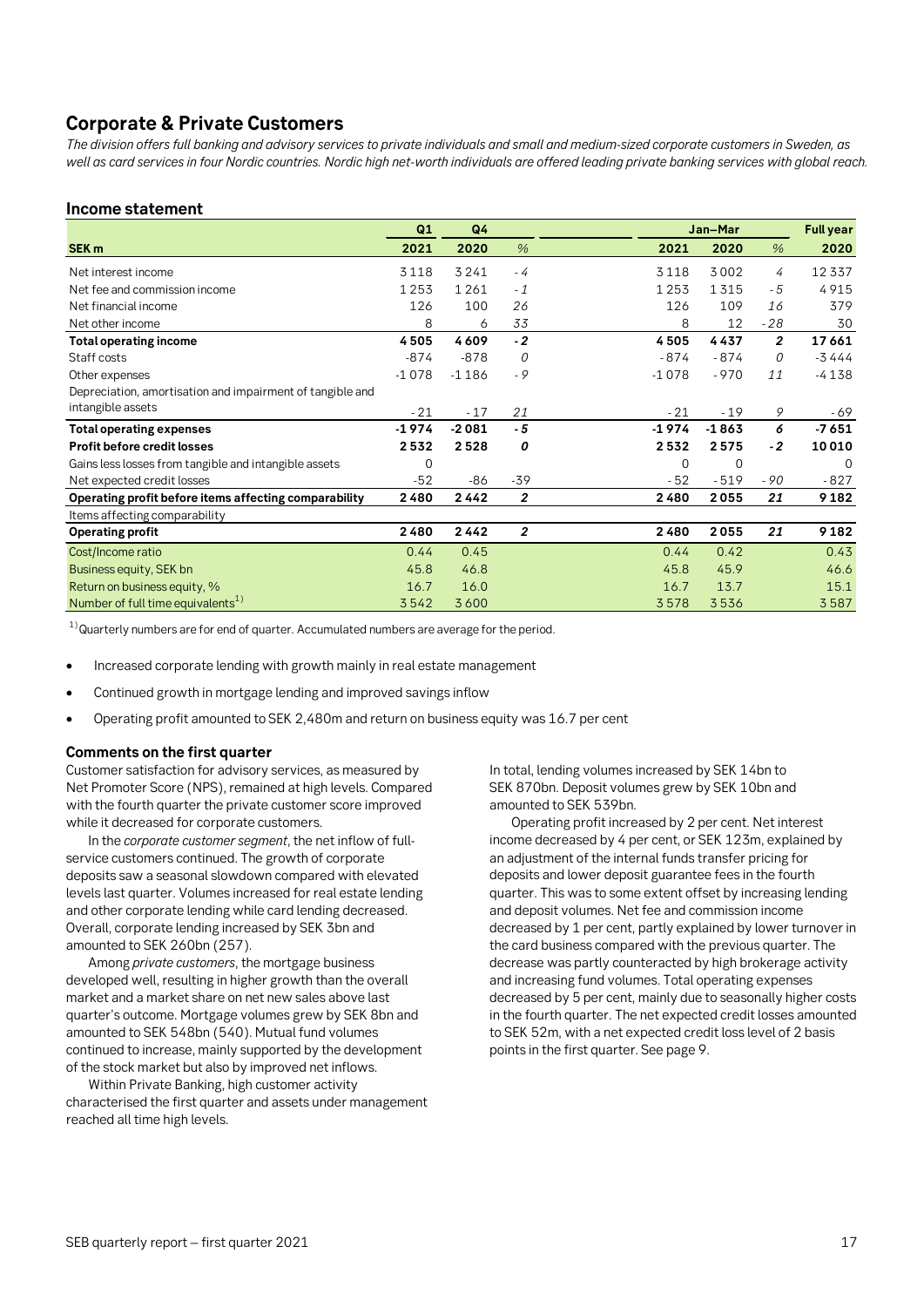## <span id="page-17-0"></span>**Baltic**

*The division provides full banking and advisory services to private individuals and small and medium-sized corporate customers in Estonia, Latvia and Lithuania.*

## **Income statement**

|                                                           | Q1      | Q4          |               | Jan-Mar |             |       | <b>Full year</b> |
|-----------------------------------------------------------|---------|-------------|---------------|---------|-------------|-------|------------------|
| <b>SEK m</b>                                              | 2021    | 2020        | $\frac{9}{6}$ | 2021    | 2020        | $\%$  | 2020             |
| Net interest income                                       | 726     | 708         | 3             | 726     | 849         | $-15$ | 3113             |
| Net fee and commission income                             | 372     | 401         | $-7$          | 372     | 399         | $-7$  | 1584             |
| Net financial income                                      | 78      | 130         | $-40$         | 78      | 32          | 140   | 325              |
| Net other income                                          | 3       | $-2$        |               | 3       | $\mathbf 0$ |       | $-2$             |
| Total operating income                                    | 1178    | 1237        | - 5           | 1178    | 1280        | - 8   | 5019             |
| Staff costs                                               | $-195$  | $-223$      | $-13$         | $-195$  | $-225$      | $-13$ | $-880$           |
| Other expenses                                            | $-267$  | $-267$      | 0             | $-267$  | $-278$      | - 4   | $-1105$          |
| Depreciation, amortisation and impairment of tangible and |         |             |               |         |             |       |                  |
| intangible assets                                         | - 8     | $-8$        | 1             | - 8     | $-8$        | 1     | - 32             |
| <b>Total operating expenses</b>                           | - 470   | - 498       | - 6           | - 470   | $-511$      | - 8   | $-2017$          |
| <b>Profit before credit losses</b>                        | 708     | 739         | - 4           | 708     | 770         | - 8   | 3002             |
| Gains less losses from tangible and intangible assets     | 0       | $\mathbf 0$ |               | 0       | $\mathbf 0$ | - 9   | 2                |
| Net expected credit losses                                | 66      | $-97$       |               | 66      | $-77$       |       | - 425            |
| Operating profit before items affecting comparability     | 775     | 641         | 21            | 775     | 693         | 12    | 2579             |
| Items affecting comparability                             |         |             |               |         |             |       |                  |
| <b>Operating profit</b>                                   | 775     | 641         | 21            | 775     | 693         | 12    | 2579             |
| Cost/Income ratio                                         | 0.40    | 0.40        |               | 0.40    | 0.40        |       | 0.40             |
| Business equity, SEK bn                                   | 12.2    | 13.0        |               | 12.2    | 13.3        |       | 13.1             |
| Return on business equity, %                              | 21.6    | 16.8        |               | 21.6    | 17.9        |       | 16.8             |
| Number of full time equivalents <sup>1)</sup>             | 2 2 0 6 | 2219        |               | 2211    | 2345        |       | 2 2 8 5          |

 $1)$  Quarterly numbers are for end of quarter. Accumulated numbers are average for the period.

- Baltic economies adapting to containment restrictions despite continued increase in Covid-19 cases
- Continued strong demand for mortgages
- Operating profit amounted to SEK 775m and return on business equity was 21.6 per cent

## **Comments on the first quarter**

The Baltic countries experienced varying rates of new Covid-19 cases. While Latvia and Lithuania started to ease restrictions towards the end of the quarter, Estonia was forced to reintroduce tougher measures. Despite this, the Baltic economic activity was not as adversely impacted as feared at the beginning of the second wave, as government support underpinned the confidence of both consumers and businesses alike, enabling the region as a whole to function while adapting to the restrictions.

The recovery in the residential property markets seen during the second half of 2020 continued. Mortgage lending grew in local currency as property prices increased, fed by the return of consumer confidence with both renters and investors converting their savings into residential property. With the Covid-19 restrictions, usage of cards and most payment products was lower than the fourth quarter, and markedly lower than the corresponding period of 2020 when restrictions were introduced mid-way through the period. At the same time, payment fees arising from online sales improved and the high usage of SEB's digital services continued.

Corporate customers' outlook improved somewhat. Industrial production demonstrated a comparably strong

result on the back of solid export demand, and the construction sector also showed signs of recovery with the increasing demand for residential property.

Lending volumes, mainly mortgages, increased slightly in local currency and amounted to SEK 152bn (149). Deposits continued to grow both from private and corporate customers. Total deposits grew by 3 per cent in local currency and amounted to SEK 184bn (175).

Operating profit increased by 21 per cent. Net interest income increased by 4 per cent in local currency, mainly due to higher costs for prepayments of wholesale funding in the previous quarter. Net fee and commission income decreased by 6 per cent in local currency, driven by the seasonal and Covid-19 related effects. Net financial income decreased by 38 per cent in local currency, where customer activity in foreign currencies normalised from the high level in the fourth quarter and market values of government bonds in the liquidity portfolios were lower. Operating expenses decreased by 4 per cent in local currency mainly due to lower staff costs. Net expected credit losses were positive at SEK 66m as reversals exceeded new provisions. See page 9.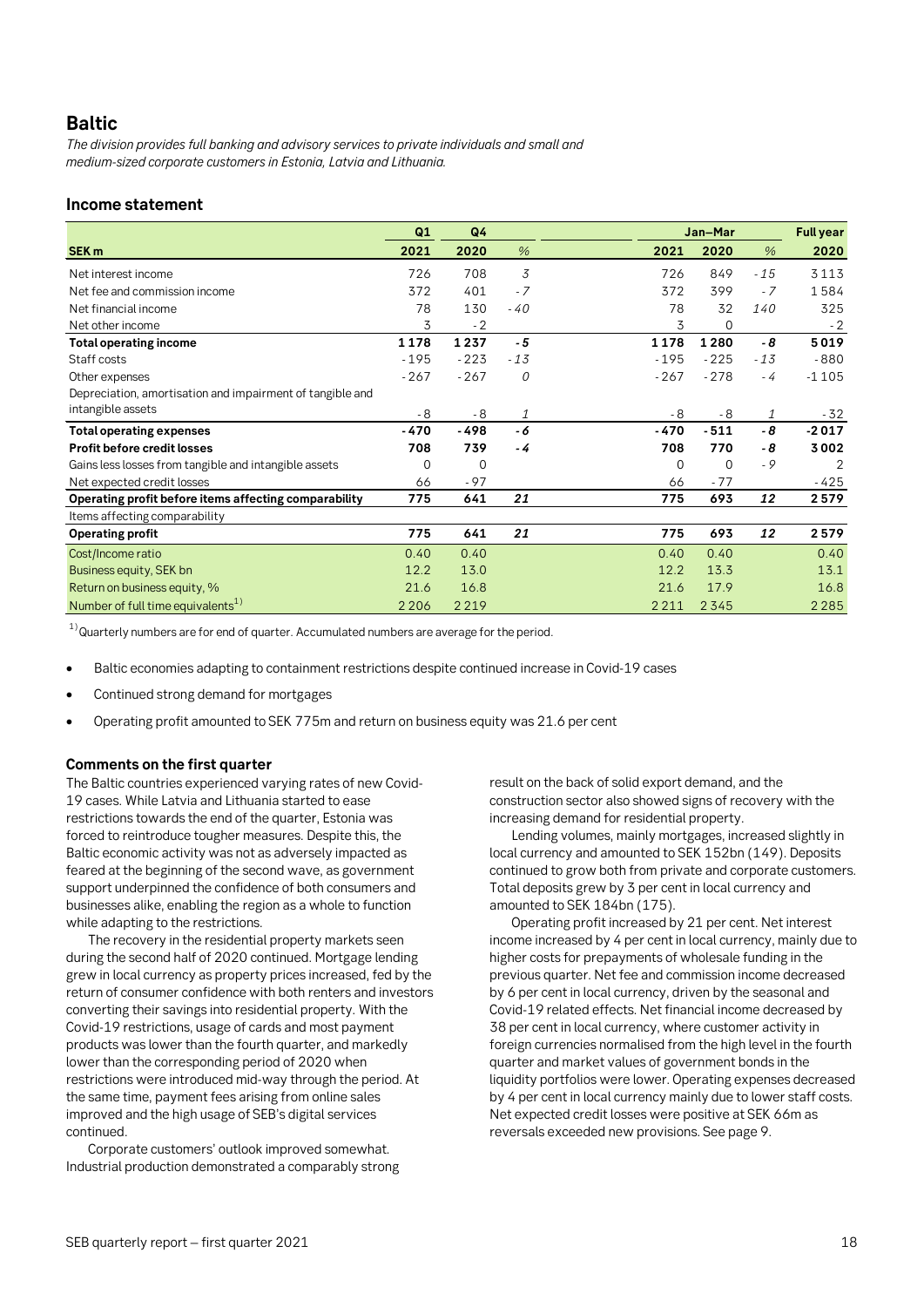## <span id="page-18-0"></span>**Life**

*The division offers life insurance solutions to private as well as corporate and institutional clients mainly in the Nordic and Baltic countries.* 

## **Income statement**

|                                                           | Q1             | Q <sub>4</sub> |       |        | Jan-Mar |       | <b>Full year</b> |
|-----------------------------------------------------------|----------------|----------------|-------|--------|---------|-------|------------------|
| SEK <sub>m</sub>                                          | 2021           | 2020           | $\%$  | 2021   | 2020    | $\%$  | 2020             |
| Net interest income                                       | $-7$           | - 8            | $-13$ | $-7$   | $-8$    | $-15$ | $-31$            |
| Net fee and commission income                             | 665            | 639            | 4     | 665    | 605     | 10    | 2454             |
| Net financial income                                      | 262            | 296            | $-11$ | 262    | $-118$  |       | 660              |
| Net other income                                          | $\overline{2}$ | 3              | $-26$ | 2      | - 5     |       | 5                |
| Total operating income                                    | 922            | 930            | $-1$  | 922    | 475     | 94    | 3088             |
| Staff costs                                               | $-226$         | $-225$         | 1     | $-226$ | $-220$  | 3     | $-867$           |
| Other expenses                                            | $-168$         | $-181$         | $-7$  | $-168$ | $-184$  | $-8$  | $-733$           |
| Depreciation, amortisation and impairment of tangible and |                |                |       |        |         |       |                  |
| intangible assets                                         | $-5$           | $-5$           | 1     | $-5$   | - 6     | $-11$ | - 21             |
| <b>Total operating expenses</b>                           | - 400          | $-411$         | $-3$  | $-400$ | $-410$  | $-2$  | $-1621$          |
| <b>Profit before credit losses</b>                        | 523            | 519            | 1     | 523    | 64      |       | 1467             |
| Gains less losses from tangible and intangible assets     | 0              |                |       | 0      |         |       |                  |
| Net expected credit losses                                | 0              | 0              | - 65  | 0      | 0       |       |                  |
| Operating profit before items affecting comparability     | 523            | 519            | 1     | 523    | 64      |       | 1468             |
| Items affecting comparability                             |                |                |       |        |         |       |                  |
| <b>Operating profit</b>                                   | 523            | 519            | 1     | 523    | 64      |       | 1468             |
| Cost/Income ratio                                         | 0.43           | 0.44           |       | 0.43   | 0.86    |       | 0.52             |
| Business equity, SEK bn                                   | 5.4            | 5.4            |       | 5.4    | 5.5     |       | 5.3              |
| Return on business equity, %                              | 35.9           | 35.8           |       | 35.9   | 4.4     |       | 25.5             |
| Number of full time equivalents <sup>1)</sup>             | 1058           | 1056           |       | 1049   | 1051    |       | 1046             |

 $1)$  Quarterly numbers are for end of quarter. Accumulated numbers are average for the period.

- Strong sales volumes
- Assets under management at all-time high
- Operating profit amounted to SEK 523m and return on business equity was 35.9 per cent

## **Comments on the first quarter**

The first quarter entailed strong sales development with an increase of 37 per cent, to SEK 16bn. Continued customer interest in the portfolio bond product in Sweden was the main contributor to the increase. The sales development for the Swedish traditional life insurance portfolio was also favourable.

 SEB remained among the top three players in the Swedish life insurance market with a market share of  $11.3<sup>1</sup>$  per cent. SEB continued to have strong market positions in all three Baltic countries.

Assets under management continued to increase and reached an all-time high at the end of the first quarter, amounting to SEK 436bn (404). The pension market environment in both Sweden as well as the Baltic countries remained challenging with regard to transfer volumes of customer assets as well as margin pressure. Despite that, a continued high demand for the division's life insurance products, resulted in a positive net flow. This combined with favorable market effects led to an 8 per cent increase in customer assets, or SEK 31bn, compared with the previous quarter. The weakening of the Swedish krona had a minor positive effect.

Operating profit increased to SEK 523m. Net fee and commission income increased by 4 per cent and amounted to SEK 665m. This was to a large part driven by higher asset values in the unit-linked business and the positive in-flow to the portfolio bond product. The return in the traditional portfolios contributed to a stable net financial income in the first quarter although it was lower compared with the strong income in the fourth quarter. The traditional life and risk insurance portfolios recovered strongly from the events in the market last year and compared with the first quarter 2020 net financial income increased by SEK 380m. Operating expenses decreased compared with previous quarter.

<span id="page-18-2"></span><span id="page-18-1"></span><sup>1)</sup> *Latest available market statistics from the Swedish insurance trade association.*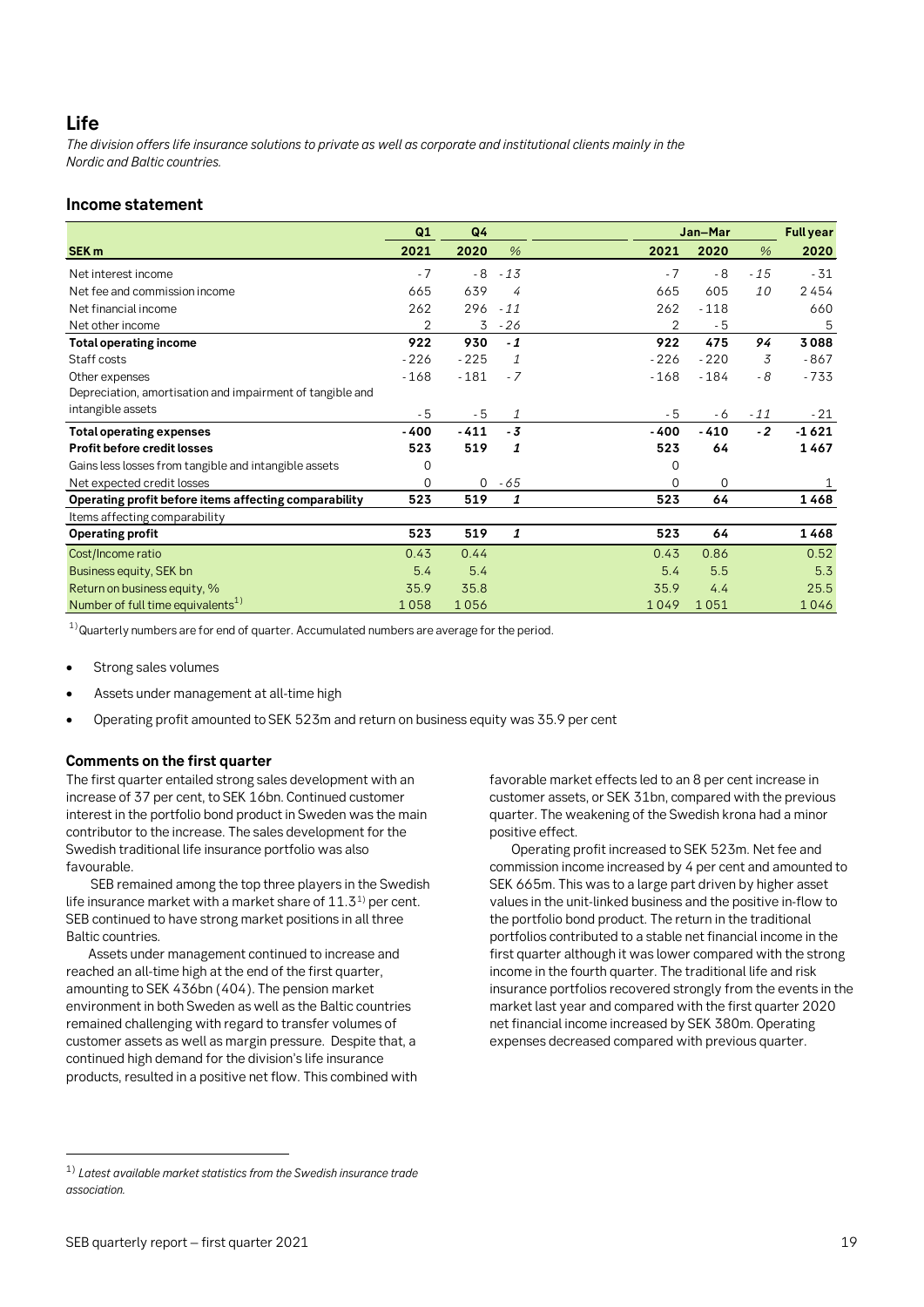## **Investment Management & group functions**

*The Investment Management division manages SEB funds and mandates for customers channelled via the other divisions. Group functions consist of technology, business support, treasury, staff units and German run-off operations.* 

## **Income statement**

|                                                           | Q1       | Q <sub>4</sub> |               | Jan-Mar |          |              | <b>Full year</b> |
|-----------------------------------------------------------|----------|----------------|---------------|---------|----------|--------------|------------------|
| <b>SEK m</b>                                              | 2021     | 2020           | $\frac{9}{6}$ | 2021    | 2020     | $\%$         | 2020             |
| Net interest income                                       | $-291$   | $-242$         | 20            | $-291$  | $-276$   | 5            | $-1165$          |
| Net fee and commission income                             | 842      | 749            | 12            | 842     | 607      | 39           | 2657             |
| Net financial income                                      | 521      | 129            |               | 521     | $-352$   |              | 684              |
| Net other income                                          | 34       | $-29$          |               | 34      | 82       | - 58         | 120              |
| Total operating income                                    | 1107     | 608            | 82            | 1 1 0 7 | 61       |              | 2295             |
| Staff costs                                               | $-1543$  | $-1488$        | 4             | $-1543$ | $-1278$  | 21           | $-5562$          |
| Other expenses                                            | 1457     | 1458           | 0             | 1457    | 1150     | 27           | 5185             |
| Depreciation, amortisation and impairment of tangible and |          |                |               |         |          |              |                  |
| intangible assets                                         | - 425    | $-413$         | 3             | - 425   | $-379$   | 12           | $-1717$          |
| <b>Total operating expenses</b>                           | $-511$   | - 444          | 15            | $-511$  | $-507$   | $\mathbf{1}$ | $-2094$          |
| <b>Profit before credit losses</b>                        | 596      | 164            |               | 596     | -446     |              | 202              |
| Gains less losses from tangible and intangible assets     | $\Omega$ | - 6            |               | 0       | $\Omega$ | 128          | $-9$             |
| Net expected credit losses                                | 5.       | $-19$          |               | 5       | 10       | $-49$        | - 4              |
| Operating profit before items affecting comparability     | 602      | 139            |               | 602     | -436     |              | 189              |
| Items affecting comparability                             |          |                |               |         |          |              | $-1000$          |
| <b>Operating profit</b>                                   | 602      | 139            |               | 602     | -436     |              | $-811$           |
| Number of full time equivalents <sup>1)</sup>             | 6619     | 6517           |               | 6582    | 6176     |              | 6337             |
| SEB labelled mutual funds, SEK bn                         | 706      | 672            |               | 706     | 562      |              | 672              |

 $1)$  Quarterly numbers are for end of quarter. Accumulated numbers are average for the period.

- SEB Investment AB's sustainability policy and the sustainable finance disclosure regulation were implemented
- Operating profit amounted to SEK 602m

## **Comments on the first quarter**

Investment Management and group functions are reported combined but are distinctly different. The combined operating profit of SEK 602m (139) is best commented one by one.

*Investment Management*: Following the positive market development, assets under management increased, mainly for equity and mixed funds, and amounted to SEK 706bn (672). Net sales for the quarter was negative and amounted to SEK -2bn.

A new sustainability policy, adopted in December 2020, was implemented and applied to SEB's funds during the quarter. SEB labelled mutual funds were classified according to the Sustainable Finance Disclosure Regulation (SFDR) which entered into force. SEK 576bn, 82 per cent of the SEB labelled mutual funds, were classified in line with Article 8 and [91](#page-19-0) in SFDR.

Operating income amounted to SEK 788m (628). Base commissions amounted to SEK 561m (570) which, after some non-recurring adjustments in the fourth quarter, represented an underlying increase of 3 per cent. Performance fees amounted to SEK 220m (102) mainly driven by one large nonrecurring item. Operating expenses decreased from the seasonally higher level in the fourth quarter and amounted to SEK 223m (248). Operating profit amounted to SEK 565m (380).

*Treasury*: Net interest income was negative (net expense) but improved during the first quarter. The main reason was the adjustment of the internal funds transfer prices paid to the divisions on deposits. Net financial income was higher due to mark-to-market valuation effects on swap hedges and within liquidity management.

*Support and staff units:* Technology provides IT operations and development as well as architecture. Business support handles back office services for the divisions. Staff units include for instance compliance and risk functions and other various units. All relevant costs are charged to the divisions to be reflected in their results.

*Other*: Net financial income reflected a positive market valuation effects from certain strategic holdings amounting to SEK 238m.

<sup>•</sup> SEB-labelled mutual funds' asset values increased to SEK 706bn

<span id="page-19-0"></span><sup>1</sup> *Article 8 refers to funds that promote environmental or social characteristics while Article 9 funds must have a sustainable investment objective. See esma.europe.eu.*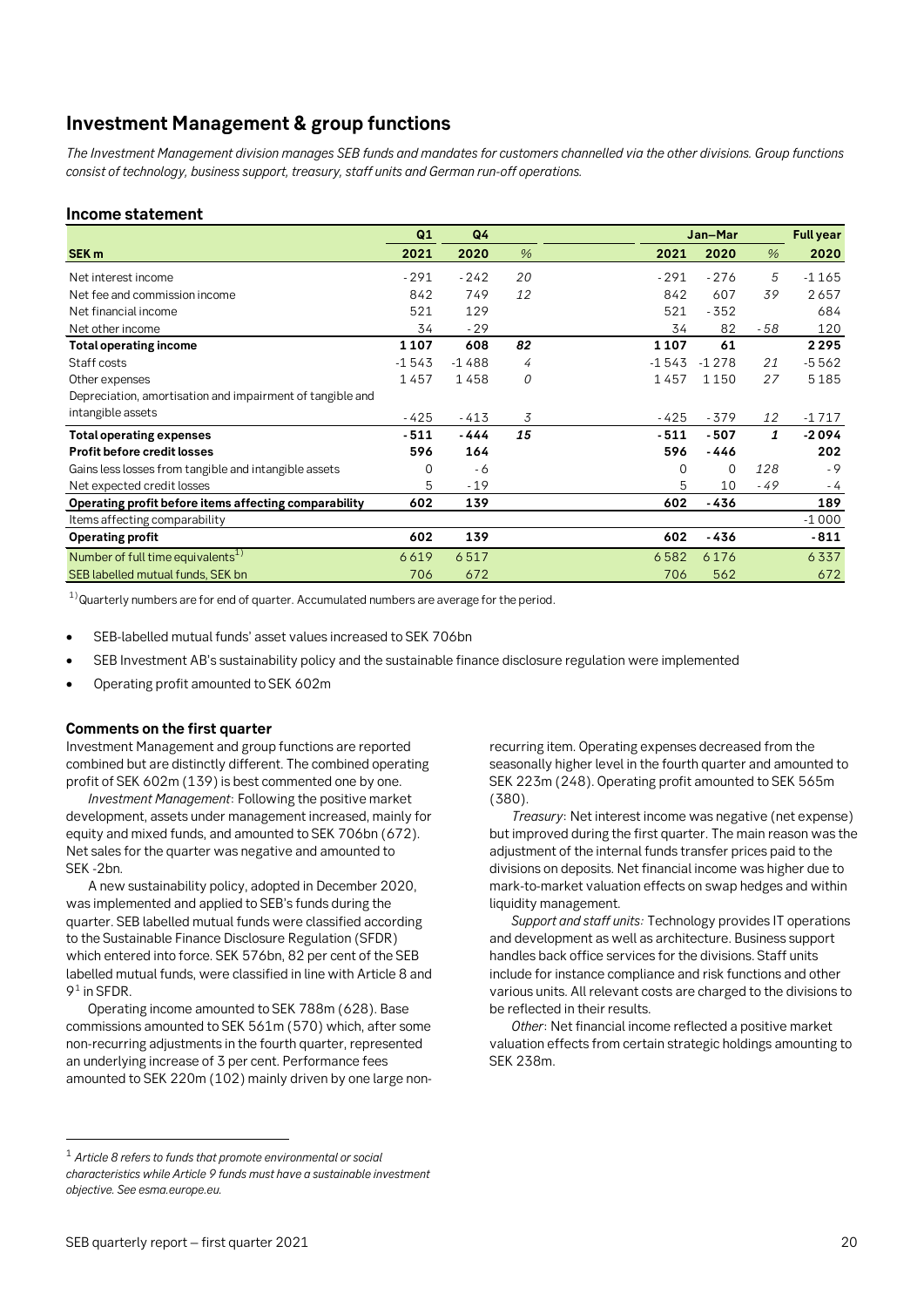## <span id="page-20-0"></span>**Financial statements – SEB Group**

## <span id="page-20-1"></span>**Income statement, condensed**

|                                                |             | Q1           | Q4      |                |         | Jan-Mar  |                         | <b>Full year</b> |
|------------------------------------------------|-------------|--------------|---------|----------------|---------|----------|-------------------------|------------------|
| <b>SEK m</b>                                   | <b>Note</b> | 2021         | 2020    | %              | 2021    | 2020     | %                       | 2020             |
| Net interest income                            | 2           | 6396         | 6559    | $-2$           | 6396    | 6 2 0 1  | $\overline{3}$          | 25143            |
| Net fee and commission income                  | 3           | 4776         | 4774    | 0              | 4776    | 4624     | 3                       | 18063            |
| Net financial income                           | 4           | 2 1 7 9      | 1784    | 22             | 2179    | $-804$   |                         | 6275             |
| Net other income                               |             | - 4          | $-51$   | $-93$          | - 4     | 68       |                         | 236              |
| <b>Total operating income</b>                  |             | 13347        | 13066   | $\overline{2}$ | 13347   | 10089    | 32                      | 49717            |
| Staff costs                                    |             | $-3897$      | $-3909$ | 0              | $-3897$ | $-3619$  | 8                       | $-14976$         |
| Other expenses                                 |             | $-1345$      | $-1473$ | $-9$           | $-1345$ | $-1598$  | $-16$                   | $-5864$          |
| Depreciation, amortisation and impairment of   |             |              |         |                |         |          |                         |                  |
| tangible and intangible assets                 |             | $-476$       | $-460$  | 4              | - 476   | $-429$   | 11                      | $-1906$          |
| <b>Total operating expenses</b>                |             | $-5718$      | $-5842$ | $-2$           | $-5718$ | $-5646$  | $\overline{\mathbf{1}}$ | $-22747$         |
| <b>Profit before credit losses</b>             |             | 7630         | 7 2 2 4 | 6              | 7630    | 4443     | 72                      | 26 970           |
| Gains less losses from tangible and intangible |             |              |         |                |         |          |                         |                  |
| assets                                         |             | $\mathbf{1}$ | - 6     |                | 1       | $\Omega$ | 156                     | $-7$             |
| Net expected credit losses                     | 5           | $-156$       | $-835$  | $-81$          | $-156$  | $-1494$  | $-90$                   | $-6118$          |
| <b>Operating profit before</b>                 |             |              |         |                |         |          |                         |                  |
| items affecting comparability                  |             | 7475         | 6382    | 17             | 7475    | 2950     | 153                     | 20846            |
| Items affecting comparability                  | 6           |              |         |                |         |          |                         | $-1000$          |
| <b>Operating profit</b>                        |             | 7475         | 6382    | 17             | 7475    | 2950     | 153                     | 19846            |
| Income tax expense                             |             | $-1457$      | $-1259$ | 16             | $-1457$ | $-595$   | 145                     | $-4100$          |
| <b>NET PROFIT</b>                              |             | 6018         | 5123    | 17             | 6018    | 2 3 5 5  | 156                     | 15746            |
| Attributable to shareholders of                |             |              |         |                |         |          |                         |                  |
| Skandinaviska Enskilda Banken AB               |             | 6018         | 5123    | 17             | 6018    | 2 3 5 5  | 156                     | 15746            |
| Basic earnings per share, SEK                  |             | 2.78         | 2.37    |                | 2.78    | 1.09     |                         | 7.28             |
| Diluted earnings per share, SEK                |             | 2.76         | 2.35    |                | 2.76    | 1.08     |                         | 7.23             |

## <span id="page-20-2"></span>**Statement of comprehensive income**

|                                                | Q1    | Q <sub>4</sub> |               |       | Jan-Mar |               |         |
|------------------------------------------------|-------|----------------|---------------|-------|---------|---------------|---------|
| SEK <sub>m</sub>                               | 2021  | 2020           | $\frac{9}{6}$ | 2021  | 2020    | $\frac{9}{6}$ | 2020    |
| <b>NET PROFIT</b>                              | 6018  | 5123           | 17            | 6018  | 2355    | 156           | 15746   |
|                                                |       |                |               |       |         |               |         |
| Cash flow hedges                               | 11    | 10             | 9             | 11    | $-51$   |               | $-62$   |
| Translation of foreign operations              | 467   | - 758          |               | 467   | 622     | $-25$         | $-1070$ |
| Items that may subsequently be                 |       |                |               |       |         |               |         |
| reclassified to the income statement:          | 477   | $-748$         |               | 477   | 571     | $-16$         | $-1132$ |
| Own credit risk adjustment (OCA) <sup>1)</sup> | 9     | $-12$          |               | 9     | 272     | $-97$         | $-70$   |
| Defined benefit plans                          | 5310  | 1741           |               | 5310  | $-1832$ |               | 1839    |
| Items that will not be reclassified to the     |       |                |               |       |         |               |         |
| income statement:                              | 5319  | 1729           |               | 5319  | $-1560$ |               | 1769    |
| <b>OTHER COMPREHENSIVE INCOME</b>              | 5797  | 981            |               | 5797  | $-989$  |               | 637     |
| <b>TOTAL COMPREHENSIVE INCOME</b>              | 11814 | 6 1 0 4        | 94            | 11814 | 1366    |               | 16383   |
| Attributable to shareholders of                |       |                |               |       |         |               |         |
| Skandinaviska Enskilda Banken AB               | 11814 | 6 1 0 4        | 94            | 11814 | 1366    |               | 16 383  |

1) Own credit risk adjustment from financial liabilities at fair value through profit or loss.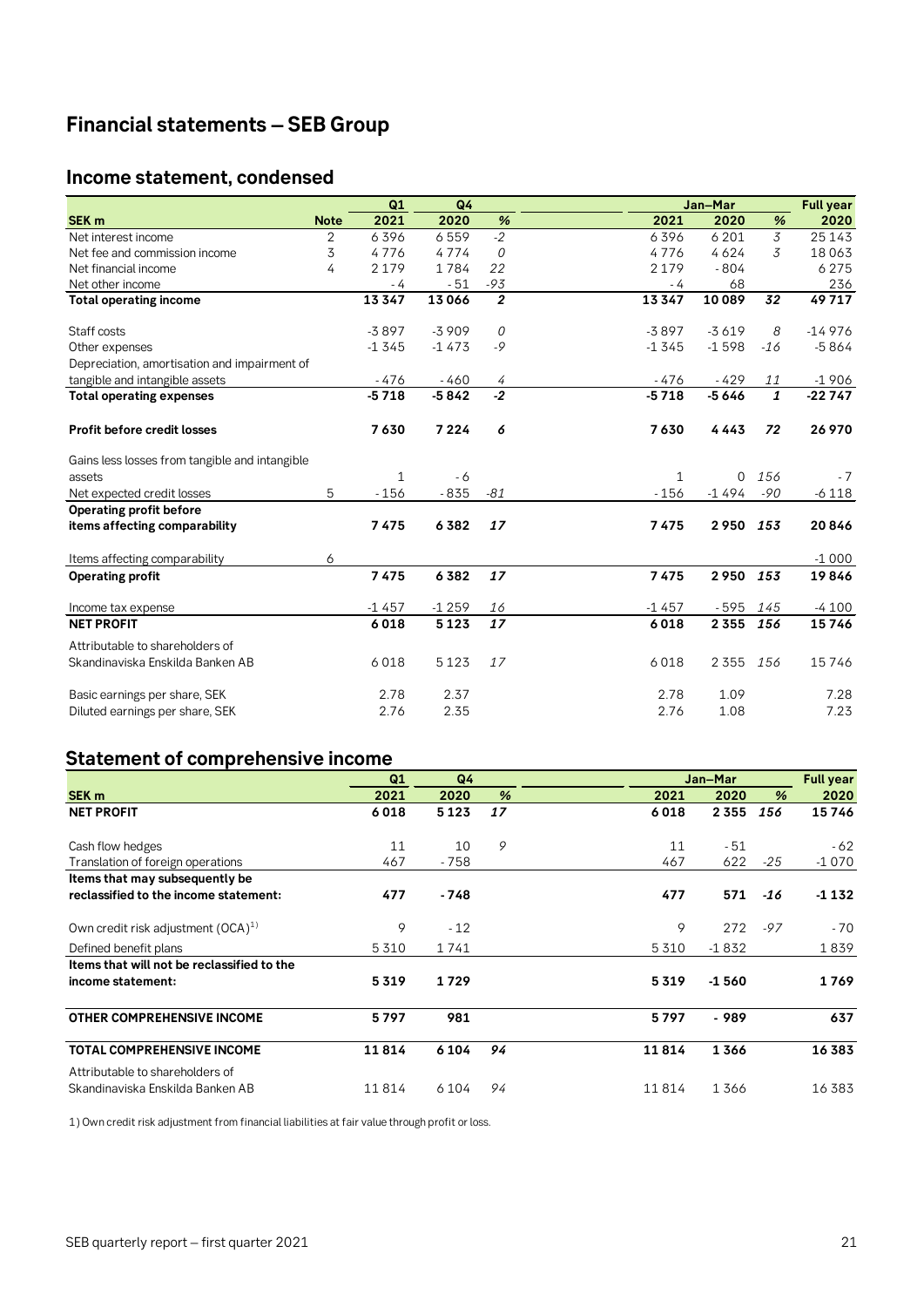## <span id="page-21-0"></span>**Balance sheet, condensed**

|                                                                        | <b>31 Mar</b> | <b>31 Dec</b> |
|------------------------------------------------------------------------|---------------|---------------|
| <b>SEK m</b>                                                           | 2021          | 2020          |
| Cash and cash balances at central banks                                | 499 393       | 323776        |
| Loans to central banks                                                 | 380           | 3633          |
| Loans to credit institutions <sup>2)</sup>                             | 80 481        | 50791         |
| Loans to the public                                                    | 1778812       | 1770161       |
| Debt securities                                                        | 407 628       | 265433        |
| Equity instruments                                                     | 92876         | 82 240        |
| Financial assets for which the customers bear the investment risk      | 358934        | 330 950       |
| Derivatives                                                            | 145816        | 164 909       |
| Other assets                                                           | 78 195        | 48 539        |
| <b>TOTAL ASSETS</b>                                                    | 3 4 4 2 5 1 5 | 3040432       |
| Deposits from central banks and credit institutions                    | 172879        | 111 309       |
| Deposits and borrowings from the public <sup>1)</sup>                  | 1590311       | 1 371 227     |
| Financial liabilities for which the customers bear the investment risk | 361 003       | 332 392       |
| Liabilities to policyholders                                           | 30 533        | 29 6 24       |
| Debt securities issued                                                 | 827 373       | 749 502       |
| Short positions                                                        | 44 604        | 30 40 9       |
| Derivatives                                                            | 126 316       | 161561        |
| Other financial liabilities                                            | 1518          | 744           |
| Other liabilities                                                      | 113 133       | 81720         |
| <b>Total liabilities</b>                                               | 3 267 670     | 2868489       |
| <b>Equity</b>                                                          | 174845        | 171943        |
| <b>TOTAL LIABILITIES AND EQUITY</b>                                    | 3 4 4 2 5 1 5 | 3040432       |
| 1) Deposits covered by deposit guarantees                              | 362155        | 347510        |

2) Loans to credit institutions and liquidity placements with other direct participants in interbank fund transfer systems.

A more detailed balance sheet is available in the Fact Book.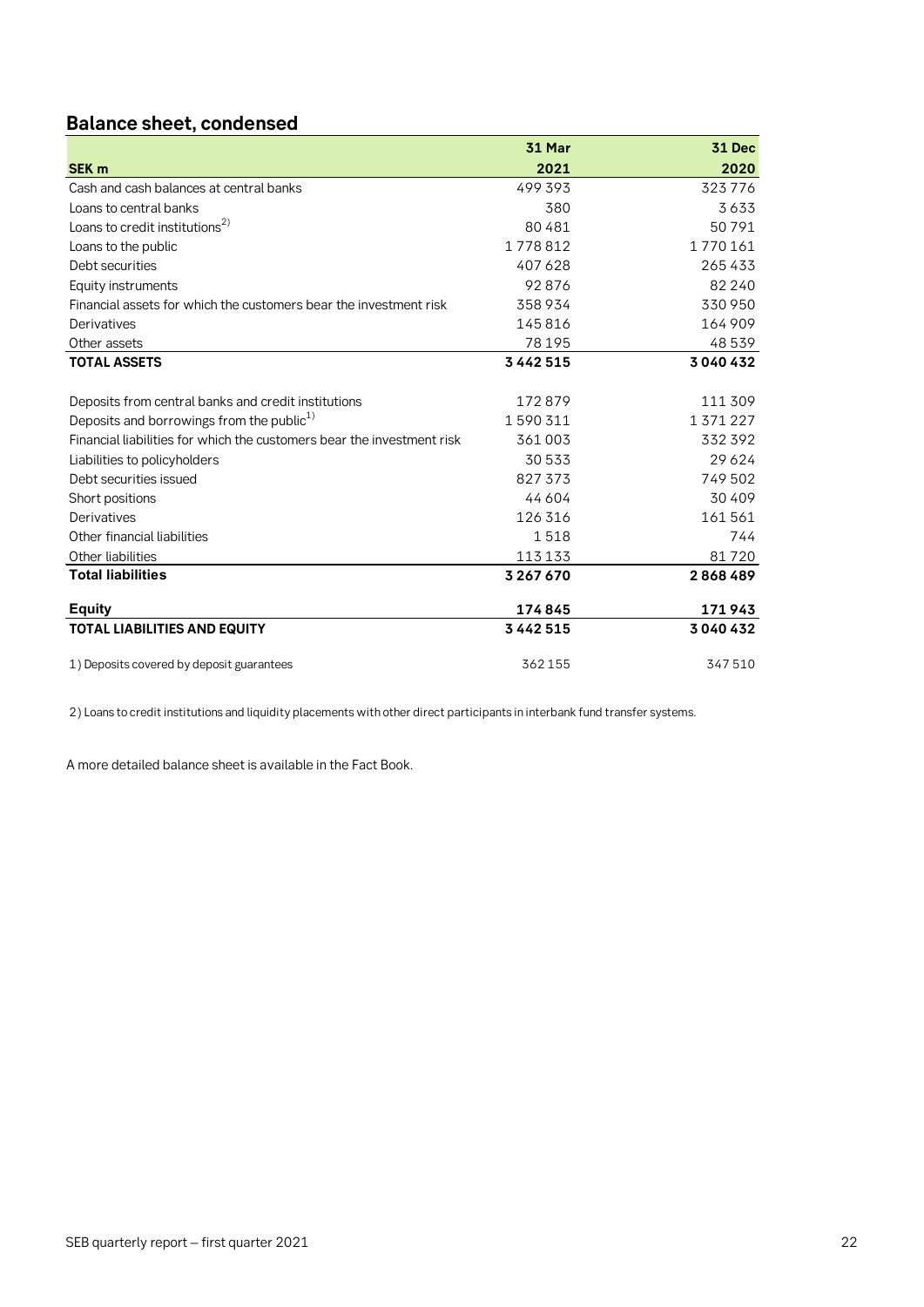## <span id="page-22-0"></span>**Statement of changes in equity**

|                                          |              |                  | Other reserves <sup>1)</sup> |                    |                |                 |               |
|------------------------------------------|--------------|------------------|------------------------------|--------------------|----------------|-----------------|---------------|
|                                          |              |                  |                              | <b>Translation</b> | <b>Defined</b> |                 |               |
|                                          | <b>Share</b> |                  | <b>Cash flow</b>             | of foreign         | benefit        | <b>Retained</b> |               |
| SEK <sub>m</sub>                         | capital      | OCA <sup>2</sup> | hedges                       | operations         | plans          | earnings        | <b>Equity</b> |
| <b>Jan-Mar 2021</b>                      |              |                  |                              |                    |                |                 |               |
| Opening balance                          | 21942        | $-236$           | $-47$                        | $-1241$            | 5737           | 145788          | 171943        |
| Net profit                               |              |                  |                              |                    |                | 6018            | 6018          |
| Other comprehensive income (net of tax)  |              | 9                | 11                           | 467                | 5 3 1 0        |                 | 5797          |
| Total comprehensive income               |              | 9                | 11                           | 467                | 5310           | 6018            | 11814         |
| Dividend to shareholders                 |              |                  |                              |                    |                | $-8871$         | $-8871$       |
| Equity-based programmes <sup>4)</sup>    |              |                  |                              |                    |                | 79              | 79            |
| Change in holdings of own shares         |              |                  |                              |                    |                | $-121$          | $-121$        |
| <b>Closing balance</b>                   | 21942        | $-227$           | $-36$                        | $-774$             | 11047          | 142894          | 174845        |
| Jan-Dec 2020                             |              |                  |                              |                    |                |                 |               |
| Opening balance <sup>3)</sup>            | 21942        | $-166$           | 15                           | $-170$             | 3898           | 130 182         | 155 700       |
| Net profit                               |              |                  |                              |                    |                | 15746           | 15746         |
| Other comprehensive income (net of tax)  |              | $-70$            | $-62$                        | $-1070$            | 1839           |                 | 637           |
| Total comprehensive income               |              | $-70$            | $-62$                        | $-1070$            | 1839           | 15746           | 16 383        |
| Equity-based programmes <sup>4)</sup>    |              |                  |                              |                    |                | $-142$          | $-142$        |
| Change in holdings of own shares         |              |                  |                              |                    |                | $\overline{2}$  | 2             |
| Closing balance <sup>3)</sup>            | 21942        | $-236$           | $-47$                        | $-1241$            | 5737           | 145788          | 171943        |
|                                          |              |                  |                              |                    |                |                 |               |
| <b>Jan-Mar 2020</b>                      |              |                  |                              |                    |                |                 |               |
| Opening balance <sup>3)</sup>            | 21942        | $-166$           | 15                           | $-170$             | 3898           | 130 182         | 155 700       |
| Net profit                               |              |                  |                              |                    |                | 2 3 5 5         | 2 3 5 5       |
| Other comprehensive income (net of tax)  |              | 272              | $-51$                        | 622                | $-1832$        |                 | -989          |
| Total comprehensive income               |              | 272              | $-51$                        | 622                | $-1832$        | 2 3 5 5         | 1366          |
| Equity-based programmes <sup>4)</sup>    |              |                  |                              |                    |                | 137             | 137           |
| Change in holdings of own shares         |              |                  |                              |                    |                | $-30$           | $-30$         |
| Closing balance $\overline{\frac{3}{2}}$ | 21942        | 106              | $-36$                        | 452                | 2066           | 132 645         | 157 174       |

1) Amounts under Other reserves may be reclassified in the future to the income statement under certain circumstances, e.g. if they are related to dissolved Cash flow hedges or Translation of foreign operations when SEB ceases to consolidate a foreign operation. Amounts related to OCA and Defined benefit plans will not be reclassified to the income statement.

2) Fair value changes of financial liabilities at fair value through profit or loss attributable to changes in own credit risk.

3) Opening balance 2020 restated following adjustment of OCA.

4) Number of shares owned by SEB:

| Jan-Mar | Jan-Dec | Jan-Mar |
|---------|---------|---------|
| 2021    | 2020    | 2020    |
| 322     | 31.5    | 31.5    |
| 1.5     | 10.9    | 0.1     |
| $-3.1$  | $-10.2$ | $-2.9$  |
| 30.6    | 32.2    | 28.7    |
| 3252    | 2722    | 1926    |
|         |         |         |

In accordance with the decision by the Annual General Meeting, SEB holds own shares of Class A for the long-term equity-based programmes. The transactions may take place at one or several occasions during the year. The acquisition cost for the purchase of own shares is deducted from shareholders' equity.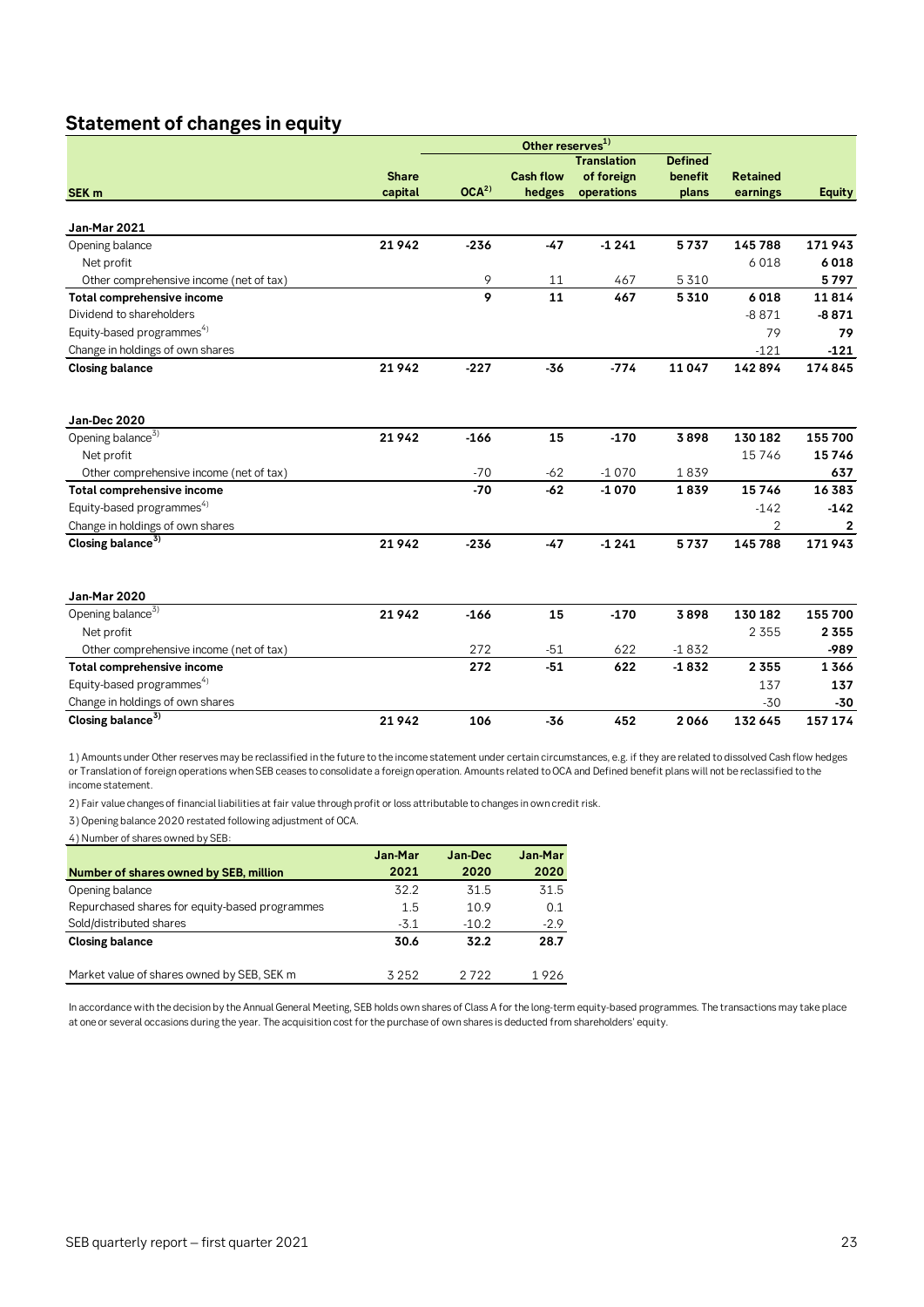## <span id="page-23-0"></span>**Cash flow statement, condensed**

|                                                              | Jan-Mar   |                   |               | <b>Full year</b> |
|--------------------------------------------------------------|-----------|-------------------|---------------|------------------|
| SEK <sub>m</sub>                                             | 2021      | 2020              | %             | 2020             |
| Cash flow from the profit and loss statement                 | $-20465$  | - 17 231          | 19            | 34 664           |
| Increase $(-)/$ decrease $(+)$ in trading portfolios         | $-138417$ | $-64723$          | 114           | $-18792$         |
| Increase (+)/decrease (-) in issued short term securities    | 78 319    | 46925             | 67            | $-109525$        |
| Increase $(-1)$ decrease $(+)$ in lending                    |           | $-33426 - 116764$ | $-71$         | 50 008           |
| Increase $(+)/$ decrease $(-)$ in deposits and borrowings    | 280534    | 290 507           | - 3           | 233 240          |
| Increase/decrease in other balance sheet items               | 14875     | 41 1 1 9          | - 64          | 721              |
| Cash flow from operating activities                          | 181419    | 179832            | $\mathcal{I}$ | 190 316          |
| Cash flow from investment activities                         | - 438     | $-295$            | 49            | 56               |
| Cash flow from financing activities                          | -8871     |                   |               | $-10257$         |
| Net increase in cash and cash equivalents                    | 172 111   | 179537            | - 4           | 180 116          |
| Cash and cash equivalents at the beginning of year           | 331 247   | 159 335           | 108           | 159 335          |
| Exchange rate differences on cash and cash equivalents       | 5584      | 7479              | $-25$         | $-8203$          |
| Net increase in cash and cash equivalents                    | 172 111   | 179537            | - 4           | 180 116          |
| Cash and cash equivalents at the end of period <sup>1)</sup> | 508 942   | 346 351           | 47            | 331 247          |

1) Cash and cash equivalents at the end of period is defined as Cash and cash balances with central banks and Loans to other credit institutions payable on demand.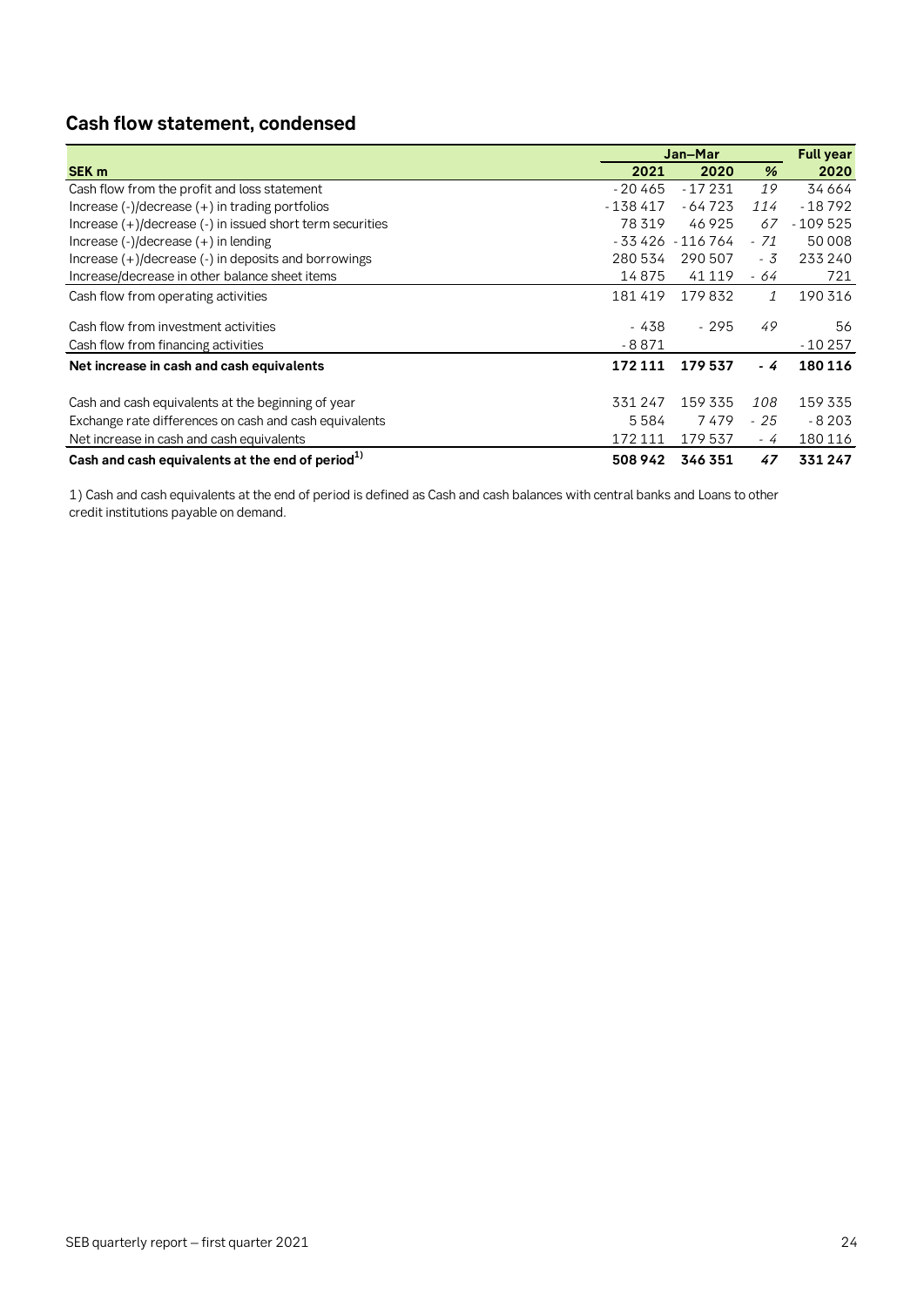## <span id="page-24-0"></span>**Notes to the financial statements - SEB Group**

## <span id="page-24-1"></span>**Note 1 Accounting policies**

This Report is presented in accordance with IAS 34 *Interim Financial Reporting.* The group's consolidated accounts have been prepared in accordance with the International Financial Reporting Standards (IFRS) and interpretations of these standards as adopted by the European Commission. The accounting also follows the Annual Accounts Act for Credit Institutions and Securities Companies (1995:1559) and the regulation and general guidelines issued by the Swedish Financial Supervisory Authority: Annual Reports in Credit Institutions and Securities Companies (FFFS 2008:25). In addition, the Supplementary Accounting Rules for Groups (RFR 1) from the Swedish Financial Reporting Board have been applied. The parent company has prepared its accounts in accordance with Swedish Annual Act for Credit Institutions and Securities Companies, the Swedish Financial Supervisory Authority's Regulations and General Guidelines (FFFS 2008:25) on Annual Reports in Credit Institutions and Securities Companies and the Supplementary Accounting Rules for Legal Entities (RFR 2) issued by the Swedish Financial Reporting Board.

As of 1 January 2021, the group adopted Interest Rate Benchmark Reform (IBOR) – Phase 2. The amendments to

IFRS 9, IAS 39, IFRS 7, IFRS 4 and IFRS 16 address issues that might affect financial reporting as a result of the IBOR reform, including the effects of changes to contractual cash flows or hedging relationships arising from the replacement of an interest rate benchmark with an alternative benchmark rate. In accordance with the amendments, changes made to a financial instrument that relate directly to the interest rate benchmark reform and that are economically equivalent, do not result in the derecognition or a change in the carrying amount of the financial instrument, but instead require the effective interest rate to be updated to reflect the change in the interest rate benchmark without adjusting the carrying amount. In addition, hedge accounting will not be discontinued solely because of the replacement of the interest rate benchmark if the hedge meets other hedge accounting criteria.

In all other material aspects, the group's and the parent company's accounting policies, basis for calculations and presentations are unchanged in comparison with the 2020 Annual and Sustainability Report.

## <span id="page-24-2"></span>**Note 2 Net interest income**

|                                                                               | Q1      | Q4      |               |         | Jan-Mar  |               | <b>Full year</b> |
|-------------------------------------------------------------------------------|---------|---------|---------------|---------|----------|---------------|------------------|
| SEK <sub>m</sub>                                                              | 2021    | 2020    | $\frac{9}{6}$ | 2021    | 2020     | $\frac{9}{6}$ | 2020             |
| Interest income <sup>1)</sup>                                                 | 8333    | 8777    | - 5           | 8 3 3 3 | 10 342   | $-19$         | 37578            |
| Interest expense                                                              | $-1937$ | $-2218$ | $-13$         | -1937   | -4 1 4 1 | - 53          | $-12435$         |
| Net interest income                                                           | 6396    | 6559    | $-2$          | 6396    | 6 201    |               | 25143            |
| 1) Of which interest income calculated using<br>the effective interest method | 6823    | 7 155   | - 5           | 6823    | 8540     | $-20$         | 30966            |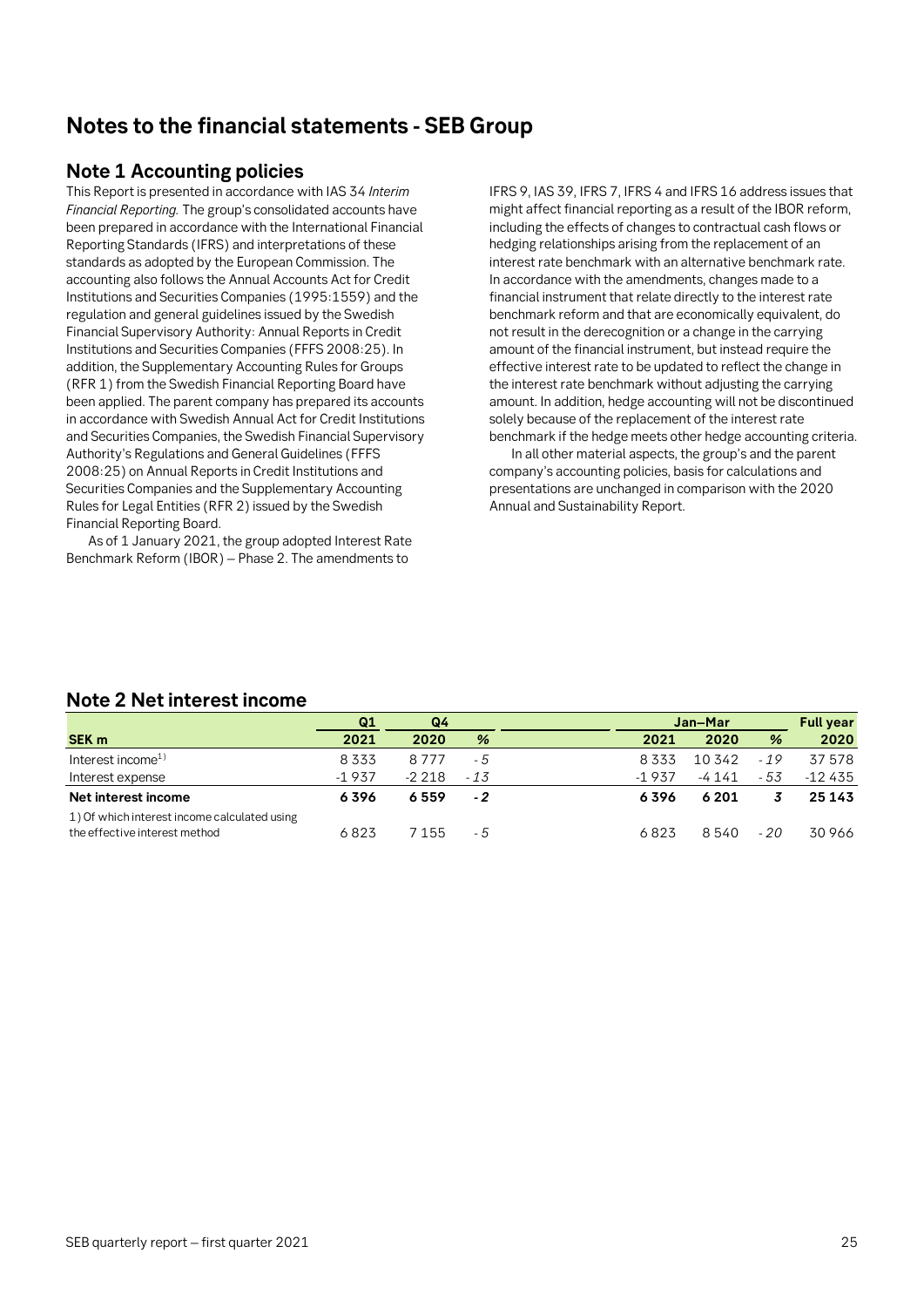## <span id="page-25-0"></span>**Note 3 Net fee and commission income**

|                                            | Q1      | Q <sub>4</sub> |               |         | Jan-Mar |       | <b>Full year</b> |
|--------------------------------------------|---------|----------------|---------------|---------|---------|-------|------------------|
| SEK <sub>m</sub>                           | 2021    | 2020           | $\frac{9}{6}$ | 2021    | 2020    | %     | 2020             |
| Issue of securities and advisory services  | 322     | 356            | $-10$         | 322     | 251     | 28    | 1 1 1 1          |
| Secondary market and derivatives           | 519     | 480            | 8             | 519     | 622     | $-17$ | 2012             |
| Custody and mutual funds <sup>1)</sup>     | 2339    | 2 1 3 6        | <i>10</i>     | 2339    | 2047    | 14    | 8 1 7 7          |
| Whereof performance fees                   | 219     | 98             | 124           | 219     | 51      |       | 304              |
| Payments, cards, lending, deposits,        |         |                |               |         |         |       |                  |
| guarantees and other <sup>1)</sup>         | 2 3 5 1 | 2495           | - 6           | 2 3 5 1 | 2708    | $-13$ | 10054            |
| Whereof payments and card fees             | 1181    | 1244           | - 5           | 1181    | 1454    | $-19$ | 5139             |
| Whereof lending                            | 686     | 776            | $-12$         | 686     | 769     | $-11$ | 3004             |
| Life insurance commissions                 | 411     | 409            | 0             | 411     | 381     | 8     | 1578             |
| Fee and commission income                  | 5942    | 5876           | 1             | 5942    | 6009    | $-1$  | 22933            |
| Fee and commission expense                 | -1 166  | $-1102$        | 6             | $-1166$ | $-1385$ | - 16  | -4870            |
| Net fee and commission income              | 4776    | 4774           | 0             | 4776    | 4624    | 3     | 18063            |
| Whereof Net securities commissions $^{1)}$ | 2494    | 2395           | 4             | 2494    | 2 1 3 1 | 17    | 8712             |
| Whereof Net payment and card fees          | 762     | 846            | $-10$         | 762     | 896     | - 15  | 3273             |
| Whereof Net life insurance commissions     | 292     | 282            | 4             | 292     | 254     | 15    | 1084             |
| Whereof Other commissions <sup>1)</sup>    | 1228    | 1251           | $-2$          | 1228    | 1343    | $-9$  | 4994             |

1) SEK 201m has been reclassified from Other commission income to Custody and mutual funds for full year 2020. Comparative numbers have been adjusted.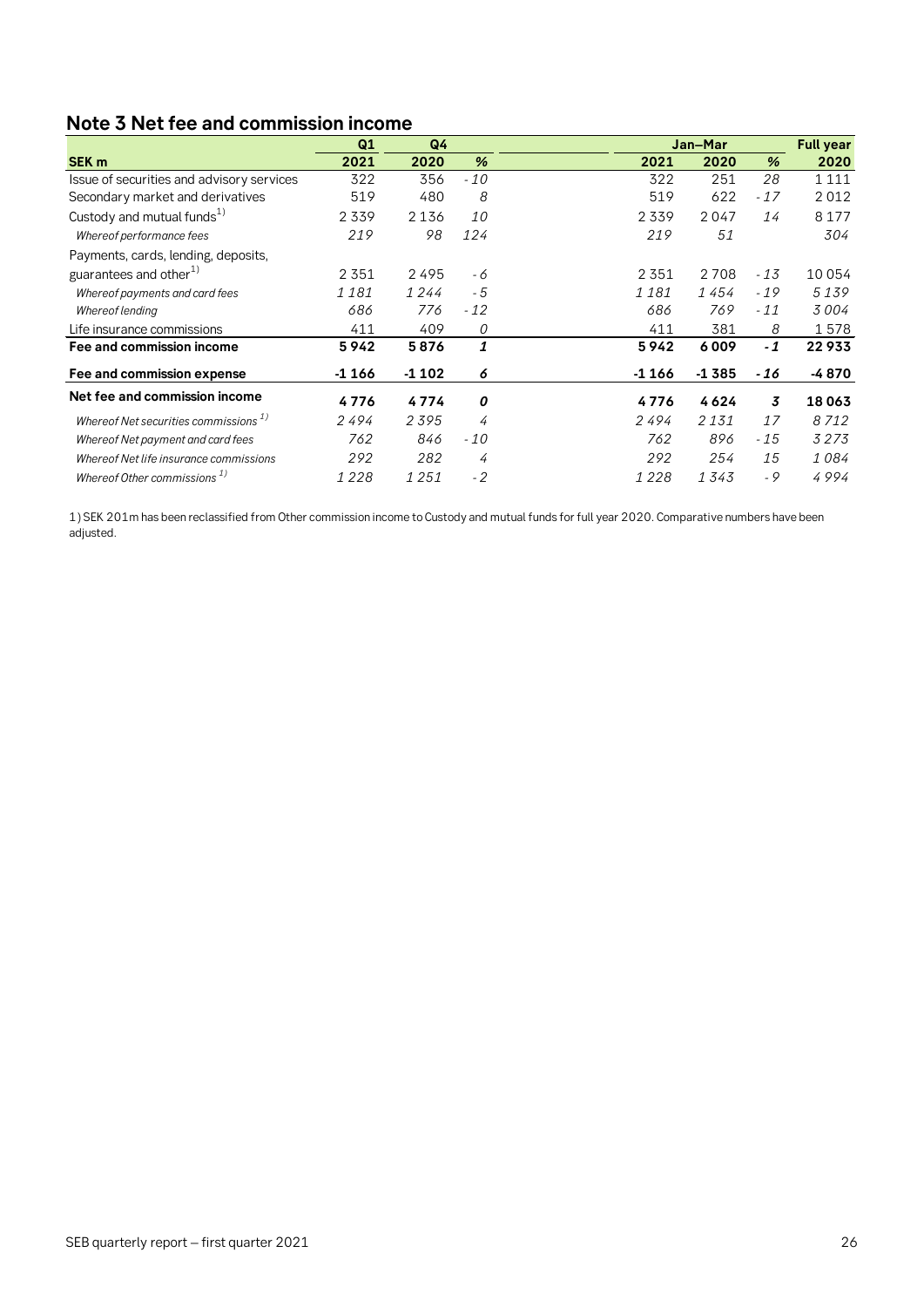## **Fee and commission income by segment**

|                                        | Large                   |                        |               |                | Investment        |                     |                  |
|----------------------------------------|-------------------------|------------------------|---------------|----------------|-------------------|---------------------|------------------|
|                                        | <b>Corporates &amp;</b> | <b>Corporate &amp;</b> |               |                | <b>Management</b> |                     |                  |
|                                        | <b>Financial</b>        | <b>Private</b>         |               |                | & group           |                     |                  |
| <b>SEK m</b>                           | <b>Institutions</b>     | <b>Customers</b>       | <b>Baltic</b> | Life           | functions         | <b>Eliminations</b> | <b>SEB Group</b> |
|                                        |                         |                        |               |                |                   |                     |                  |
| Q1 2021                                |                         |                        |               |                |                   |                     |                  |
| Issue of securities and advisory       | 315                     | $\overline{7}$         | $\mathbf{0}$  |                |                   |                     | 322              |
| Secondary market and derivatives       | 409                     | 108                    | 13            | $\overline{0}$ | $-7$              | $-4$                | 519              |
| Custody and mutual funds               | 997                     | 461                    | 49            | 50             | 1795              | $-1013$             | 2339             |
| Payments, cards, lending, deposits,    |                         |                        |               |                |                   |                     |                  |
| guarantees and other                   | 1 1 2 2                 | 939                    | 457           | 50             | 84                | $-300$              | 2 3 5 1          |
| Life insurance commissions             |                         |                        |               | 832            |                   | $-421$              | 411              |
| Fee and commission income              | 2843                    | 1514                   | 519           | 933            | 1872              | $-1738$             | 5942             |
| Q4 2020                                |                         |                        |               |                |                   |                     |                  |
| Issue of securities and advisory       | 360                     | 11                     | $-15$         |                | $\overline{0}$    |                     | 356              |
| Secondary market and derivatives       | 379                     | 92                     | 10            | $\mathbf 0$    | $-1$              | $\overline{0}$      | 480              |
| Custody and mutual funds <sup>1)</sup> | 910                     | 468                    | 45            | 55             | 1624              | $-966$              | 2 1 3 6          |
| Payments, cards, lending, deposits,    |                         |                        |               |                |                   |                     |                  |
| guarantees and other <sup>1)</sup>     | 1195                    | 937                    | 520           | 51             | 86                | $-294$              | 2495             |
| Life insurance commissions             |                         |                        |               | 807            |                   | $-398$              | 409              |
| Fee and commission income              | 2844                    | 1507                   | 560           | 913            | 1710              | $-1658$             | 5876             |
| <b>Jan-Mar 2021</b>                    |                         |                        |               |                |                   |                     |                  |
| Issue of securities and advisory       | 315                     | $\overline{7}$         | $\mathbf 0$   |                |                   |                     | 322              |
| Secondary market and derivatives       | 409                     | 108                    | 13            | $\overline{0}$ | $-7$              | $-4$                | 519              |
| Custody and mutual funds               | 997                     | 461                    | 49            | 50             | 1795              | $-1013$             | 2 3 3 9          |
| Payments, cards, lending, deposits,    |                         |                        |               |                |                   |                     |                  |
| guarantees and other                   | 1 1 2 2                 | 939                    | 457           | 50             | 84                | $-300$              | 2 3 5 1          |
| Life insurance commissions             |                         |                        |               | 832            |                   | $-421$              | 411              |
| Fee and commission income              | 2843                    | 1514                   | 519           | 933            | 1872              | $-1738$             | 5942             |
| Jan-Mar 2020                           |                         |                        |               |                |                   |                     |                  |
| Issue of securities and advisory       | 242                     | 4                      | 4             |                | $\mathbf 0$       |                     | 251              |
| Secondary market and derivatives       | 501                     | 117                    | 10            | $\Omega$       | $-6$              | $\mathbf 0$         | 622              |
| Custody and mutual funds <sup>1)</sup> | 846                     | 443                    | 47            | 52             | 1546              | $-887$              | 2047             |
| Payments, cards, lending, deposits,    |                         |                        |               |                |                   |                     |                  |
| guarantees and other <sup>1)</sup>     | 1 2 2 5                 | 1143                   | 507           | 47             | 67                | $-282$              | 2708             |
| Life insurance commissions             |                         |                        |               | 772            |                   | $-391$              | 381              |
| Fee and commission income              | 2815                    | 1707                   | 568           | 872            | 1608              | $-1561$             | 6009             |

Fee and commission income is disaggregated in major types of service tied to primary geographical markets and operating segments. Revenues from Issue of securities and advisory, Secondary market and derivatives, Payments, cards, lending and deposits are mainly recognised at a point in time. Revenues from Custody and mutual funds and Life insurance commissions are mainly recognised over time.

1) SEK 201m has been reclassified from Other commission income to Custody and mutual funds for full year 2020. Comparative numbers have been adjusted.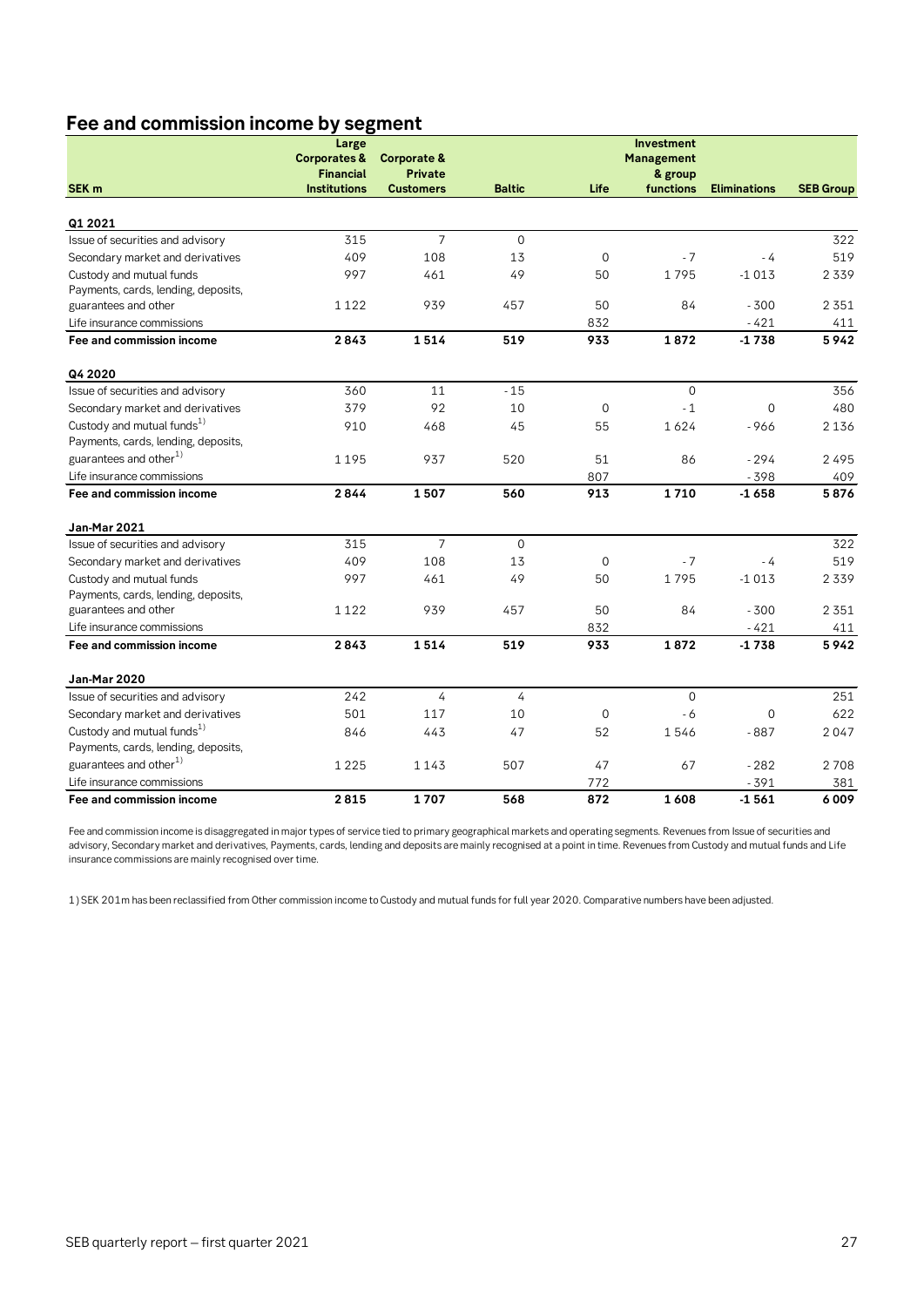## <span id="page-27-0"></span>**Note 4 Net financial income**

|                                                                                                          | Q1      | Q4    |       | Jan-Mar |         |       | <b>Full year</b> |
|----------------------------------------------------------------------------------------------------------|---------|-------|-------|---------|---------|-------|------------------|
| SEK <sub>m</sub>                                                                                         | 2021    | 2020  | $\%$  | 2021    | 2020    | %     | 2020             |
| Equity instruments and related derivatives                                                               | 855     | 779   | 10    | 855     | $-1489$ |       | 1 1 9 7          |
| Debt instruments and related derivatives                                                                 | $-104$  | - 216 | -52   | $-104$  | - 456   | -77   | 244              |
| Currency and related derivatives                                                                         | 769     | 698   | 10    | 769     | 1513    | $-49$ | 3864             |
| Other                                                                                                    | 660     | 523   | 26    | 660     | - 372   |       | 970              |
| Net financial income                                                                                     | 2 1 7 9 | 1784  | 22    | 2 1 7 9 | - 804   |       | 6275             |
| Whereof unrealised valuation changes from<br>counterparty risk and own credit standing in<br>derivatives | 212     | 302   | $-30$ | 212     | $-1282$ |       | $-211$           |

The result within Net financial income is presented on different line items based on type of underlying financial instrument.

For the first quarter the effect from structured bonds offered to the public was approximately SEK 305m (Q4 2020: 315) in Equity related derivatives and a corresponding effect in Debt related derivatives SEK -120m (Q4 2020: -110).

## <span id="page-27-1"></span>**Note 5 Net expected credit losses**

|                                        | Q1     | Q <sub>4</sub> |               | Jan-Mar |         | <b>Full year</b> |         |
|----------------------------------------|--------|----------------|---------------|---------|---------|------------------|---------|
| SEK <sub>m</sub>                       | 2021   | 2020           | $\frac{9}{6}$ | 2021    | 2020    | $\frac{9}{6}$    | 2020    |
| Impairment gains or losses - Stage 1   | 35     | 94             | -63           | 35      | - 476   |                  | $-452$  |
| Impairment gains or losses - Stage 2   | - 376  | $-159$         | 136           | - 376   | $-287$  | 31               | $-293$  |
| Impairment gains or losses - Stage 3   | 177    | $-715$         |               | 177     | $-705$  |                  | $-5166$ |
| Impairment gains or losses             | - 164  | - 779          | $-79$         | - 164   | $-1468$ | -89              | $-5911$ |
| <b>Write-offs and recoveries</b>       |        |                |               |         |         |                  |         |
| Total write-offs                       | $-517$ | $-1126$        | -54           | $-517$  | $-226$  | 129              | $-2757$ |
| Reversals of allowance for write-offs  | 463    | 1022           | $-55$         | 463     | 154     |                  | 2364    |
| Write-offs not previously provided for | - 54   | $-105$         | $-49$         | - 54    | $-72$   | $-25$            | - 393   |
| Recovered from previous write-offs     | 62     | 49             | 26            | 62      | 46      | 33               | 187     |
| Net write-offs                         | 8      | - 56           |               | 8       | $-25$   |                  | - 206   |
| Net expected credit losses             | - 156  | $-835$         | -81           | $-156$  | -1494   | -90              | $-6118$ |
| Net ECL level, %                       | 0.03   | 0.14           |               | 0.03    | 0.25    |                  | 0.26    |

Exposure and expected credit loss (ECL) allowances by stage, Movements in allowances for expected credit losses and loans and Expected credit loss allowances by industry are presented in notes 10-12.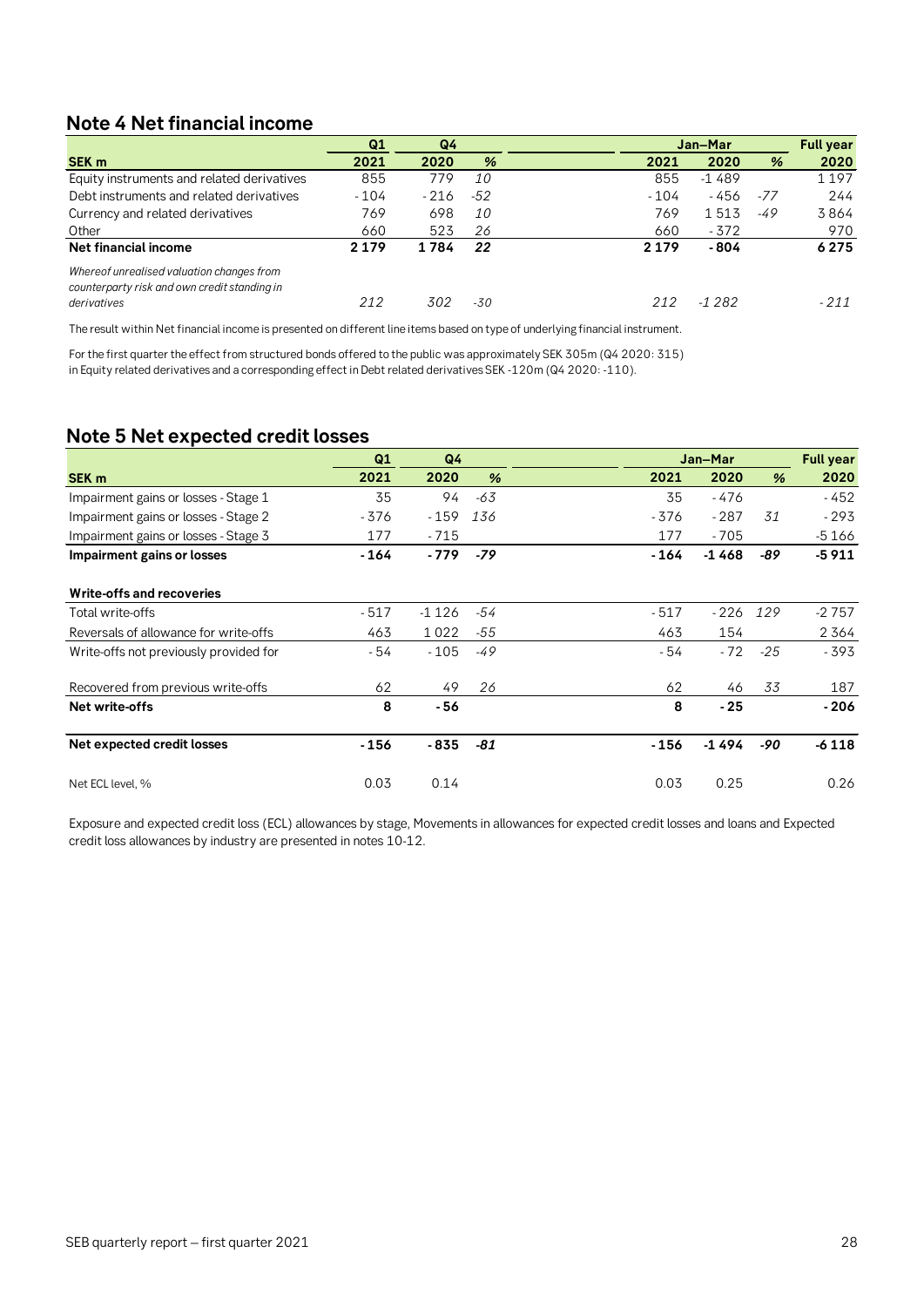## <span id="page-28-0"></span>**Note 6 Items affecting comparability**

|                                         | Q <sub>1</sub> | Q <sub>4</sub> |   |      | Jan-Mar |   | <b>Full year</b> |
|-----------------------------------------|----------------|----------------|---|------|---------|---|------------------|
| SEK <sub>m</sub>                        | 2021           | 2020           | % | 2021 | 2020    | % | 2020             |
| Other expenses                          |                |                |   |      |         |   | $-1000$          |
| <b>Total operating expenses</b>         |                |                |   |      |         |   | $-1000$          |
|                                         |                |                |   |      |         |   |                  |
| Items affecting comparability           |                |                |   |      |         |   | $-1000$          |
| Income tax on IAC                       |                |                |   |      |         |   |                  |
| Items affecting comparability after tax |                |                |   |      |         |   | -1 000           |

The table shows the rows in which the Items affecting comparability would have been reported if not presented as an item affecting comparability.

## Items affecting comparability 2020

The Swedish Financial Supervisory Authority (FSA) finalised its review of SEB's governance and control of measures against money laundering in SEB's Baltic banks. The Swedish FSA decided to issue SEB a remark, which is a lower degree of an administrative sanction that is issued when a breach has not been deemed to be serious. The Swedish FSA also decided to issue SEB an administrative fine of SEK 1,000m, which corresponds to about 14 per cent of the maximum amount the Swedish FSA can impose in this case, as well as a precept to take certain measures to improve the transaction monitoring in Sweden.

## <span id="page-28-1"></span>**Note 7 Pledged assets and obligations**

|                                                           | <b>31 Mar</b> | <b>31 Dec</b> |
|-----------------------------------------------------------|---------------|---------------|
| SEK <sub>m</sub>                                          | 2021          | 2020          |
| Pledged assets for own liabilities <sup>1)</sup>          | 545030        | 493629        |
| Pledged assets for liabilities to insurance policyholders | 391 535       | 362016        |
| Other pledged assets <sup>2)</sup>                        | 120 332       | 108 336       |
| <b>Pledged assets</b>                                     | 1056897       | 963981        |
|                                                           |               |               |
| Contingent liabilities <sup>3)</sup>                      | 140818        | 137341        |
| Commitments                                               | 742935        | 724933        |
| <b>Obligations</b>                                        | 883752        | 862 274       |

1) Of which collateralised for own issued covered bonds SEK 327,611m (333,494).

2) Of which securities lending SEK 2,070m (2,083) and pledged but unencumbered bonds

SEK 90,494m (80,735).

3) Of which financial guarantees SEK 8,974m (8,573).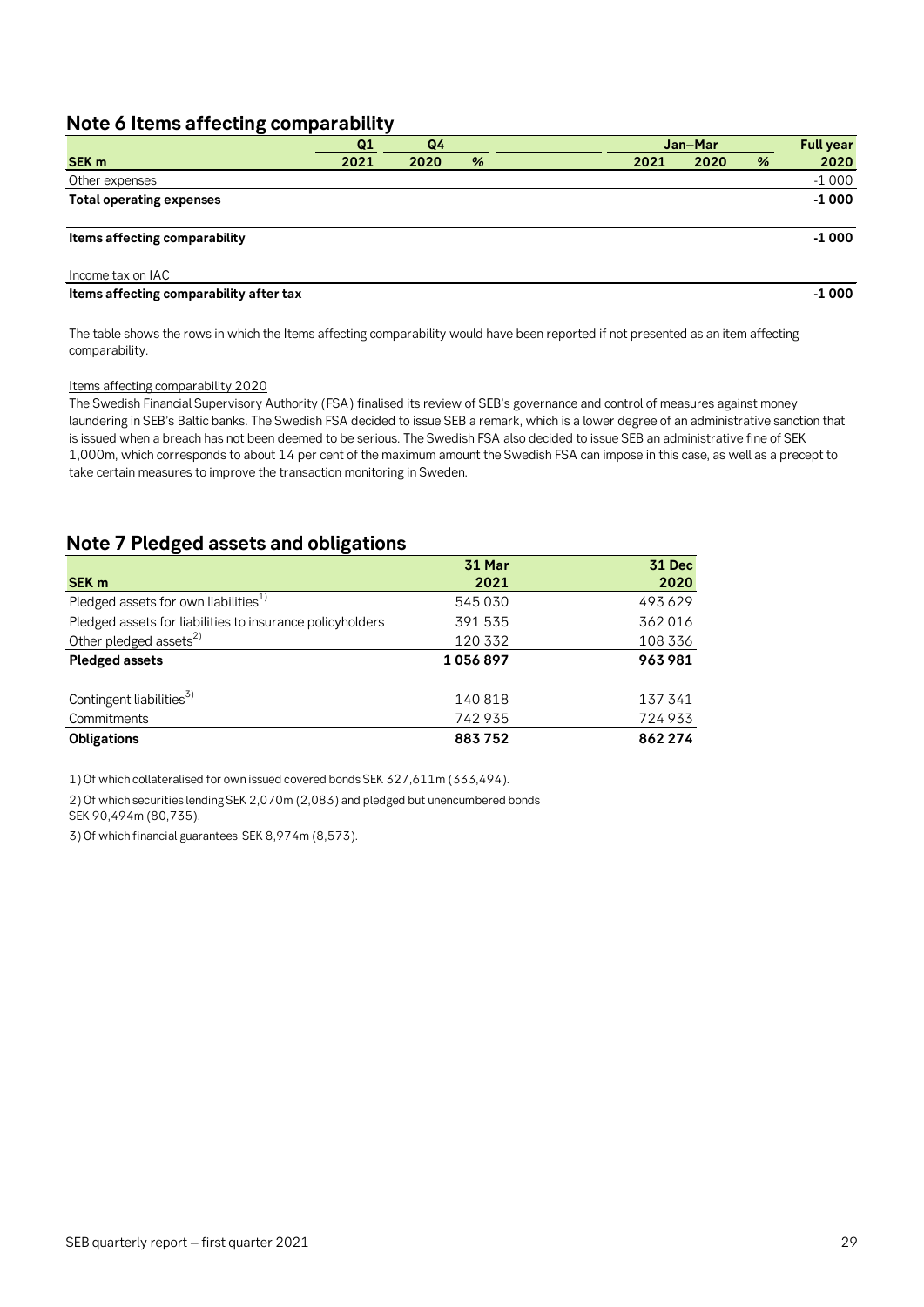## <span id="page-29-0"></span>**Note 8 Financial assets and liabilities**

|                                                                    | 31 Mar 2021        |                     |                    | 31 Dec 2020       |  |  |
|--------------------------------------------------------------------|--------------------|---------------------|--------------------|-------------------|--|--|
| SEK <sub>m</sub>                                                   | Carrying<br>amount | <b>Fair value</b>   | Carrying<br>amount | <b>Fair value</b> |  |  |
| Loans <sup>1</sup>                                                 | 2 357 038          | 2 361 426           | 2 146 206          | 2 157 7 25        |  |  |
| Debt securities                                                    | 407 628            | 407 271             | 265433             | 265 254           |  |  |
| Equity instruments                                                 | 92876              | 92876               | 82 240             | 82 240            |  |  |
| Financial assets for which the customers bear the                  |                    |                     |                    |                   |  |  |
| investment risk                                                    | 358934             | 358934              | 330 950            | 330 950           |  |  |
| Derivatives                                                        | 145816             | 145816              | 164 909            | 164 909           |  |  |
| Other                                                              | 28 4 28            | 28428               | 13975              | 13975             |  |  |
| <b>Financial assets</b>                                            | 3 390 719          | 3394750             | 3 003 712          | 3015052           |  |  |
| Deposits<br>Financial liabilities for which the customers bear the | 1763190            | 1763859             | 1482536            | 1483301           |  |  |
| investment risk                                                    | 361003             | 361003              | 332 392            | 332 392           |  |  |
| Debt securities issued <sup>2)</sup>                               | 860854             | 872776              | 781789             | 794 477           |  |  |
| Short positions                                                    | 44 604             | 44 604              | 30 40 9            | 30 40 9           |  |  |
| Derivatives                                                        | 126 316            | 126316              | 161561             | 161561            |  |  |
| Other                                                              | 40 704             | 40706               | 19828              | 19875             |  |  |
| <b>Financial liabilities</b>                                       |                    | 3 196 670 3 209 263 | 2808515            | 2822015           |  |  |

1) Loans includes Cash balances at central banks (excluding Cash), Loans to central banks, Loans to credit institutions and Loans to the public.

2) Debt securities issued includes Debt securities issued and Subordinated liabilities (part of Other liablitiies).

SEB has classified its financial instruments by class taking into account the characteristics of the instruments. The fair value of each class of financial assets and liabilities are compared with its carrying amount. A description of the characteristics of the classes can be found in note 37 in the Annual and Sustainability Report 2020.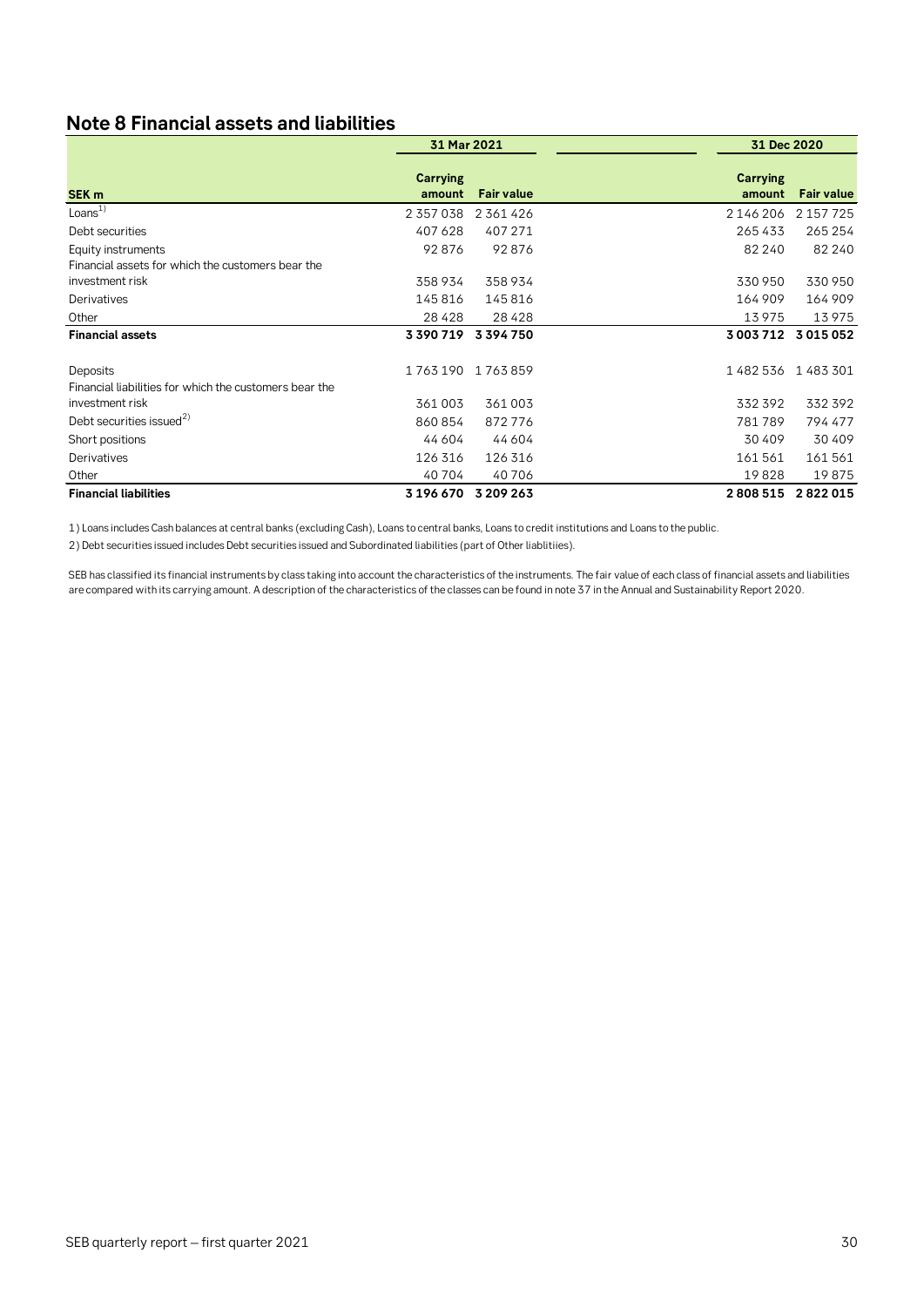## <span id="page-30-0"></span>**Note 9 Assets and liabilities measured at fair value**

| SEK <sub>m</sub>                             |                      | 31 Mar 2021 |            |               |           | 31 Dec 2020 |            |              |  |
|----------------------------------------------|----------------------|-------------|------------|---------------|-----------|-------------|------------|--------------|--|
|                                              |                      | Valuation   | Valuation  |               |           | Valuation   | Valuation  |              |  |
|                                              |                      | technique   | technique  |               | Quoted    | technique   | technique  |              |  |
|                                              | <b>Quoted prices</b> | using       | using non- |               | prices in | using       | using non- |              |  |
|                                              | in active            | observable  | observable |               | active    | observable  | observable |              |  |
|                                              | markets              | inputs      | inputs     |               | markets   | inputs      | inputs     |              |  |
| <b>Assets</b>                                | (Level 1)            | (Level 2)   | (Level 3)  | <b>Total</b>  | (Level 1) | (Level 2)   | (Level 3)  | <b>Total</b> |  |
| Loans                                        |                      | 123 399     |            | 123 399       |           | 120124      |            | 120 124      |  |
| Debt securities                              | 200 142              | 195729      |            | 395871        | 100 088   | 153154      |            | 253 242      |  |
| Equity instruments                           | 74349                | 3350        | 15178      | 92876         | 65762     | 3117        | 13 360     | 82 240       |  |
| Financial assets for which the customer      |                      |             |            |               |           |             |            |              |  |
| bear the investment risk                     | 352 232              | 6151        | 551        | 358934        | 324 650   | 5835        | 465        | 330950       |  |
| Derivatives                                  | 887                  | 144530      | 398        | 145816        | 1003      | 163481      | 425        | 164 909      |  |
| Investment in associates <sup>1)</sup>       | 22                   |             | 569        | 591           | 60        |             | 526        | 586          |  |
| Total                                        | 627 632              | 473159      | 16696      | 1 1 1 7 4 8 7 | 491 563   | 445711      | 14776      | 952051       |  |
| Liabilities                                  |                      |             |            |               |           |             |            |              |  |
| Deposits                                     |                      | 39187       |            | 39187         |           | 12 2 38     |            | 12 2 38      |  |
| Financial liabilities for which the customer |                      |             |            |               |           |             |            |              |  |
| bear the investment risk                     | 354 393              | 6069        | 541        | 361003        | 326 166   | 5773        | 453        | 332392       |  |
| Liabilities to policyholders - insurance     | 29 455               | 1077        |            | 30533         | 28 511    | 1113        |            | 29 624       |  |
| Debt securities issued                       |                      | 13342       |            | 13342         |           | 13618       |            | 13618        |  |
| Short positions                              | 29 215               | 15389       |            | 44 604        | 24 173    | 6236        |            | 30 409       |  |
| Derivatives                                  | 797                  | 125144      | 375        | 126 316       | 806       | 160 349     | 406        | 161 561      |  |
| Other financial liabilities at fair value    | 137                  | 1381        |            | 1518          | 123       | 621         |            | 744          |  |
| <b>Total</b>                                 | 413998               | 201590      | 916        | 616504        | 379779    | 199949      | 859        | 580 586      |  |

1) Venture capital activities designated at fair value through profit and loss.

### **Fair value measurement**

The objective of the fair value measurement is to arrive at the price at which an orderly transaction would take place between market participants at the measurement date under current market conditions.

The group has an established control environment for the determination of fair values of financial instruments that includes a review, independent from the business, of valuation models and prices. If the validation principles are not adhered to, the Head of Group Finance shall be informed. Exceptions of material and principal importance require approval from the GRMC (Group Risk Measurement Committee) and the ARC (Accounting Reporting Committee).

In order to arrive at the fair value of a financial instrument SEB uses different methods; quoted prices in active markets, valuation techniques incorporating observable data and valuation techniques based on internal models. For disclosure purposes, financial instruments carried at fair value are classified in a fair value hierarchy according to the level of market observability of the inputs. Group Risk classifies and continuously reviews the classification of financial instruments in the fair value hierarchy. The valuation process is the same for financial instruments in all levels.

An active market is one in which transactions occur with sufficient volume and frequency to provide pricing information on an ongoing basis. The objective is to arrive at a price at which a transaction without modification or repackaging would occur in the principal market for the instrument to which SEB has immediate access.

Fair value is generally measured for individual financial instruments, in addition portfolio adjustments are made to cover the credit risk. To reflect counterparty risk and own credit risk in OTC derivatives, adjustments are made based on the net exposure towards each counterpart. These adjustments are calculated on a counterparty level based on estimates of exposure at default, probability of default and recovery rates. Probability of default and recovery rate information is generally sourced from the CDS markets. For counterparties where this information is not available, or considered unreliable due to the nature of the exposure, alternative approaches are taken where the the probability of default is based on generic credit indices for specific industry and/or rating.

When valuing financial liabilities at fair value SEB's own credit standing is reflected.

In order to arrive at the fair value of investment properties a market participant's ability to generate economic benefit by using the asset in its highest and best use are taken into account. The highest and best use takes into account the use of the asset that is physically possible, legally permissible and financially feasible. The current use of the investment properties in SEB is in accordance with the highest and best use. The valuation of investment properties is described in the accounting policies in the Annual and Sustainability Report note 1. The valuation of the investment properties is performed semi-annually, they are presented and approved by the board in each real estate company. The valuation principles used in all entities are in accordance with regulations provided by the local Financial Supervisory Authorities (FSA) which is in accordance with international valuation principles and in accordance with IFRS.

### **Level 1: Quoted market prices**

Valuations in Level 1 are determined by reference to unadjusted quoted market prices for identical instruments in active markets where the quoted prices are readily available and the prices represent actual and regularly occurring market transactions on an arm's length basis.

Examples of Level 1 financial instruments are listed equity securities, debt securities, and exchange-traded derivatives. Instruments traded in an active market for which one or more market participants provide a binding price quotation on the balance sheet date are also examples of Level 1 financial instruments.

### **Level 2: Valuation techniques with observable inputs**

In Level 2 valuation techniques, all significant inputs to the valuation models are observable either directly or indirectly. Level 2 valuation techniques include using discounted cash flows, option pricing models, recent transactions and the price of another instrument that is substantially the same.

Examples of observable inputs are foreign currency exchange rates, binding securities price quotations, market interest rates (Stibor, Libor, etc.), volatilities implied from observable option prices for the same term and actual transactions with one or more external counterparts executed by SEB. An input can transfer from being observable to being unobservable during the holding period due to e.g. illiquidity of the instrument. Examples of Level 2 financial instruments are most OTC derivatives such as options and interest rate swaps based on the Libor swap rate or a foreign-denominated yield curve. Other examples are instruments for which SEB recently entered into transactions with third parties and instruments for which SEB interpolates between observable variables.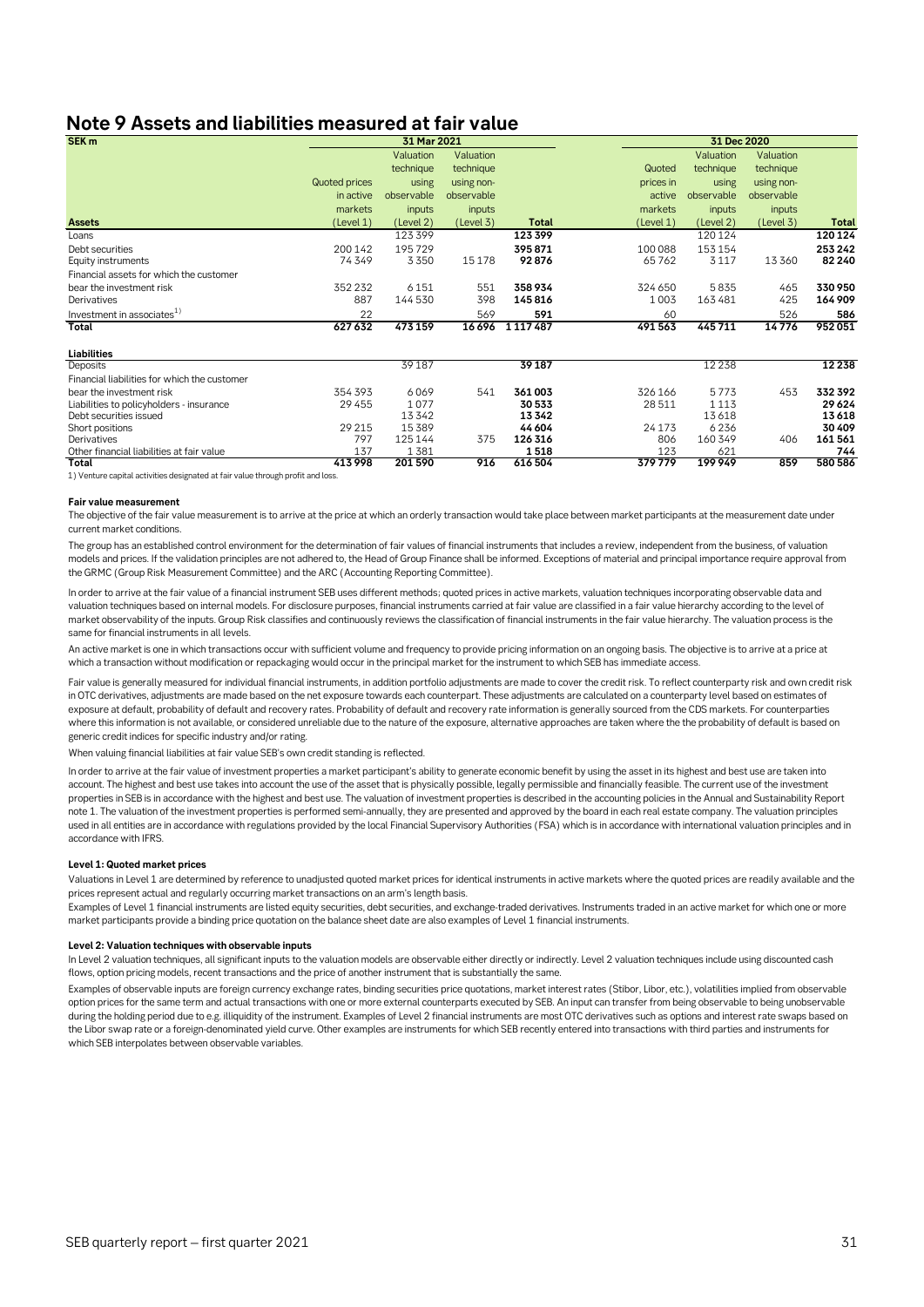## **Note 9, continued. Assets and liabilities measured at fair value**

### **Level 3: Valuation techniques with significant unobservable inputs**

Level 3 valuation techniques incorporate significant inputs that are unobservable. These techniques are generally based on extrapolating from observable inputs for similar instruments, analysing historical data or other analytical techniques. Examples of Level 3 financial instruments are more complex OTC derivatives, long dated options for which the volatility is extrapolated or derivatives that depend on an unobservable correlation. Other examples are instruments for which there is currently no active market or binding quotes, such as unlisted equity instruments, private equity holdings and investment properties.

If the fair value of financial instruments includes more than one unobservable input, the unobservable inputs are aggregated in order to determine the classification of the entire instrument. The level in the fair value hierarchy within which a financial instrument is classified is determined on the basis of the lowest level of input that is significant to the fair value in its entirety.

### **Significant transfers and reclassifications between levels**

Transfers between levels may occur when there are indications that market conditions have changed, e.g. a change in liquidity. The Valuation/Pricing committee of each relevant division decides on material shifts between levels. The largest open market risk within Level 3 financial instruments remains in the traditional life insurance investment portfolios within the insurance business.

|                                                                                                                           |                |                         | Gain/loss in |                  |              |                 |                  |                  |             |         |
|---------------------------------------------------------------------------------------------------------------------------|----------------|-------------------------|--------------|------------------|--------------|-----------------|------------------|------------------|-------------|---------|
|                                                                                                                           | <b>Opening</b> |                         | Other        |                  |              |                 |                  |                  |             | Closing |
|                                                                                                                           | balance        | Gain/loss in            | compre-      |                  |              |                 | <b>Transfers</b> | <b>Transfers</b> | Exchange    | balance |
|                                                                                                                           | 1 Jan          | Income                  | hensive      |                  |              |                 | into             | out of           | rate        | 31 Mar  |
| Changes in level 3, SEK m                                                                                                 | 2021           | statement <sup>1)</sup> | income       | <b>Purchases</b> | <b>Sales</b> | Settlements     | Level 3          | Level 3          | differences | 2021    |
| Assets                                                                                                                    |                |                         |              |                  |              |                 |                  |                  |             |         |
| Equity instruments                                                                                                        | 13 360         | 1040                    |              | 1116             | $-420$       |                 |                  |                  | 82          | 15178   |
| Financial assets for which the customer                                                                                   |                |                         |              |                  |              |                 |                  |                  |             |         |
| bear the investment risk                                                                                                  | 465            | 4                       |              | 48               | $-17$        |                 | 45               | $-2$             | 8           | 551     |
| Derivatives                                                                                                               | 425            | $-41$                   |              |                  |              | 14              |                  |                  |             | 398     |
| Investment in associates                                                                                                  | 526            | $-18$                   |              | 61               |              |                 |                  |                  |             | 569     |
| Total                                                                                                                     | 14776          | 985                     |              | 1225             | $-437$       | 14              | 45               | $-2$             | 90          | 16696   |
| Liabilities                                                                                                               |                |                         |              |                  |              |                 |                  |                  |             |         |
| Financial liabilities for which the customer                                                                              |                |                         |              |                  |              |                 |                  |                  |             |         |
| bear the investment risk                                                                                                  | 453            | 3                       |              | 48               | $-18$        |                 | 46               |                  | 9           | 541     |
| Derivatives                                                                                                               | 406            | $-55$                   |              |                  |              | 24              |                  |                  |             | 375     |
| Total                                                                                                                     | 859            | $-52$                   |              | 48               | $-18$        | $\overline{24}$ | 46               |                  | 9           | 916     |
| 4. Fais unit a gains and langer sensemined in the innouncement and mail uded in Net financial income and Net ethns income |                |                         |              |                  |              |                 |                  |                  |             |         |

ome and Net other inc

### **Sensitivity of Level 3 assets and liabilities to unobservable inputs**

The table below illustrates the potential Profit or Loss impact of the relative uncertainty in the fair value of assets and liabilities that for their valuation are dependent on unobservable inputs. The sensitivity to unobservable inputs is assessed by altering the assumptions to the valuation techniques, illustrated below by changes in index-linked swap spreads, implied volatilities, credit spreads or comparator multiples. It is unlikely that all unobservable inputs would be simultaneously at the extremes of their ranges of reasonably possible alternatives.

|                                                                |        | 31 Mar 2021        |        |             | 31 Dec 2020 |             |             |             |
|----------------------------------------------------------------|--------|--------------------|--------|-------------|-------------|-------------|-------------|-------------|
| SEK <sub>m</sub>                                               | Assets | <b>Liabilities</b> | Net    | Sensitivity | Assets      | Liabilities | <b>Net</b>  | Sensitivity |
| Derivative instruments <sup>1)4)</sup>                         | 399    | $-375$             | 24     | 29          | 427         | $-406$      | $\sim$<br>ᅩ | 55          |
| Equity instruments <sup>2) 5) 6)</sup>                         | 4028   |                    | 4028   | 754         | 3285        |             | 3 2 8 5     | 626         |
| Insurance holdings - Financial instruments <sup>3)4)6)7)</sup> | 11511  |                    | 11 511 | .380        | 10367       |             | 10 367      | 1 2 3 0     |

1) Volatility valuation inputs for Bermudan swaptions are unobservable. Volatilities used for ordinary swaptions are adjusted further in order to reflect the additional uncertainty associated with the valuation of

Bermudan style swaptions. The sensitivity is calculated from shift in implied volatilities and aggregated from each currency and maturity bucket.

2) Valuation is estimated in a range of reasonable outcomes. Sensitivity analysis is based on 20 per cent shift in market values.

3) Sensitivity for debt securities is generally quantified as shift in market values of 5 per cent except for credit opportunity 10 per cent and for distressed debt and structured credits 15 per cent.

4) Shift in implied volatility by 10 per cent.

5) Sensitivity analysis is based on a shift in market values of hedge funds 5 per cent, private equity of 20 per cent, structured credits 15 per cent.

6) Sensitivity from a shift of investment properties/real estate funds market values of 10 per cent and infrastructure/infrastructure funds market values of 20 per cent.

7) The sensitivity show changes in the value of the insurance holdings which do not at all times affect the P/L of the group since any surplus in the traditional life portfolios are consumed first.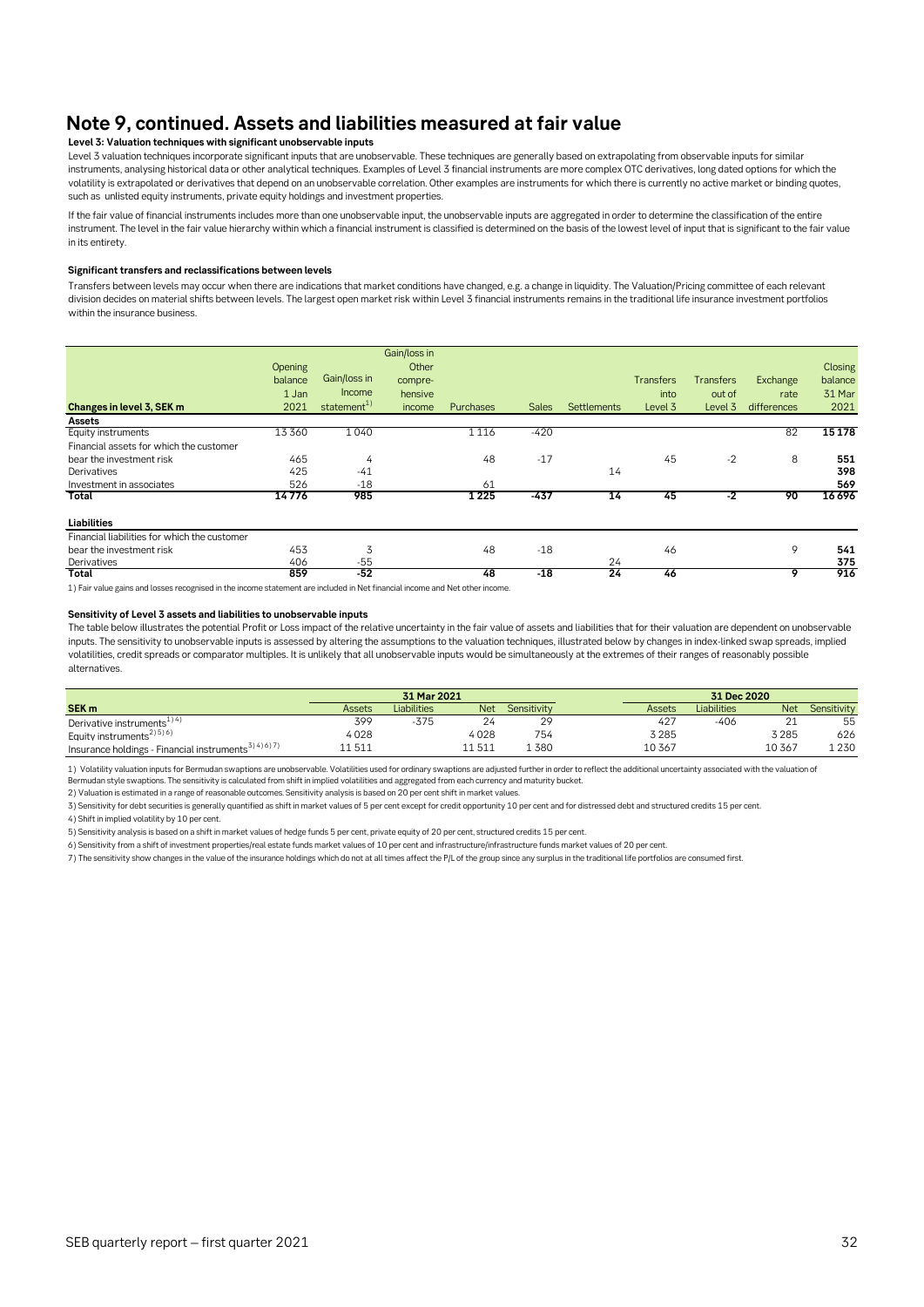## <span id="page-32-0"></span>**Note 10 Exposure and expected credit loss (ECL) allowances by stage**

| SEK <sub>m</sub>                                        | <b>31 Mar</b><br>2021 | <b>31 Dec</b><br>2020 |
|---------------------------------------------------------|-----------------------|-----------------------|
|                                                         |                       |                       |
| Stage 1 (12-month ECL)                                  |                       |                       |
| Debt securities                                         | 11758                 | 12 19 1               |
| Loans $1)$                                              | 1688545               | 1641422               |
| Financial guarantees and Loan commitments               | 758 819               | 740 472               |
| Gross carrying amounts/Nominal amounts Stage 1          | 2459122               | 2394086               |
| Debt securities                                         | 0                     | 0                     |
| Loans <sup>1</sup>                                      | $-958$                | $-972$                |
| Financial guarantees and Loan commitments               | $-257$                | $-260$                |
| <b>ECL allowances Stage 1</b>                           | $-1215$               | $-1232$               |
| Debt securities                                         | 11757                 | 12 191                |
| Loans $1)$                                              | 1687586               | 1640449               |
| Financial guarantees and Loan commitments               | 758 562               | 740 213               |
| Carrying amounts/Net amounts Stage 1                    | 2457905               | 2392852               |
| Stage 2 (lifetime ECL)                                  |                       |                       |
| Loans $^{1/2)}$                                         | 60 213                | 61745                 |
| Financial guarantees and Loan commitments               | 16433                 | 16375                 |
| <b>Gross carrying amounts/Nominal amounts Stage 2</b>   | 76 645                | 78 1 20               |
| Loans <sup>1/2</sup>                                    | $-1606$               | $-1208$               |
| Financial guarantees and Loan commitments               | $-205$                | -176                  |
| <b>ECL allowances Stage 2</b>                           | $-1811$               | $-1384$               |
| Loans <sup><math>1)2)</math></sup>                      | 58 607                | 60 537                |
| Financial guarantees and Loan commitments               | 16 2 28               | 16 199                |
| Carrying amounts/Net amounts Stage 2                    | 74835                 | 76736                 |
| Stage 3 (credit impaired/lifetime ECL)                  |                       |                       |
| Loans <sup>1)5)</sup>                                   | 13643                 | 14890                 |
| Financial guarantees and Loan commitments <sup>3)</sup> | 601                   | 700                   |
| Gross carrying amounts/Nominal amounts Stage 3          | 14244                 | 15590                 |
| Loans $^{1/3)}$                                         | $-7062$               | $-7331$               |
| Financial guarantees and Loan commitments <sup>3)</sup> | $-130$                | $-218$                |
| <b>ECL allowances Stage 3</b>                           | $-7192$               | $-7549$               |
| Loans <sup>13)</sup>                                    | 6581                  | 7559                  |
| Financial guarantees and Loan commitments <sup>5)</sup> | 472                   | 482                   |
| Carrying amounts/Net amounts Stage 3                    | 7052                  | 8042                  |

The note continues on the next page.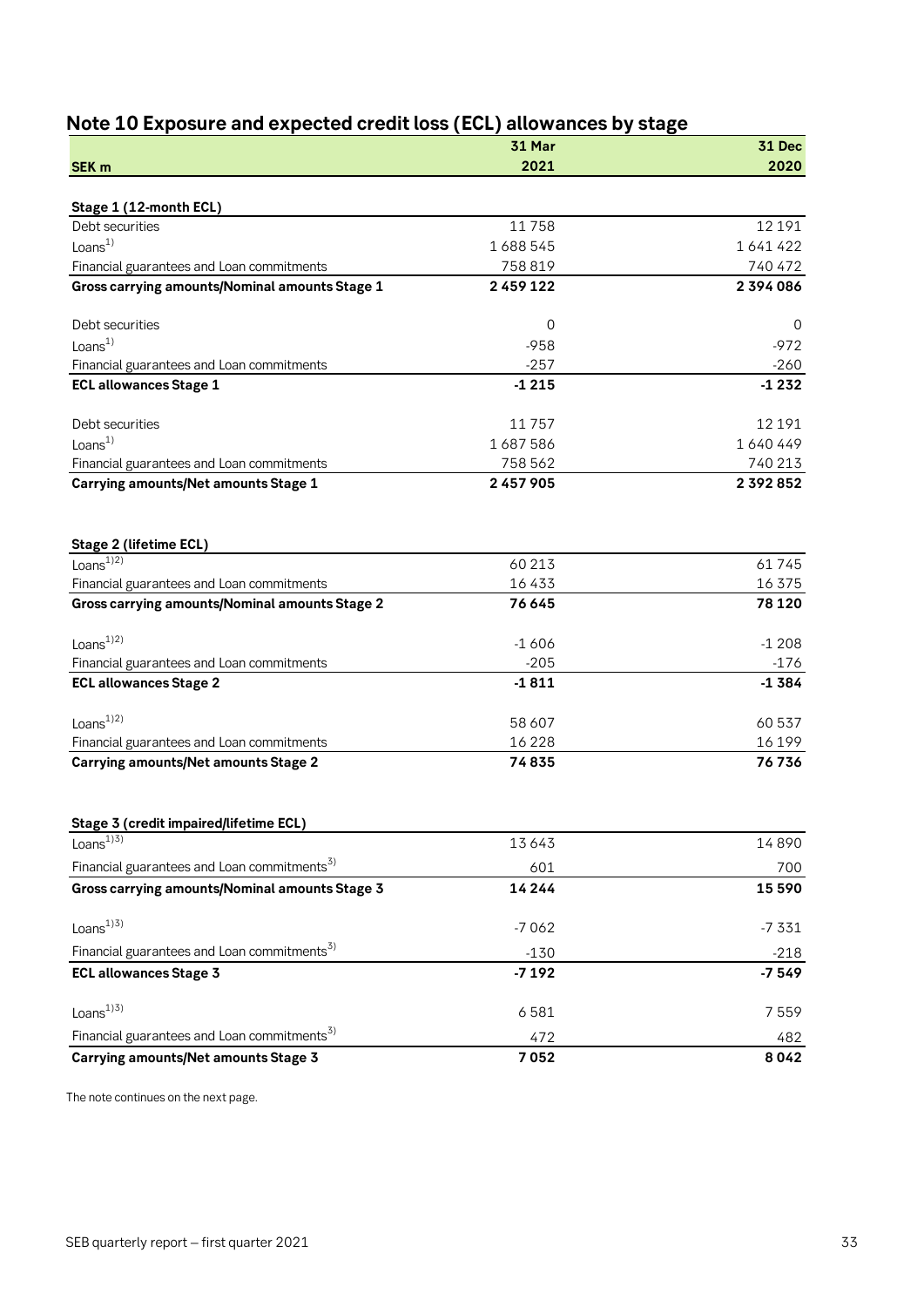|                                                         | 31 Mar   | <b>31 Dec</b> |
|---------------------------------------------------------|----------|---------------|
| SEK <sub>m</sub>                                        | 2021     | 2020          |
|                                                         |          |               |
| Total                                                   |          |               |
| Debt securities                                         | 11758    | 12 191        |
| Loans $^{1/2}$ <sup>3)</sup>                            | 1762401  | 1718057       |
| Financial guarantees and Loan commitments <sup>3)</sup> | 775853   | 757 547       |
| <b>Gross carrying amounts/Nominal amounts</b>           | 2550011  | 2487796       |
| Debt securities                                         | 0        | 0             |
| Loans $^{1/2}$ <sup>3)</sup>                            | $-9626$  | $-9512$       |
| Financial guarantees and Loan commitments <sup>3)</sup> | $-592$   | $-653$        |
| <b>ECL allowances</b>                                   | $-10218$ | $-10165$      |
| Debt securities                                         | 11757    | 12 191        |
| Loans $^{1/2}$ <sup>3)</sup>                            | 1752774  | 1708545       |
| Financial guarantees and Loan commitments <sup>3)</sup> | 775 261  | 756895        |
| <b>Carrying amounts/Net amounts</b>                     | 2539792  | 2477630       |

## **Note 10, continued. Exposure and expected credit loss (ECL) allowances by stage**

1) Excluding demand deposits credit institutions and including trade and client receivables presented as other assets.

2) Whereof gross carrying amounts SEK 1,379m (1,327) and ECL allowances SEK 3m (2) under Lifetime ECLs -simplified approach for trade receivables.

3) Whereof gross carrying amounts SEK 2,255m (2,274) and ECL allowances SEK 1,319m (1,392) for Purchased or Originated Credit Impaired loans.

The table shows gross carrying amounts for exposures on balance and nominal amounts for exposures off-balance divided by stage as a mean to put ECL allowances in context to overall exposure levels. For trade receivables a simplified approach based on past-due information is used to calculate loss allowances.

| Stage 3 loans / Total loans, gross, % | 0.77  | 0.87  |
|---------------------------------------|-------|-------|
| Stage 3 loans / Total loans, net, %   | 0.38  | 0.44  |
| ECL coverage ratio Stage 1, %         | 0.05  | 0.05  |
| ECL coverage ratio Stage 2, %         | 2.36  | 1.77  |
| ECL coverage ratio Stage 3, %         | 50.49 | 48.42 |
| ECL coverage ratio, %                 | 0.40  | 0.41  |

The note continues on the next page.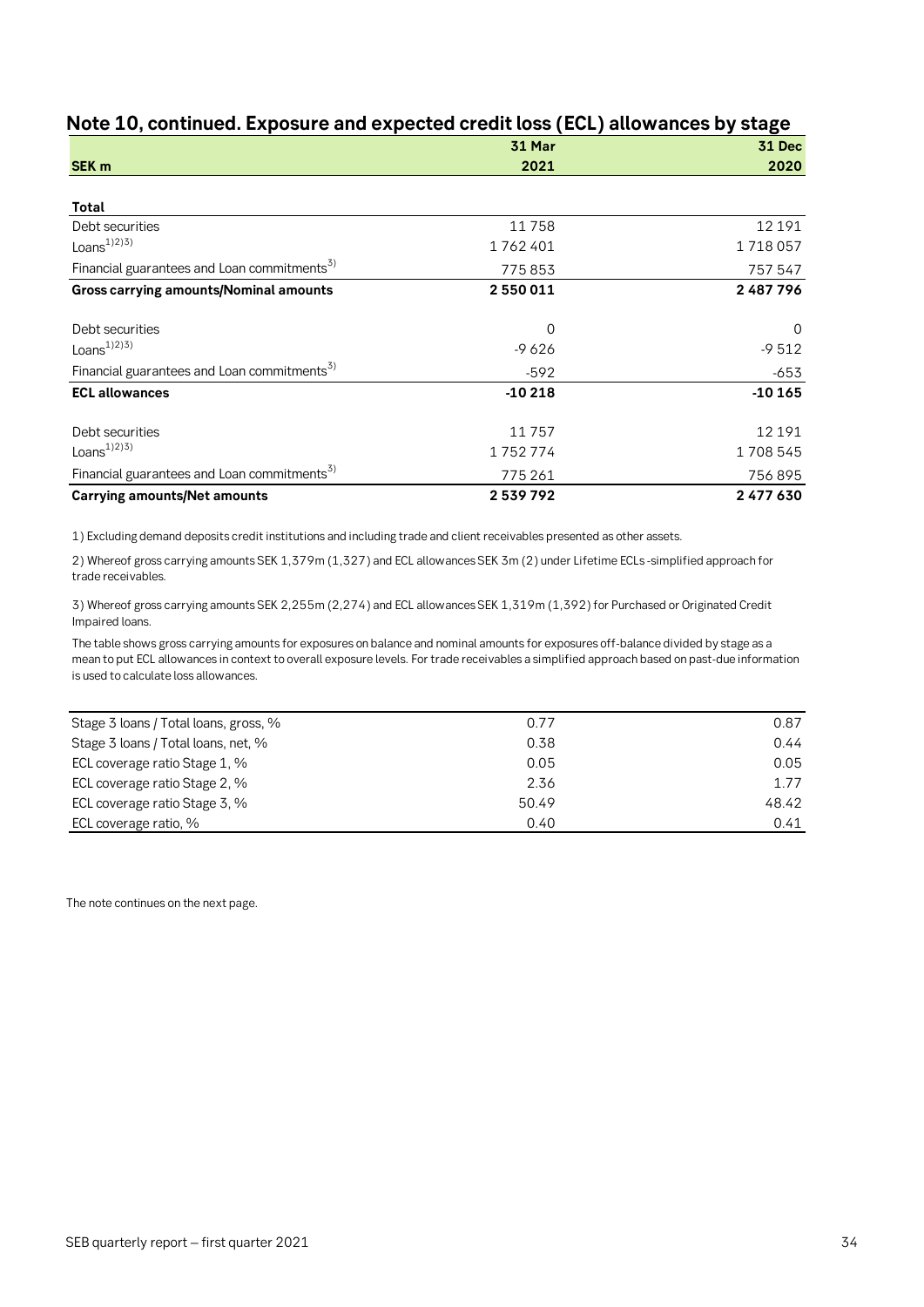## **Note 10, continued. Exposure and expected credit loss (ECL) allowances by stage**

## **Development of exposures and ECL allowances by stage**

In the first quarter, the depreciation of the Swedish krona mainly against the US dollar had an increasing effect on both gross exposures and ECL allowances. In Stage 3, the gross exposures and ECL allowances decreased as effects from write-offs, risk migration and repayments more than offset the currency effects. In Stage 2, gross exposures decreased due to risk migration to both Stage 1 and 3.

## **Measurement of ECL allowances**

SEB uses models and expert credit judgement (ECJ) for calculating ECL allowances. The degree of judgement depends on model outcome, materiality and information available and ECJ may be applied to incorporate factors not captured by the models. In the first quarter 2021, the model overlays on portfolio level made through ECJ in 2020 were maintained in the Corporate & Private Customer and Baltic divisions as the financial impact of Covid-19 on small and mid-sized companies will be more visible over the course of the year when the full year financials are made available. Furthermore, once economies start to reopen there will likely be phase-out of various support measures and, while this process is expected to be gradual, it may have implications on credit quality.

### **Significant increase in credit risk (SICR)**

SEB uses both quantitative and qualitative indicators for determining significant increase in credit risk. Following the Covid-19 pandemic, governments have enabled measures to support corporates and private individuals, including amortisation exemptions for household mortgages. In line with the SFSA's recommendations, such measures do not automatically trigger a significant increase in credit risk, and thereby a transfer to stage 2 and increased ECL allowances, under EBA's guidelines.

### **Key macroeconomic variable assumptions for calculating ECL allowances**

Macroeconomic forecasts made by SEB Economic Research are used as the basis for the forward-looking information incorporated in the ECL measurement. Three scenarios – base, positive and negative - and their probability weightings are reviewed every quarter, or more frequently when appropriate due to rapid or significant changes in the economic environment.

The three scenarios used are based on different assumptions around how rapidly economies will reopen and recover following the pandemic, which may depend on the continued spread and mutations of the coronavirus and the vaccination process. The base scenario assumes a balanced economic recovery that is slightly slower in 2021 but stronger in 2022.

In the first quarter 2021, the update of the macroeconomic parameters and scenario weights had insignificant impact on total ECL allowances of SEB Group. The table below sets out the key assumptions of the base scenario, used for estimating ECL allowances as of 31 March 2021. A further description of the scenarios is available in SEB's Nordic Outlook from February 2021.

| <b>Base scenario assumptions</b>         | 2021            | 2022            | 2023            |
|------------------------------------------|-----------------|-----------------|-----------------|
| Global GDP growth                        | 5.0%            | 4.3%            | 3.9%            |
| OECD GDP growth                          | 3.7%            | 3.7%            | 3.0%            |
| Sweden                                   |                 |                 |                 |
| GDP growth                               | 2.8%            | 4.8%            | 2.5%            |
| Household consumption expenditure growth | 2.5%            | $4.0\%$         | 2.7%            |
| Interest rate (STIBOR)                   | $-0.1%$         | $0.0\%$         | $0.1\%$         |
| Residential real estate price growth     | 2.0%            | 2.0%            | $2.0\%$         |
| <b>Baltic countries</b>                  |                 |                 |                 |
| GDP growth                               | $1.8\% - 3.9\%$ | $3.8\% - 4.6\%$ | 3.5%            |
| Household consumption expenditure growth | $2.6\% - 4.3\%$ | $3.5\% - 5.7\%$ | $3.0\% - 4.0\%$ |
| Inflation rate                           | $1.2\% - 2.0\%$ | $2.2\% - 2.8\%$ | 2.5%            |
| Nominal wage growth                      | $3.0\% - 6.0\%$ | $4.5\% - 6.7\%$ | 5.0%            |

The positive scenario assumes that the power of stimulus measures is greater once conditions improve due to for example households and businesses starting to use savings from 2020, and some months into 2022, the GDP level is assumed to be higher than pre-Covid-19 and above the underlying trend. The negative scenario reflects the risk that the negative effects from the current large-scale restrictions and potential virus mutations are underestimated, and that hopes for normalisation of daily life are exaggerated, making it difficult to repeat the strong rebound seen in the summer 2020 when economies reopened.

In the calculation of ECL allowances as of 31 March 2021, the probabilities of the three scenarios were 60 per cent for the base scenario, 20 per cent for the positive scenario, and 20 per cent for the negative scenario.

Should the positive and negative scenarios be assigned 100 per cent probability, the model calculated ECL allowances would decrease by 3 per cent and increase by 5 per cent respectively compared to the probability-weighted calculation.

SEB's measurement of ECL allowances and related assumptions according to IFRS 9 can be found on pages 108-109 and 142-143 in the Annual and Sustainability Report 2020.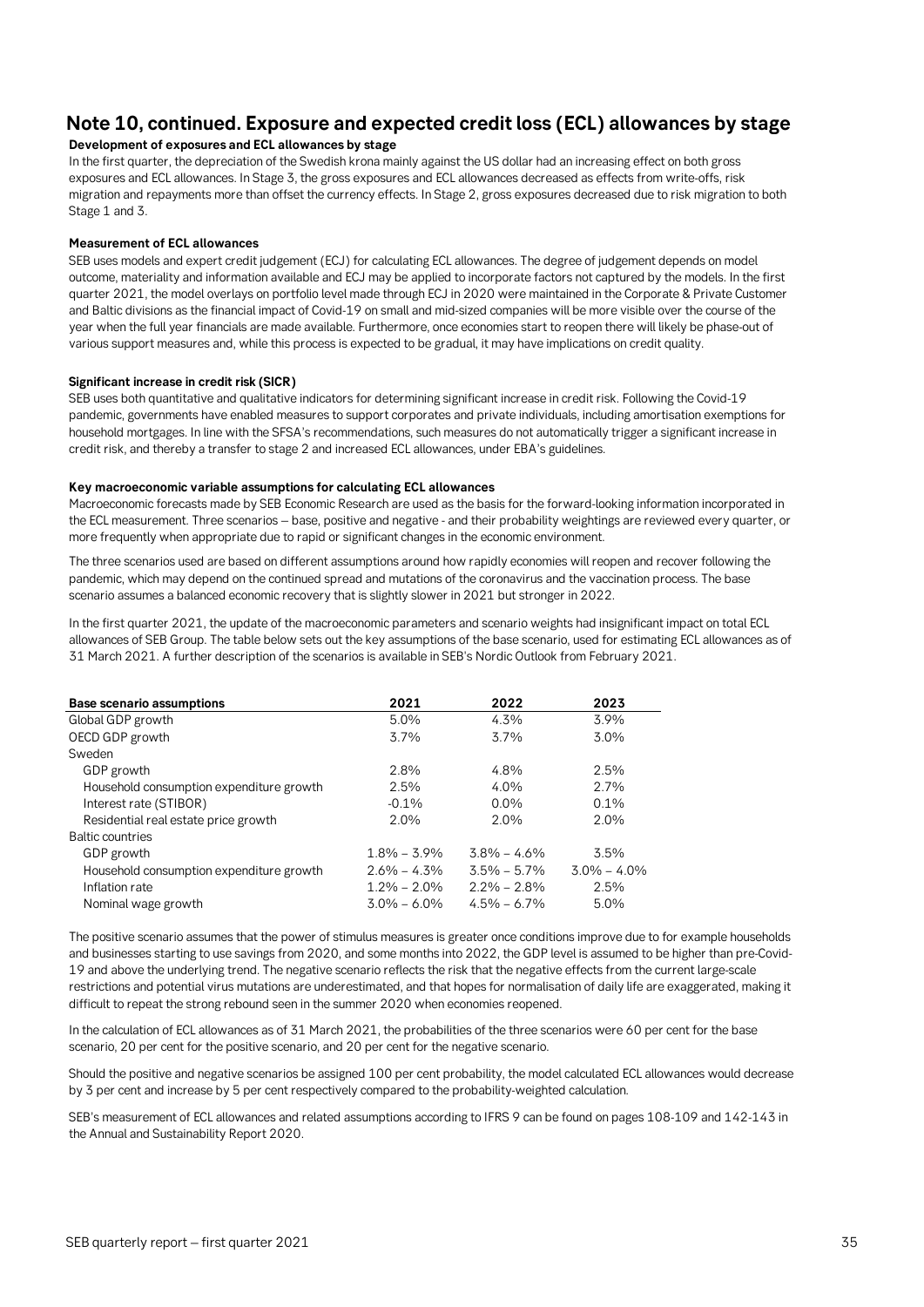<span id="page-35-0"></span>

| Note 11 Movements in allowances for expected credit losses (ECL) |  |  |
|------------------------------------------------------------------|--|--|
|------------------------------------------------------------------|--|--|

|                                                                         | Stage 1           |                                  | Stage 3<br>(credit impaired/ |              |
|-------------------------------------------------------------------------|-------------------|----------------------------------|------------------------------|--------------|
| <b>SEK m</b>                                                            | (12-month<br>ECL) | <b>Stage 2</b><br>(lifetime ECL) | lifetime<br>ECL)             | <b>Total</b> |
|                                                                         |                   |                                  |                              |              |
| <b>Loans and Debt securities</b>                                        |                   |                                  |                              |              |
| ECL allowance as of 31 December 2020                                    | 972               | 1 2 0 8                          | 7331                         | 9512         |
| New and derecognised financial assets, net                              | 82                | 165                              | $-397$                       | $-151$       |
| Changes due to change in credit risk                                    | $-109$            | 185                              | 316                          | 392          |
| Changes due to modifications                                            | $\Omega$          | $\overline{2}$                   | $\Omega$                     | 3            |
| Changes due to methodology change                                       | 0                 |                                  |                              | $\mathbf 0$  |
| Decreases in ECL allowances due to write-offs                           |                   |                                  | $-463$                       | $-463$       |
| Change in exchange rates                                                | 13                | 46                               | 275                          | 334          |
| ECL allowance as of 31 Mar 2021                                         | 958               | 1606                             | 7062                         | 9626         |
| <b>Financial guarantees and Loan commitments</b>                        |                   |                                  |                              |              |
| ECL allowance as of 31 December 2020                                    | 260               | 176                              | 218                          | 653          |
| New and derecognised financial assets, net                              | 13                | -6                               | 22                           | 29           |
| Changes due to change in credit risk                                    | $-21$             | 31                               | $-118$                       | $-108$       |
| Changes due to methodology change                                       | $\Omega$          |                                  |                              | $\bf{0}$     |
| Change in exchange rates                                                | 5                 | 5                                | 8                            | 19           |
| ECL allowance as of 31 Mar 2021                                         | 257               | 205                              | 130                          | 592          |
| Total Loans, Debt securities, Financial guarantees and Loan commitments |                   |                                  |                              |              |
| ECL allowance as of 31 December 2020                                    | 1232              | 1384                             | 7549                         | 10165        |
| New and derecognised financial assets, net                              | 94                | 158                              | $-375$                       | $-122$       |
| Changes due to change in credit risk                                    | $-130$            | 215                              | 198                          | 284          |
| Changes due to modifications                                            | 0                 | $\overline{2}$                   | $\mathbf 0$                  | 3            |
| Changes due to methodology change                                       | $\Omega$          |                                  |                              | 0            |
| Decreases in ECL allowances due to write-offs                           |                   |                                  | $-463$                       | -463         |
| Change in exchange rates                                                | 18                | 51                               | 283                          | 353          |
| ECL allowance as of 31 Mar 2021                                         | 1215              | 1811                             | 7192                         | 10 218       |

SEB's measurement of ECL allowances and related assumptions according to IFRS 9 can be found on pages 108-109 and 142-143 in the Annual and Sustainability Report 2020.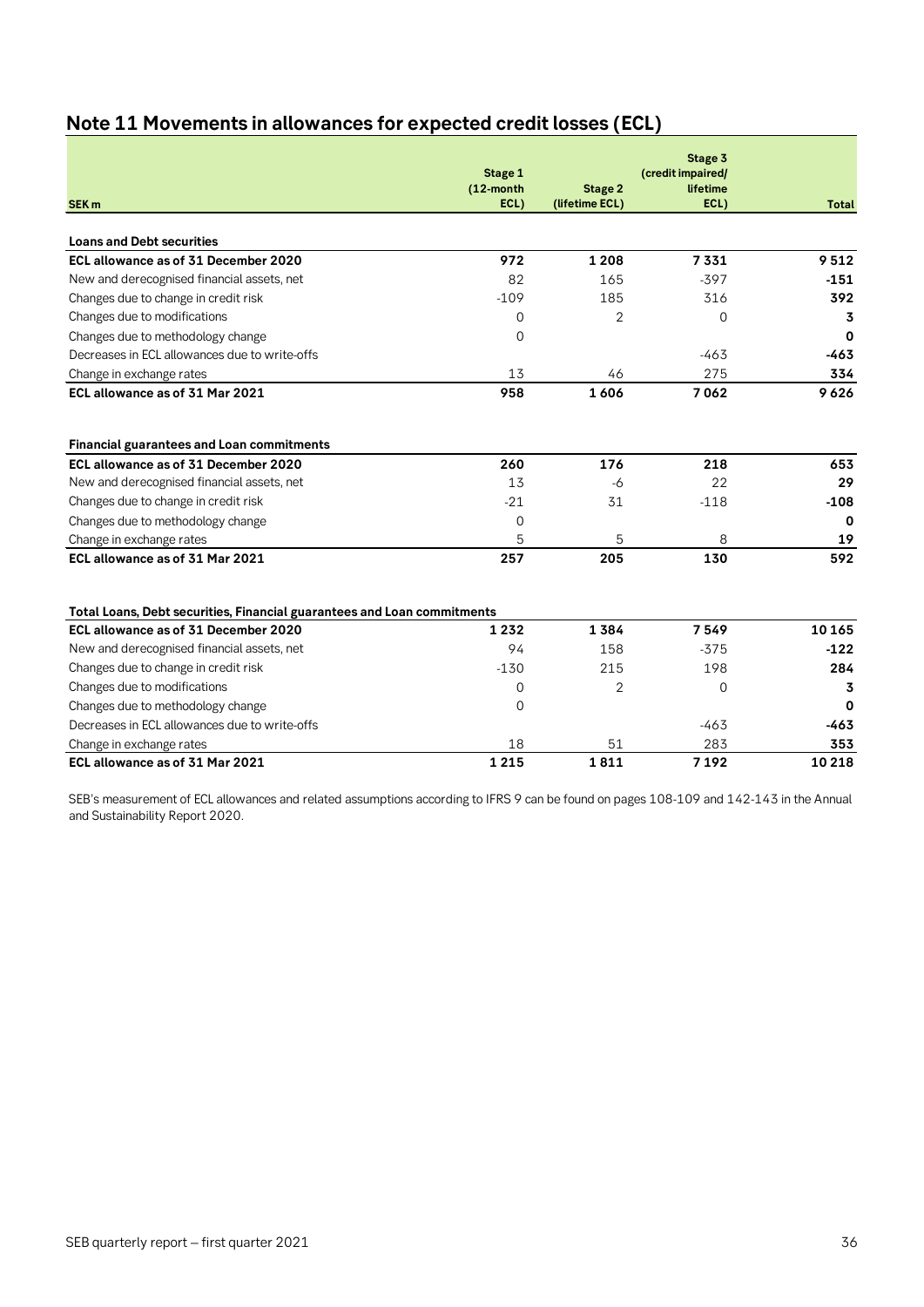# <span id="page-36-0"></span>**Note 12 Loans and expected credit loss (ECL) allowances by industry**

|                                                                         |                 |                               |                                   |                   |                 |                       |                                   |              | <b>Net carrying</b> |
|-------------------------------------------------------------------------|-----------------|-------------------------------|-----------------------------------|-------------------|-----------------|-----------------------|-----------------------------------|--------------|---------------------|
|                                                                         |                 | <b>Gross carrying amounts</b> |                                   |                   |                 | <b>ECL allowances</b> |                                   |              | amount              |
|                                                                         | Stage 1         |                               | Stage 3                           |                   | Stage 1         |                       | Stage 3<br>(credit                |              |                     |
|                                                                         | (12-month       | Stage 2                       | (credit<br>impaired/              |                   | (12-month       | Stage 2               | impaired/                         |              |                     |
| SEK <sub>m</sub>                                                        |                 |                               | ECL) (lifetime ECL) lifetime ECL) | Total             |                 |                       | ECL) (lifetime ECL) lifetime ECL) | <b>Total</b> | <b>Total</b>        |
|                                                                         |                 |                               |                                   |                   |                 |                       |                                   |              |                     |
| 31 Mar 2021                                                             |                 |                               |                                   |                   |                 |                       |                                   |              |                     |
| <b>Banks</b>                                                            | 94 011          | 1620                          | 13                                | 95645             | -4              | $-2$                  | -4                                | $-10$        | 95635               |
| Finance and insurance                                                   | 131 190         | 739                           | 10                                | 131939            | $-50$           | $-49$                 | -6                                | $-105$       | 131835              |
| Wholesale and retail                                                    | 71875           | 1761                          | 233                               | 73869             | $-90$           | -46                   | $-103$                            | -239         | 73630               |
| Transportation                                                          | 29778           | 1871                          | 228                               | 31876             | $-34$           | $-64$                 | $-80$                             | $-178$       | 31 698              |
| Shipping                                                                | 45542           | 3498                          | 1475                              | 50515             | $-12$           | $-35$                 | $-569$                            | $-616$       | 49898               |
| Business and household services                                         | 138 362         | 6738                          | 1543                              | 146 643           | $-170$          | $-271$                | $-857$                            | $-1297$      | 145 346             |
| Construction                                                            | 11 284          | 638                           | 375                               | 12 2 9 7          | $-21$           | $-21$                 | $-191$                            | $-234$       | 12062               |
| Manufacturing                                                           | 80872           | 3611                          | 2192                              | 86675             | $-82$           | $-285$                | $-1092$                           | $-1458$      | 85 217              |
| Agriculture, forestry and fishing                                       | 23 1 22         | 774                           | 114                               | 24 011            | $-19$           | $-7$                  | $-31$                             | $-57$        | 23954               |
| Mining, oil and gas extraction                                          | 16876           | 1525                          | 4465                              | 22866             | $-7$            | -351                  | $-2837$                           | $-3195$      | 19671               |
| Electricity, gas and water supply                                       | 47031           | 614                           | 198                               | 47842             | $-21$           | $-27$                 | $-92$                             | $-140$       | 47702               |
| Other                                                                   | 37 402          | 3348                          | 241                               | 40 991            | -34             | -35                   | -99                               | $-168$       | 40823               |
| Corporates                                                              | 633 334         | 25117                         | 11073                             | 669 523           | -541            | -1 192                | -5956                             | -7689        | 661835              |
|                                                                         |                 |                               |                                   |                   |                 |                       |                                   |              |                     |
| Commercial real estate management                                       | 158 650         | 2684                          | 514                               | 161849            | $-81$           | -43                   | $-118$                            | $-242$       | 161 607             |
| Residential real estate management                                      | 128 622         | 1264                          | 27                                | 129 914           | $-36$           | $-2$                  | 0                                 | $-38$        | 129 876             |
| <b>Real Estate Management</b>                                           | 287 273         | 3948                          | 542                               | 291762            | $-117$          | $-45$                 | $-118$                            | $-280$       | 291 483             |
| Housing co-operative associations                                       | 57021           | 7032                          | $\mathbf{2}$                      | 64055             | 0               | 0                     | $-2$                              | -3           | 64052               |
| <b>Public Administration</b>                                            | 14 1 4 6        | 76                            | 1                                 | 14223             | 0               | -3                    | -1                                | -4           | 14220               |
|                                                                         | 566060          | 19105                         | 910                               | 586075            | $-85$           | $-159$                | $-289$                            | $-533$       | 585 542             |
| Household mortgages<br>Other                                            |                 | 3315                          | 1 1 0 1                           | 41 1 1 7          | $-211$          | $-206$                | $-693$                            | $-1109$      |                     |
| <b>Households</b>                                                       | 36701<br>602760 | 22420                         | 2012                              | 627 192           | -296            | $-365$                | $-981$                            | $-1642$      | 40 008<br>625 550   |
|                                                                         |                 |                               |                                   |                   |                 |                       |                                   |              |                     |
| <b>TOTAL</b>                                                            | 1688545         | 60213                         | 13643                             | 1762401           | -958            | $-1606$               | $-7062$                           | $-9626$      | 1752774             |
| 31 Dec 2020                                                             |                 |                               |                                   |                   |                 |                       |                                   |              |                     |
| <b>Banks</b>                                                            | 86 112          | 1917                          | 14                                | 88043             | -6              | $-2$                  | -4                                | $-12$        | 88031               |
| Finance and insurance                                                   | 109 335         | 653                           | 25                                | 110014            | -43             | $-4$                  | $-7$                              | $-54$        | 109 959             |
| Wholesale and retail                                                    | 69 523          | 2215                          | 459                               | 72 196            | $-99$           | -65                   | $-198$                            | -362         | 71835               |
| Transportation                                                          | 28 9 16         | 1671                          | 227                               | 30814             | $-36$           | $-49$                 | $-74$                             | $-159$       | 30 656              |
| Shipping                                                                | 42 697          | 2895                          | 1480                              | 47073             | $-10$           | $-20$                 | $-530$                            | $-560$       | 46513               |
| Business and household services                                         | 132 841         | 6834                          | 1559                              | 141 234           | $-167$          | $-237$                | $-759$                            | $-1164$      | 140 070             |
| Construction                                                            | 10736           | 706                           | 356                               | 11799             | $-20$           | $-35$                 | $-188$                            | $-243$       | 11555               |
| Manufacturing                                                           | 83 313          | 3381                          | 2779                              | 89473             | -89             | -98                   | $-1372$                           | $-1559$      | 87914               |
| Agriculture, forestry and fishing                                       | 22 5 5 8        | 916                           | 117                               | 23591             | $-19$           | $-13$                 | $-29$                             | $-61$        | 23530               |
| Mining, oil and gas extraction                                          | 16797           | 1498                          | 4963                              | 23 25 8           | $-8$            | $-205$                | $-2873$                           | $-3086$      | 20172               |
| Electricity, gas and water supply                                       | 45 216          | 608                           | 175                               | 46 000            | $-21$           | $-26$                 | $-85$                             | $-131$       | 45869               |
|                                                                         | 44592           | 3034                          | 232                               | 47859             | $-33$           | -34                   | $-93$                             | $-161$       | 47 698              |
| Other<br>Corporates                                                     | 606 524         | 24 412                        | 12373                             | 643 310           | $-546$          | -785                  | $-6209$                           | $-7539$      | 635771              |
|                                                                         |                 |                               |                                   |                   |                 |                       |                                   |              |                     |
| Commercial real estate management<br>Residential real estate management | 158 927         | 3343                          | 410                               | 162 680           | $-72$           | $-49$                 | $-127$                            | $-248$       | 162 432             |
|                                                                         | 125844          | 1528<br>4871                  | 27<br>437                         | 127 399<br>290079 | $-36$<br>$-108$ | -6<br>$-55$           | 0<br>$-127$                       | -42<br>-290  | 127 357<br>289789   |
| <b>Real Estate Management</b>                                           | 284771          |                               |                                   |                   |                 |                       |                                   |              |                     |
| Housing co-operative associations                                       | 55884           | 6615                          | 3                                 | 62 501            | 0               | 0                     | $-2$                              | $-2$         | 62498               |
| <b>Public Administration</b>                                            | 14989           | 72                            | 1                                 | 15061             | $-1$            | -4                    | $-1$                              | -5           | 15056               |
| Household mortgages                                                     | 554 967         | 20445                         | 971                               | 576383            | -86             | $-154$                | $-307$                            | $-547$       | 575836              |
| Other                                                                   | 38 1 7 6        | 3414                          | 1090                              | 42 680            | $-226$          | -209                  | $-682$                            | $-1117$      | 41563               |
| Households                                                              | 593143          | 23859                         | 2062                              | 619063            | -313            | -363                  | -988                              | $-1664$      | 617399              |
| <b>TOTAL</b>                                                            | 1641422         | 61745                         | 14890                             | 1718057           | -972            | $-1208$               | $-7331$                           | $-9512$      | 1708545             |

The tables above show only the exposures and ECL allowances for Loans and excludes Debt securities, Financial guarantees and Loan commitments. Loans are excluding demand deposits from credit institutions and including trade and client receivables presented as other assets.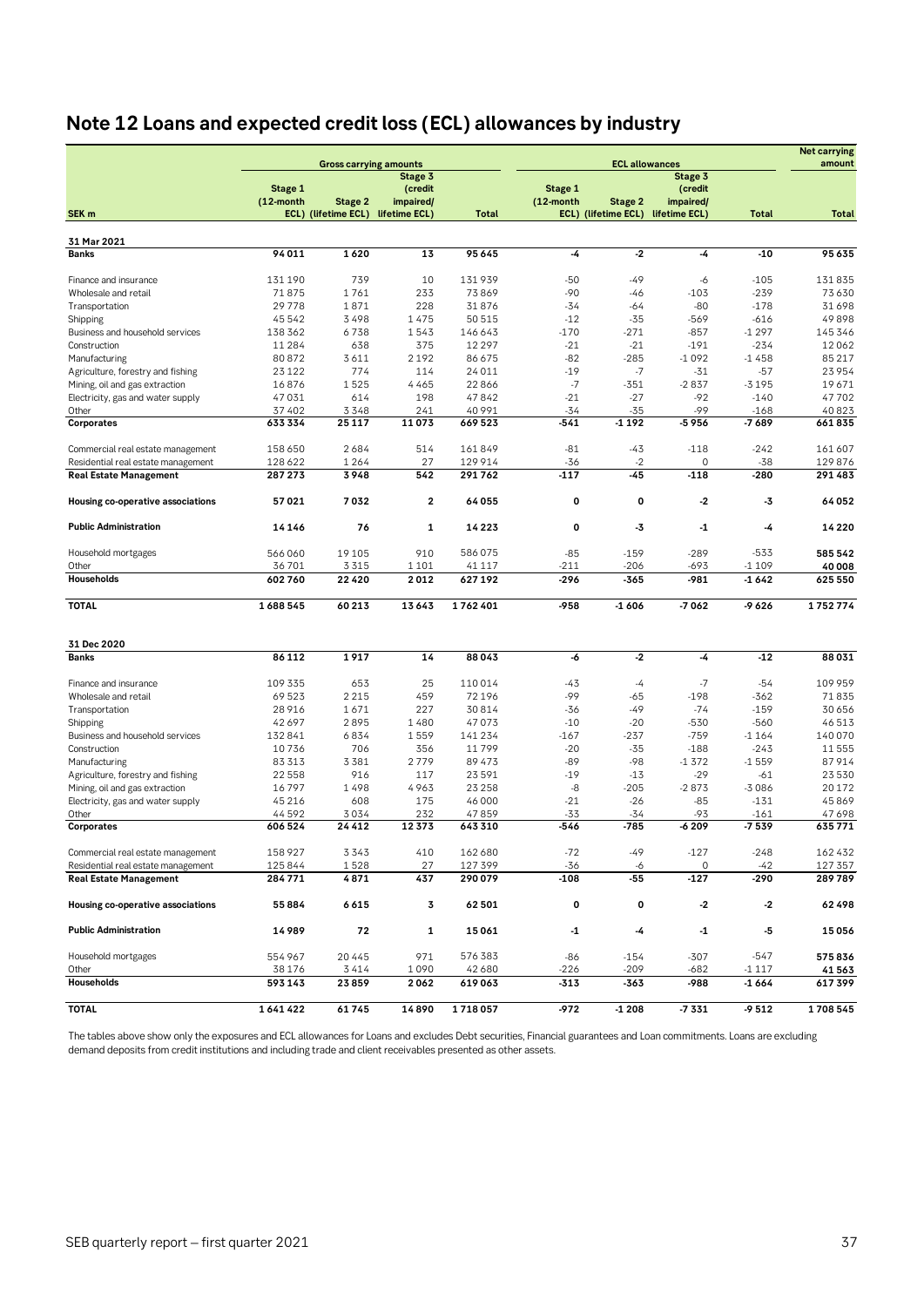## **SEB consolidated situation**

## <span id="page-37-0"></span>**Note 13 Capital adequacy analysis**

| SEK <sub>m</sub>                                                             | 31 Mar 2021 | 31 Dec 2020 |
|------------------------------------------------------------------------------|-------------|-------------|
|                                                                              |             |             |
| Own funds                                                                    |             |             |
| Common Equity Tier 1 capital                                                 | 154772      | 152 124     |
| Tier 1 capital                                                               | 167842      | 164 403     |
| Total own funds                                                              | 175 707     | 181835      |
| Own funds requirement                                                        |             |             |
| Risk exposure amount                                                         | 761 144     | 725 560     |
| Expressed as own funds requirement                                           | 60892       | 58 045      |
| Common Equity Tier 1 capital ratio                                           | 20.3%       | 21.0%       |
| Tier 1 capital ratio                                                         | 22.1%       | 22.7%       |
| Total capital ratio                                                          | 23.1%       | 25.1%       |
| Own funds in relation to own funds requirement                               | 2.89        | 3.13        |
| Regulatory Common Equity Tier 1 capital requirement including buffer         | 11.1%       | 11.1%       |
| of which capital conservation buffer requirement                             | 2.5%        | 2.5%        |
| of which systemic risk buffer requirement                                    | 3.0%        | 3.0%        |
| of which other systemically important institution buffer requirement (O-SII) | 1.0%        | 1.0%        |
| of which countercyclical capital buffer requirement                          | 0.1%        | 0.1%        |
| Common Equity Tier 1 capital available to meet buffer <sup>1)</sup>          | 15.8%       | 16.5%       |
| Leverage ratio                                                               |             |             |
| Exposure measure for leverage ratio calculation                              | 3671255     | 3226866     |
| of which on balance sheet items                                              | 3083059     | 2678521     |
| of which off balance sheet items                                             | 588 196     | 548 345     |
| Leverage ratio                                                               | 4.6%        | 5.1%        |
|                                                                              |             |             |

 $1)$  CET1 ratio excluding buffers and minimum capital requirement of 4.5%.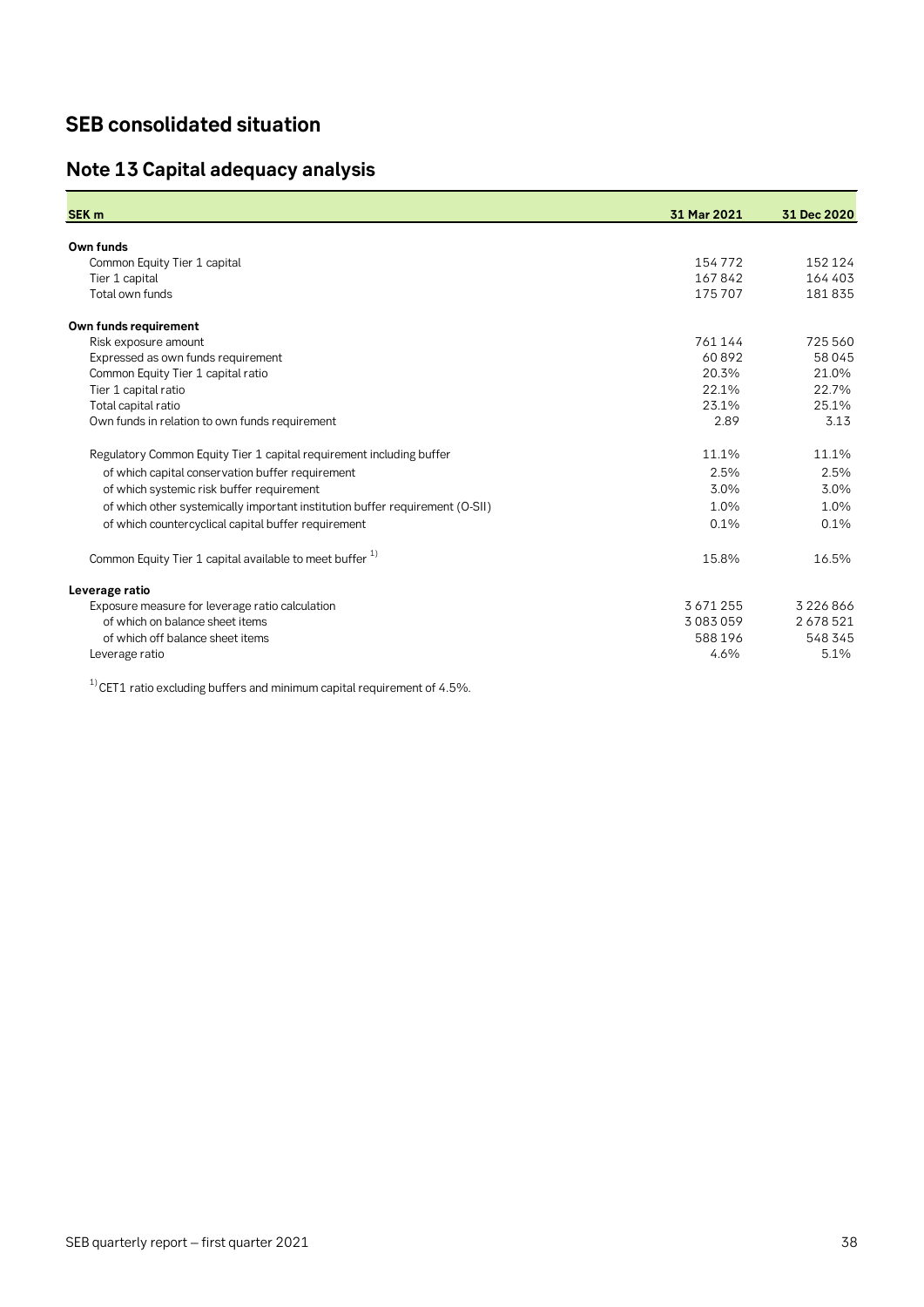## <span id="page-38-0"></span>**Note 14 Own funds**

| <b>SEK m</b>                                                                                      | 31 Mar 2021 | 31 Dec 2020 |
|---------------------------------------------------------------------------------------------------|-------------|-------------|
|                                                                                                   |             |             |
| Shareholders equity according to balance sheet <sup>1)</sup>                                      | 174845      | 171943      |
| Accrued dividend                                                                                  | $-2967$     | $-8864$     |
| Deconsolidation of insurance companies and other foreseeable charges                              | $-1105$     | $-988$      |
| Common Equity Tier 1 capital before regulatory adjustments <sup>2)</sup>                          | 170773      | 162091      |
| Additional value adjustments                                                                      | $-1146$     | $-894$      |
| Goodwill                                                                                          | $-4436$     | $-4378$     |
| Intangible assets                                                                                 | $-1073$     | $-1557$     |
| Deferred tax assets that rely on future profitability                                             | -8          | $-11$       |
| Fair value reserves related to gains or losses on cash flow hedges                                | 36          | 47          |
| Gains or losses on liabilities valued at fair value resulting from changes in own credit standing | $-153$      | 3           |
| Defined-benefit pension fund assets                                                               | $-9009$     | $-3008$     |
| Direct and indirect holdings of own CET1 instruments                                              | $-213$      | $-169$      |
| Total regulatory adjustments to Common Equity Tier 1                                              | $-16001$    | $-9967$     |
| <b>Common Equity Tier 1 capital</b>                                                               | 154772      | 152 124     |
| Additional Tier 1 instruments                                                                     | 13070       | 12 2 7 9    |
| Tier 1 capital                                                                                    | 167842      | 164 403     |
| Tier 2 instruments $3)$                                                                           | 8700        | 18606       |
| Net provisioning amount for IRB-reported exposures                                                | 815         | 476         |
| Holdings of Tier 2 instruments in financial sector entities                                       | $-1650$     | $-1650$     |
| Tier 2 capital                                                                                    | 7865        | 17432       |
| <b>Total own funds</b>                                                                            | 175707      | 181835      |

 $1)$  The Swedish Financial Supervisory Authority has approved SEB's application to use the quarterly net profit in measuring own funds on condition that the responsible auditors have reviewed the surplus and that the surplus is calculated in accordance with applicable accounting frameworks.

 $^{2)}$ The Common Equity Tier 1 capital is presented on a consolidated basis, and differs from total equity according to IFRS. The insurance business contribution to equity is excluded.

 $3$ ) Following an approval from the Swedish FSA to call a Tier 2 instrument of EUR 1.0 bn issued in 2014, the instrument has been excluded from the bank's own funds.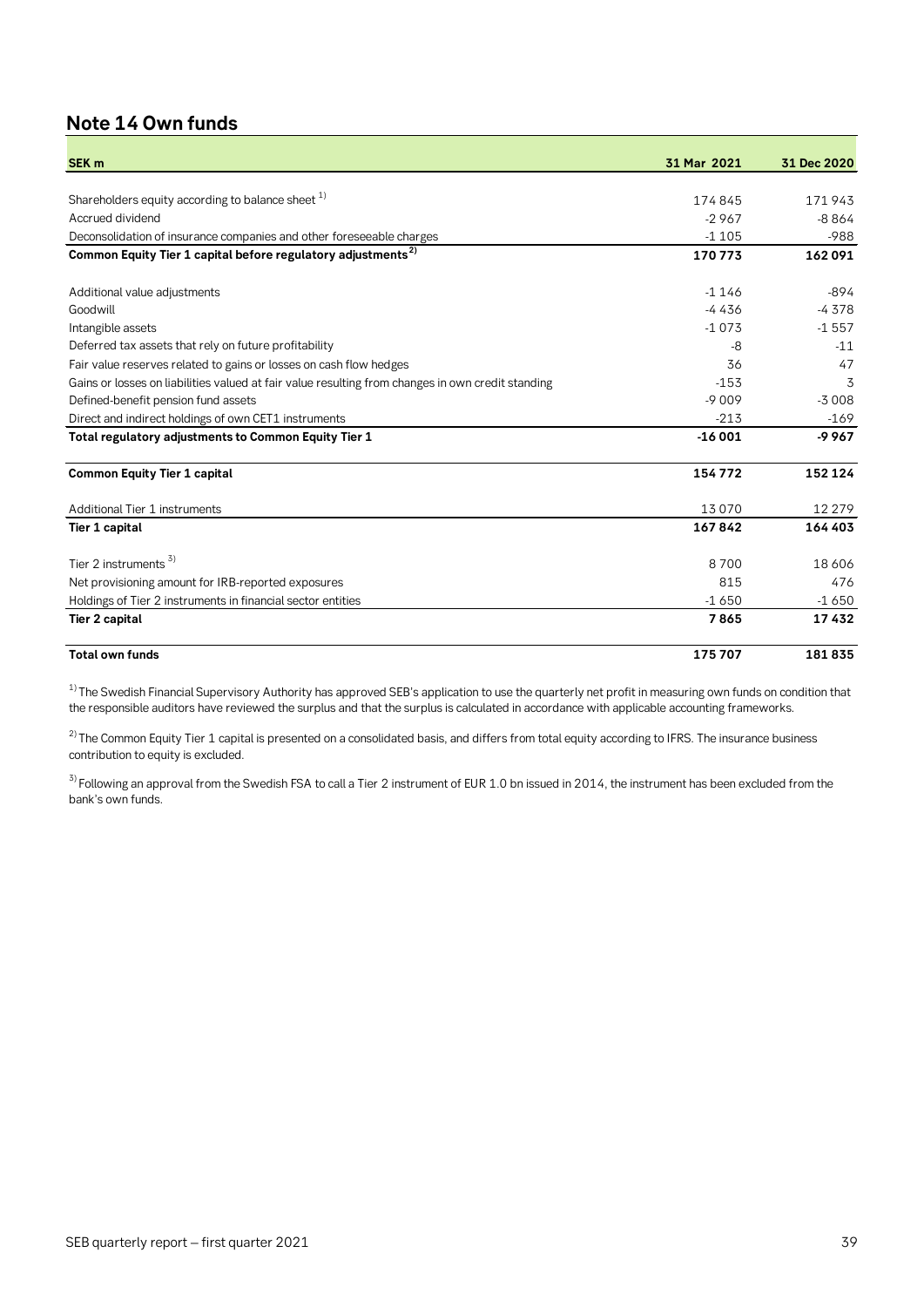## <span id="page-39-0"></span>**Note 15 Risk exposure amount**

| SEK <sub>m</sub>                                                  | 31 Mar 2021          |                           | 31 Dec 2020          |                     |  |
|-------------------------------------------------------------------|----------------------|---------------------------|----------------------|---------------------|--|
|                                                                   | <b>Risk exposure</b> | Own funds                 | <b>Risk exposure</b> | Own funds           |  |
| Credit risk IRB approach                                          | amount               | requirement <sup>1)</sup> | amount               | requirement $^{1)}$ |  |
| Exposures to central governments or central banks                 | 16 9 97              | 1360                      | 13893                | 1 1 1 1             |  |
| Exposures to institutions                                         | 48 904               | 3912                      | 46522                | 3722                |  |
| Exposures to corporates                                           | 346 513              | 27721                     | 342199               | 27376               |  |
| Retail exposures                                                  | 64 620               | 5170                      | 63740                | 5099                |  |
| of which secured by immovable property                            | 42 062               | 3365                      | 40817                | 3265                |  |
| of which retail SME                                               | 5237                 | 419                       | 5278                 | 422                 |  |
| of which other retail exposures                                   | 17320                | 1386                      | 17644                | 1412                |  |
| Securitisation positions                                          | 2664                 | 213                       | 1973                 | 158                 |  |
| <b>Total IRB approach</b>                                         | 479 698              | 38 3 7 6                  | 468 326              | 37466               |  |
| Credit risk standardised approach                                 |                      |                           |                      |                     |  |
| Exposures to central governments or central banks                 | 585                  | 47                        | 966                  | 77                  |  |
| Exposures to institutions                                         | 1198                 | 96                        | 909                  | 73                  |  |
| Exposures to corporates                                           | 5286                 | 423                       | 4905                 | 392                 |  |
| Retail exposures                                                  | 14010                | 1121                      | 13528                | 1082                |  |
| Exposures secured by mortgages on immovable property              | 2036                 | 163                       | 1935                 | 155                 |  |
| Exposures in default                                              | 48                   | 4                         | 52                   | 4                   |  |
| Exposures associated with particularly high risk                  | 1143                 | 91                        | 1043                 | 83                  |  |
| Exposures in the form of collective investment undertakings (CIU) |                      |                           | 57                   | 5                   |  |
| Equity exposures                                                  | 6446                 | 516                       | 4139                 | 331                 |  |
| Other items                                                       | 10724                | 858                       | 10 3 2 7             | 826                 |  |
| Total standardised approach                                       | 41 47 6              | 3318                      | 37860                | 3029                |  |
| <b>Market risk</b>                                                |                      |                           |                      |                     |  |
| Trading book exposures where internal models are applied          | 39755                | 3 1 8 0                   | 28 0 8 8             | 2247                |  |
| Trading book exposures applying standardised approaches           | 14760                | 1181                      | 8742                 | 699                 |  |
| <b>Total market risk</b>                                          | 54515                | 4361                      | 36830                | 2946                |  |
| Other own funds requirements                                      |                      |                           |                      |                     |  |
| Operational risk advanced measurement approach                    | 50 232               | 4019                      | 50 483               | 4039                |  |
| Settlement risk                                                   | 27                   | $\overline{2}$            | 3                    | $\Omega$            |  |
| Credit value adjustment                                           | 9345                 | 748                       | 7336                 | 587                 |  |
| Investment in insurance business                                  | 15982                | 1279                      | 16633                | 1331                |  |
| Other exposures                                                   | 3954                 | 316                       | 5237                 | 419                 |  |
| Additional risk exposure amount <sup>2)</sup>                     | 105 914              | 8473                      | 102851               | 8228                |  |
| Total other own funds requirements                                | 185 455              | 14836                     | 182544               | 14 604              |  |
| Total                                                             | 761 144              | 60892                     | 725 560              | 58045               |  |

 $1)$  Own funds requirement 8% of risk exposure amount according to Regulation (EU) No 575/2013 (CRR).

<sup>2)</sup> Additional risk exposure amount according to Article 458, Regulation (EU) No 575/2013 (CRR), for risk-weight floors in the Swedish mortgage portfolio.

## <span id="page-39-1"></span>**Note 16 Average risk-weight**

The following table summarises average risk-weights (risk exposure amount divided by exposure at default, EAD) for exposures, where the risk exposure amount is calculated according to the internal ratings based (IRB) approach. Repos and securities lending transactions are excluded from the analysis, since they carry low risk-weights, and can vary considerably in volume, thus making numbers less comparable.

| IRB reported credit exposures (less repos and securities lending) |             |             |
|-------------------------------------------------------------------|-------------|-------------|
| Average risk-weight                                               | 31 Mar 2021 | 31 Dec 2020 |
|                                                                   |             |             |
| Exposures to central governments or central banks                 | 2.3%        | 2.9%        |
| Exposures to institutions                                         | 22.5%       | 21.7%       |
| Exposures to corporates                                           | 27.6%       | 27.5%       |
| Retail exposures                                                  | 9.3%        | $9.4\%$     |
| of which secured by immovable property                            | 67%         | $6.7\%$     |
| of which retail SME                                               | 49.7%       | 49.6%       |
| of which other retail exposures                                   | 29.1%       | 29.6%       |
| Securitisation positions                                          | 22.7%       | 16.4%       |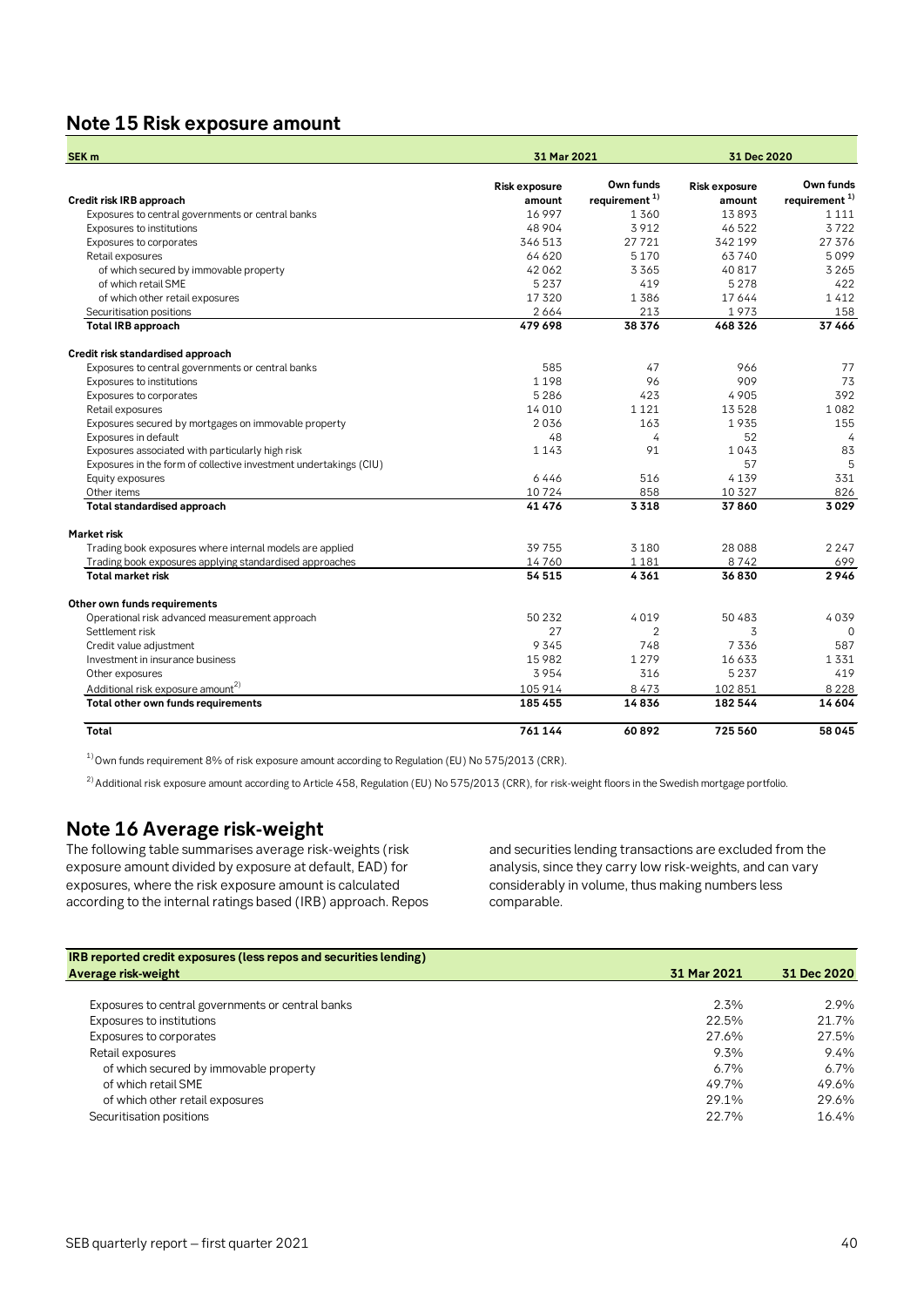## <span id="page-40-0"></span>**Skandinaviska Enskilda Banken AB (publ) – parent company**

## <span id="page-40-1"></span>**Income statement**

| In accordance with FSA regulations        | Q1      | Q <sub>4</sub> |        |         | Jan-Mar |                | <b>Full year</b> |
|-------------------------------------------|---------|----------------|--------|---------|---------|----------------|------------------|
| <b>SEK m</b>                              | 2021    | 2020           | %      | 2021    | 2020    | %              | 2020             |
| Interest income                           | 6979    | 7322           | $-5$   | 6979    | 8806    | $-21$          | 31 460           |
| Leasing income                            | 1302    | 1317           | $-1$   | 1302    | 1390    | -6             | 5365             |
| Interest expense                          | $-1644$ | $-1864$        | $-12$  | $-1644$ | $-3909$ | $-58$          | $-11118$         |
| <b>Dividends</b>                          | 1848    | 1895           | $-3$   | 1848    | 2       |                | 3 1 2 1          |
| Fee and commission income                 | 3519    | 3595           | $-2$   | 3519    | 3590    | $-2$           | 13734            |
| Fee and commission expense                | $-807$  | $-697$         | 16     | $-807$  | $-884$  | $-9$           | $-3036$          |
| Net financial income                      | 1378    | 1464           | -6     | 1378    | $-351$  |                | 5297             |
| Other income                              | 524     | $-50$          |        | 524     | 218     | 140            | 411              |
| <b>Total operating income</b>             | 13099   | 12982          | 1      | 13099   | 8863    | 48             | 45 2 3 4         |
| Administrative expenses                   | $-4220$ | $-4394$        | $-4$   | $-4220$ | $-4024$ | 5              | $-17372$         |
| Depreciation, amortisation and impairment |         |                |        |         |         |                |                  |
| of tangible and intangible assets         | $-1388$ | $-1378$        | 1      | $-1388$ | $-1438$ | $-3$           | $-5683$          |
| <b>Total operating expenses</b>           | $-5608$ | $-5772$        | $-3$   | $-5608$ | $-5462$ | $\overline{3}$ | $-23055$         |
| <b>Profit before credit losses</b>        | 7491    | 7210           | 4      | 7491    | 3401    | 120            | 22 179           |
| Net expected credit losses                | $-183$  | $-652$         | $-72$  | $-183$  | $-1402$ | $-87$          | $-5550$          |
| Impairment of financial assets            |         |                |        |         | $-220$  | $-100$         | $-220$           |
| <b>Operating profit</b>                   | 7 3 0 8 | 6559           | 11     | 7308    | 1779    |                | 16409            |
| Appropriations                            | 522     | 1352           | $-61$  | 522     | 238     | 120            | 2390             |
| Income tax expense                        | $-1148$ | $-2014$        | $-43$  | $-1148$ | $-242$  |                | $-4636$          |
| Other taxes                               |         | 297            | $-100$ |         | 115     | $-100$         | 451              |
| <b>NET PROFIT</b>                         | 6682    | 6193           | 8      | 6682    | 1890    |                | 14614            |

## <span id="page-40-2"></span>**Statement of comprehensive income**

|                                       | Q1   | Q <sub>4</sub> |           |      | Jan-Mar |   | <b>Full year</b> |
|---------------------------------------|------|----------------|-----------|------|---------|---|------------------|
| SEK <sub>m</sub>                      | 2021 | 2020           | %         | 2021 | 2020    | % | 2020             |
| <b>NET PROFIT</b>                     | 6682 | 6193           | 8         | 6682 | 1890    |   | 14614            |
| Cash flow hedges                      | 11   | 10             | <i>10</i> | 11   | - 51    |   | $-62$            |
| Translation of foreign operations     | 41   | - 32           |           | 41   | $-53$   |   | $-158$           |
| Items that may subsequently be        |      |                |           |      |         |   |                  |
| reclassified to the income statement: | 52   | $-22$          |           | 52   | $-104$  |   | $-220$           |
| <b>OTHER COMPREHENSIVE INCOME</b>     | 52   | $-22$          |           | 52   | $-104$  |   | $-220$           |
| <b>TOTAL COMPREHENSIVE INCOME</b>     | 6734 | 6 1 7 1        | 9         | 6734 | 1786    |   | 14394            |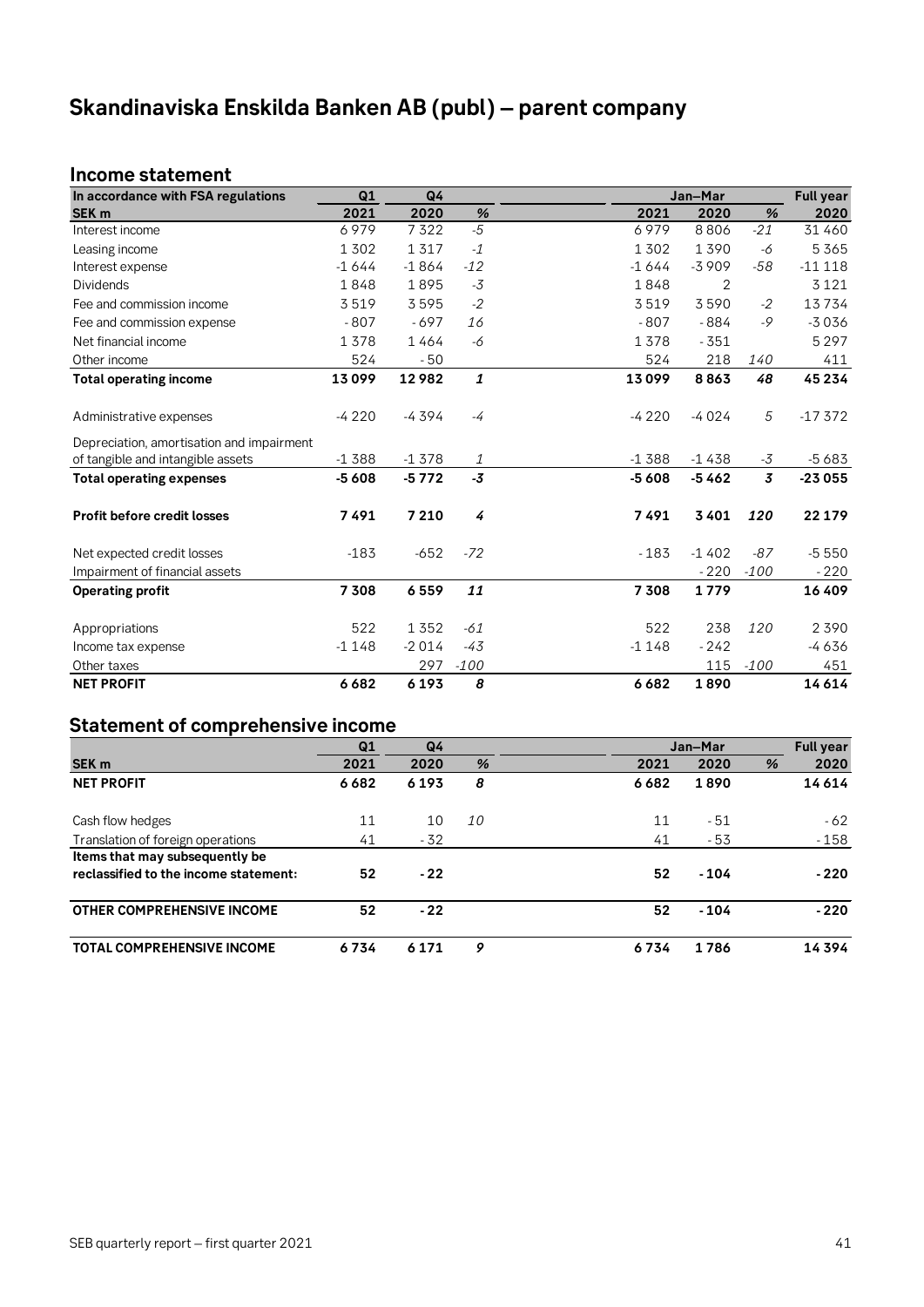## <span id="page-41-0"></span>**Balance sheet, condensed**

|                                                           | 31 Mar  | <b>31 Dec</b> |
|-----------------------------------------------------------|---------|---------------|
| <b>SEK m</b>                                              | 2021    | 2020          |
| Cash and cash balances with central banks                 | 469242  | 294 391       |
| Loans to central banks                                    | 320     | 3537          |
| Loans to credit institutions                              | 98775   | 67490         |
| Loans to the public                                       | 1576752 | 1569310       |
| Debt securities                                           | 380 584 | 239928        |
| Equity instruments                                        | 72559   | 63825         |
| Derivatives                                               | 140 644 | 159 380       |
| Other assets                                              | 118576  | 99 248        |
| <b>TOTAL ASSETS</b>                                       | 2857451 | 2497110       |
|                                                           |         |               |
| Deposits from central banks and credit institutions       | 212 334 | 147831        |
| Deposits and borrowings from the public <sup>1)</sup>     | 1410867 | 1198833       |
| Debt securities issued                                    | 827 295 | 749 415       |
| Short positions                                           | 44 604  | 30 40 9       |
| Derivatives                                               | 121 314 | 157529        |
| Other financial liabilities                               | 1518    | 744           |
| Other liabilities                                         | 89 212  | 59853         |
| Untaxed reserves                                          | 18629   | 18628         |
| Equity                                                    | 131678  | 133868        |
| TOTAL LIABILITIES, UNTAXED RESERVES                       |         |               |
| <b>AND EQUITY</b>                                         | 2857451 | 2497110       |
| 1) Private and SME deposits covered by deposit guarantee  | 241687  | 232375        |
| Private and SME deposits not covered by deposit guarantee | 127427  | 134315        |
| All other deposits                                        | 1041753 | 832143        |
| Total deposits from the public                            | 1410867 | 1198833       |

## <span id="page-41-1"></span>**Pledged assets and obligations**

|                                    | 31 Mar  | <b>31 Dec</b> |
|------------------------------------|---------|---------------|
| SEK <sub>m</sub>                   | 2021    | 2020          |
| Pledged assets for own liabilities | 541 344 | 490 032       |
| Other pledged assets               | 118 261 | 106 252       |
| <b>Pledged assets</b>              | 659 605 | 596 284       |
| Contingent liabilities             | 143824  | 141769        |
| Commitments                        | 686 563 | 667824        |
| <b>Obligations</b>                 | 830 386 | 809 592       |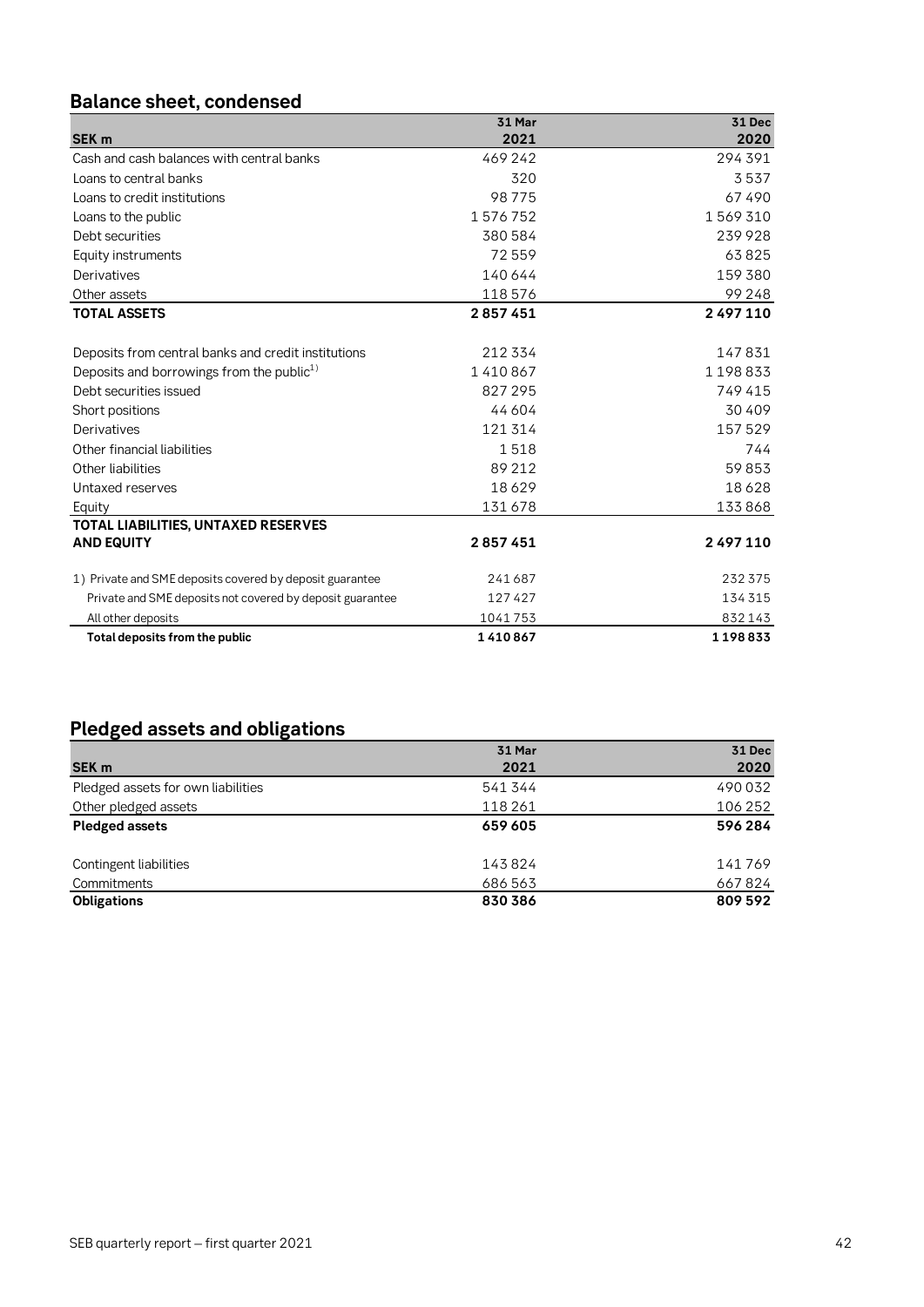## <span id="page-42-0"></span>**Capital adequacy**

| SEK <sub>m</sub> |                                                                       | 31 Mar 2021 | 31 Dec 2020 |
|------------------|-----------------------------------------------------------------------|-------------|-------------|
|                  |                                                                       |             |             |
| Own funds        |                                                                       |             |             |
|                  | Common Equity Tier 1 capital                                          | 137821      | 134 055     |
|                  | Tier 1 capital                                                        | 150891      | 146 334     |
|                  | Total own funds                                                       | 158632      | 163646      |
|                  | Own funds requirement                                                 |             |             |
|                  | Risk exposure amount                                                  | 695256      | 659 989     |
|                  | Expressed as own funds requirement                                    | 55 6 20     | 52799       |
|                  | Common Equity Tier 1 capital ratio                                    | 19.8%       | 20.3%       |
|                  | Tier 1 capital ratio                                                  | 21.7%       | 22.2%       |
|                  | Total capital ratio                                                   | 22.8%       | 24.8%       |
|                  | Own funds in relation to capital requirement                          | 2.85        | 3.10        |
|                  | Regulatory Common Equity Tier 1 capital requirement including buffers | 7.1%        | 7.1%        |
|                  | of which capital conservation buffer requirement                      | 2.5%        | 2.5%        |
|                  | of which countercyclical capital buffer requirement                   | 0.1%        | 0.1%        |
|                  | Common Equity Tier 1 capital available to meet buffers <sup>1)</sup>  | 15.3%       | 15.8%       |
| Leverage ratio   |                                                                       |             |             |
|                  | Exposure measure for leverage ratio calculation                       | 3468751     | 3025643     |
|                  | of which on balance sheet items                                       | 2890948     | 2 487 526   |
|                  | of which off balance sheet items                                      | 577803      | 538 118     |
|                  | Leverage ratio                                                        | 4.4%        | 4.8%        |

 $1)$  CET1 ratio excluding buffers and minimum capital requirement of 4.5%.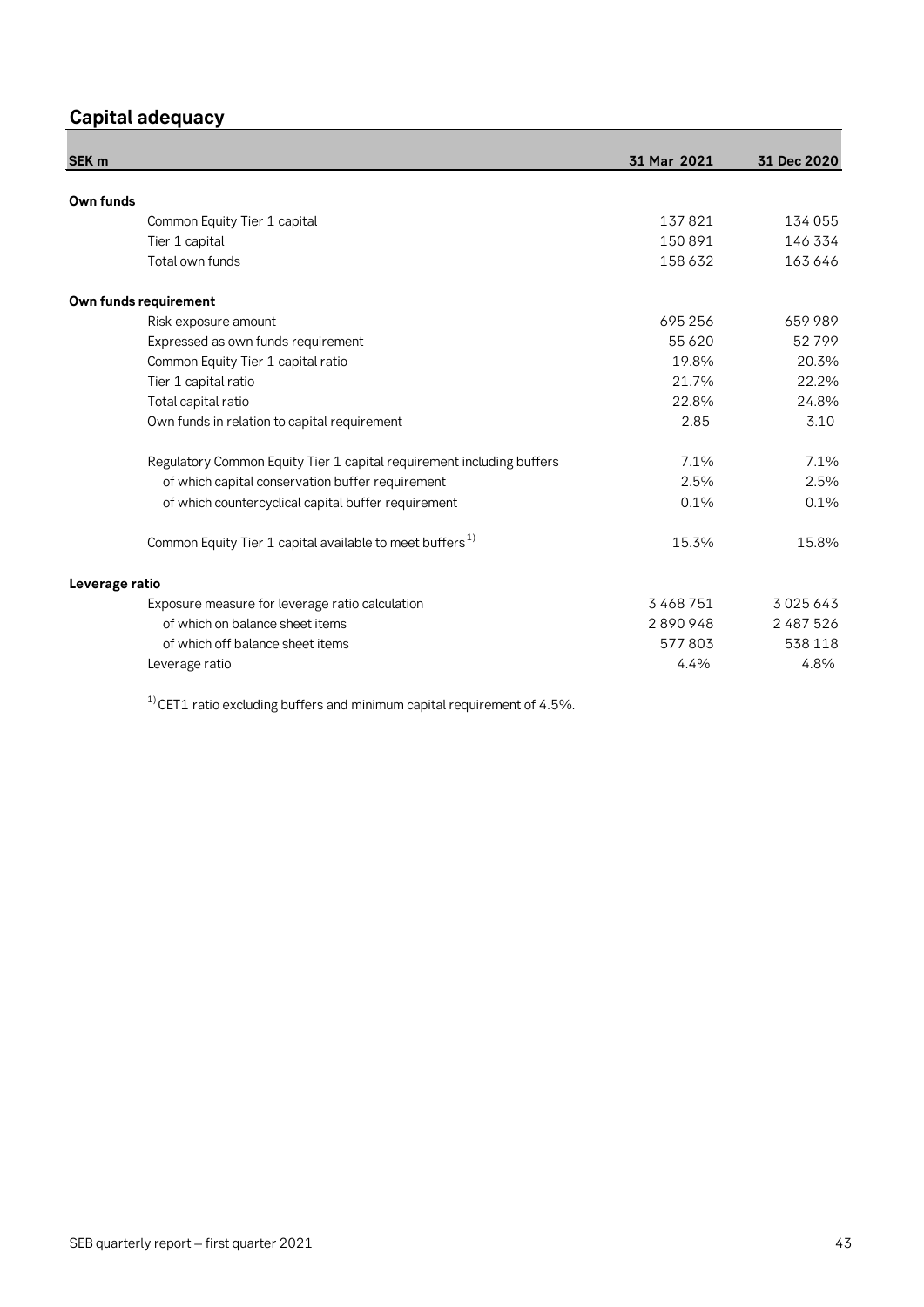## <span id="page-43-0"></span>**Signature of the President**

*The President declares that this financial report for the period 1 January 2021 through 31 March 2021 provides a fair overview of the parent company's and the group's operations, their financial position and results and describe material risks and uncertainties facing the parent company and the group.*

## **Stockholm, 28 April 2021**

Johan Torgeby *President and Chief Executive Officer*

## <span id="page-43-1"></span>**Auditor's review report**

To the Board of Directors in Skandinaviska Enskilda Banken AB (publ), 502032-9081

## **Introduction**

We have reviewed the condensed interim report for Skandinaviska Enskilda Banken AB (publ) as at March 31, 2021 and for the threemonth period ending as at this date. The Board of Directors, the President and the Chief Executive Officer are responsible for the preparation and presentation of this interim report in accordance with IAS 34 and the Annual Accounts Act for Credit Institutions and Securities Companies. Our responsibility is to express a conclusion on this interim report based on our review.

## **Scope of review**

We conducted our review in accordance with the International Standard on Review Engagements, ISRE 2410 *Review of Interim Financial Statements Performed by the Independent Auditor of the Entity*. A review consists of making inquiries, primarily of persons responsible for financial and accounting matters, and applying analytical and other review procedures. A review differs from and is substantially less in scope than an audit conducted in accordance with International Standards on Auditing and other generally accepted auditing standards in Sweden. The procedures performed in a review do not enable us to obtain assurance that we would become aware of all significant matters that might be identified in an audit. Accordingly, we do not express an audit opinion.

## **Conclusion**

Based on our review, nothing has come to our attention that causes us to believe that the interim report is not prepared, in all material respects, in accordance with IAS 34 and the Annual Accounts Act for Credit Institutions and Securities Companies regarding the Group, and in accordance with the Annual Accounts Act for Credit Institutions and Securities Companies regarding the Parent Company.

**Stockholm, 28 April 2021** Ernst & Young AB

Hamish Mabon *Authorised Public Accountant*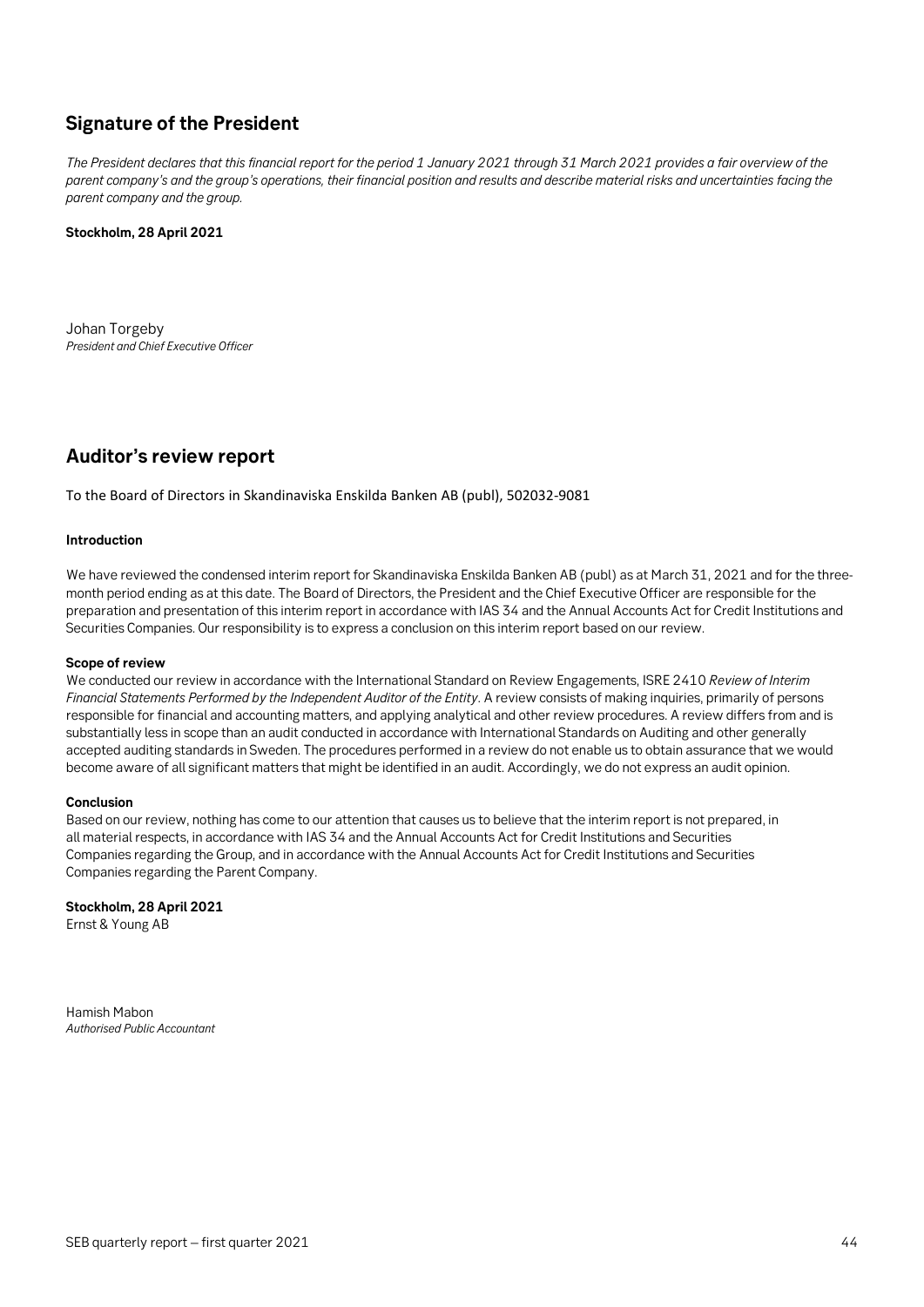## <span id="page-44-0"></span>**Contacts and calendar**

## **Results presentation at telephone conference**

The presentation of the results will be held (in English) at 9 a.m., Swedish time, on 28 April 2021 at a conference call. Please call, at least 10 minutes in advance, +44 (0)2071 928 000 and quote conference id: 5140979. The conference can be followed live on sebgroup.com/ir where a replay will also be available afterwards.

The President and CEO, Johan Torgeby, and the Chief Financial Officer, Masih Yazdi, will present and comment upon the results, followed by a Q&A session with Johan Torgeby, Masih Yazdi and Pawel Wyszynski, Head of Investor Relations.

### **Further information is available from:**

Masih Yazdi, Chief Financial Officer Tel: +46 771 621 000 Pawel Wyszynski, Head of Investor Relations Tel: +46 70 462 21 11 Karin Lepasoon, Head of Marketing and Communication Tel: +46 771 621 000 Henrik Westman, Acting Head of Corporate Communication Tel: +46 70 763 51 34

**Skandinaviska Enskilda Banken AB (publ.)** SE-106 40 Stockholm, Sweden Tel: +46 771 621 000 sebgroup.com

Corporate organisation number: 502032-9081

## **Further financial information is available in SEB's Fact Book and in the additional Pillar 3 disclosures which are published quarterly on sebgroup.com/ir.**

## **Financial information calendar 2021**

15 July 2021 Quarterly report January – June 2021 The silent period starts on 1 July 2021 Quarterly report January – September 2021 The silent period starts on 1 October 2021

The financial information calendar for 2022 will be published in conjunction with the Quarterly Report for January-September 2021.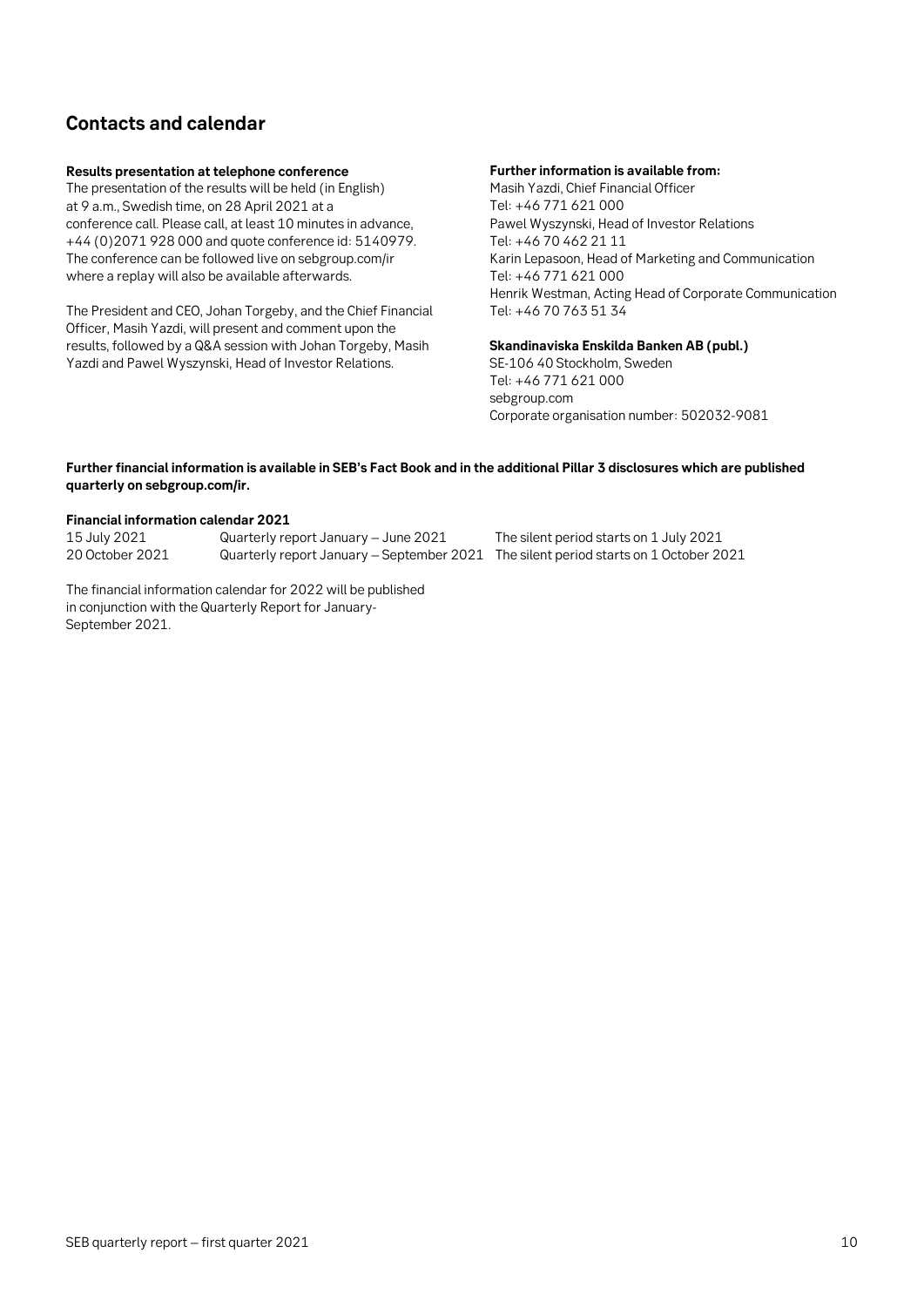## <span id="page-45-0"></span>**Definitions**

### **Including Alternative Performance Measures**<sup>1)</sup>

### **Items affecting comparability**

To facilitate the comparison of operating profit between current and previous periods, items with significant impact that management considers affect the comparability or are relevant for the understanding of the financial result, are identified and presented separately, for example impairment of goodwill, restructuring, gains and losses from divestments and other income or costs that are not recurring.

### **Operating profit**

Total profit before tax.

## **Operating profit before items affecting comparability**

Total profit before items affecting comparability and tax.

### **Net profit**

Total profit after tax.

### **Return on equity**

Net profit attributable to shareholders in relation to average<sup>2)</sup> shareholders' equity.

### **Return on equity excluding items affecting comparability**

Net profit attributable to shareholders, excluding items affecting comparability and their related tax effect, in relation to average<sup>2</sup> shareholders' equity.

### **Return on business equity**

Operating profit by division, reduced by a standard tax rate, in relation to the divisions' average2) business equity (allocated capital).

### **Return on total assets**

Net profit attributable to shareholders, in relation to average<sup>2)</sup> total assets.

### **Return on risk exposure amount**

Net profit attributable to shareholders in relation to average<sup>2)</sup> risk exposure amount.

<sup>1)</sup> Alternative Performance Measures, APMs, are financial measures of historical or *future financial performance, financial position, or cash flows, other than those defined in the applicable financial reporting framework (IFRS) or in the EU Capital Requirements Regulation and Directive CRR/CRD IV. APMs are used by SEB when relevant to assess and describe SEB's financial situation and provide additional relevant information and tools to enable analysis of SEB's performance. APMs on basic earnings per share, diluted earnings per share, net worth per share, equity per share, return on equity, return on tangible equity, return on total assets and return on risk exposure amount provide relevant information on the performance in relation to different investment measurements. The cost/income ratio provides information on SEB's cost efficiency. APMs related to lending provide information on provisions in relation to credit risk. All these measures may not be comparable to similarly titled measures used by other companies.*  2) *Average year-to-date, calculated on month-end figures.*

3) *Average, calculated on a daily basis.*

### **Cost/income ratio**

Total operating expenses in relation to total operating income.

## **Basic earnings per share**

Net profit attributable to shareholders in relation to the weighted average<sup>3)</sup> number of shares outstanding before dilution.

### **Diluted earnings per share**

Net profit attributable to shareholders in relation to the weighted average<sup>3)</sup> diluted number of shares. The calculated dilution is based on the estimated economic value of the long-term equity-based programmes.

## **Net worth per share**

The total of shareholders' equity, the equity portion of any surplus values in the holdings of debt securities and the surplus value in life insurance operations in relation to the number of shares outstanding.

### **Equity per share**

Shareholders' equity in relation to the number of shares outstanding.

### **Expected credit losses, ECL**

Probability-weighted credit losses with the respective risk of a default.

### **ECL allowances**

The allowance for expected credit losses on financial assets, contract assets, loan commitments and financial guarantee contracts.

### **Net ECL level**

Net credit impairments in relation to the opening balance of the year of debt securities, loans to the public and loans to credit institutions measured at amortised cost, financial guarantees and loan commitments, net of ECL allowances.

### **ECL coverage ratio**

ECL allowances in relation to underlying gross carrying amounts for loans and debt securities as well as nominal amounts of financial guarantees and loan commitments.

## **Stage 3 loans / Total loans, gross**

Gross carrying amount for stage 3 loans (credit-impaired loans) in relation to gross carrying amount for total loans measured at amortised cost (excluding demand deposits credit institutions and including trade and client receivables presented as other assets).

### **Stage 3 loans / Total loans, net**

Carrying amount for stage 3 loans (credit-impaired loans) in relation to carrying amounts for total loans measured at amortised cost (excluding demand deposits credit institutions and including trade and client receivables presented as other assets).

**The excel file Alternative Performance Measures, available on sebgroup.com/ir, provides information on how the measures are calculated.**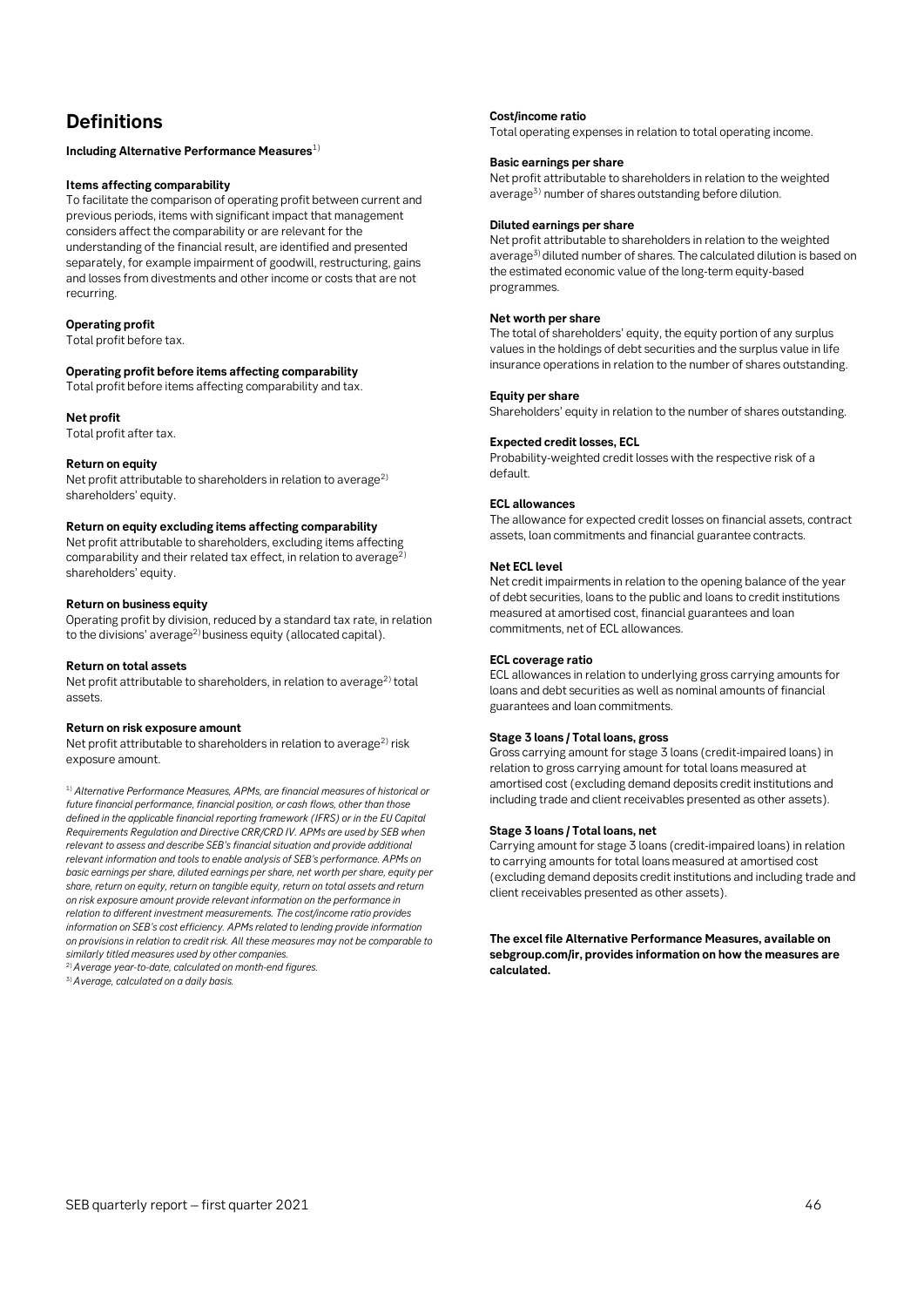## **Definitions**

### **According to the EU Capital Requirements Regulation no 575/2013 (CRR):**

## **Risk exposure amount**

Total assets and off-balance sheet items, risk-weighted in accordance with capital adequacy regulations for credit risk and market risk. The operational risks are measured and added as risk exposure amount. Risk exposure amounts are only defined for the consolidated situation, excluding insurance entities and exposures deducted from own funds.

### **Common Equity Tier 1 capital (CET)**

Shareholders' equity excluding dividend, deferred tax assets, intangible assets and certain other regulatory adjustments defined in EU Regulation no 575/2013 (CRR).

### **Tier 1 capital**

Common Equity Tier 1 capital plus qualifying forms of subordinated loans liabilities, so-called additional tier 1 instruments.

### **Tier 2 capital**

Mainly subordinated loans liabilities not qualifying as Tier 1 capital contribution.

### **Own funds**

The sum of Tier 1 and Tier 2 capital.

## **Common Equity Tier 1 capital ratio**

Common Equity Tier 1 capital as a percentage of risk exposure amount.

### **Tier 1 capital ratio**

Tier 1 capital as a percentage of risk exposure amount.

## **Total capital ratio**

Total own funds as a percentage of risk exposure amount.

### **Leverage ratio**

Tier 1 capital as a percentage of total assets including off balance sheet items with conversion factors according to the standardised approach.

### **Liquidity Coverage Ratio (LCR)**

High-quality liquid assets in relation to the estimated net liquidity outflow over the next 30 calendar days.

### **According to the EU Capital Requirements Regulation no 876/2019 (CRR2):**

**Net stable funding ratio (NSFR)**

Available stable funding in relation to the amount of required stable funding over a one-year horizon.